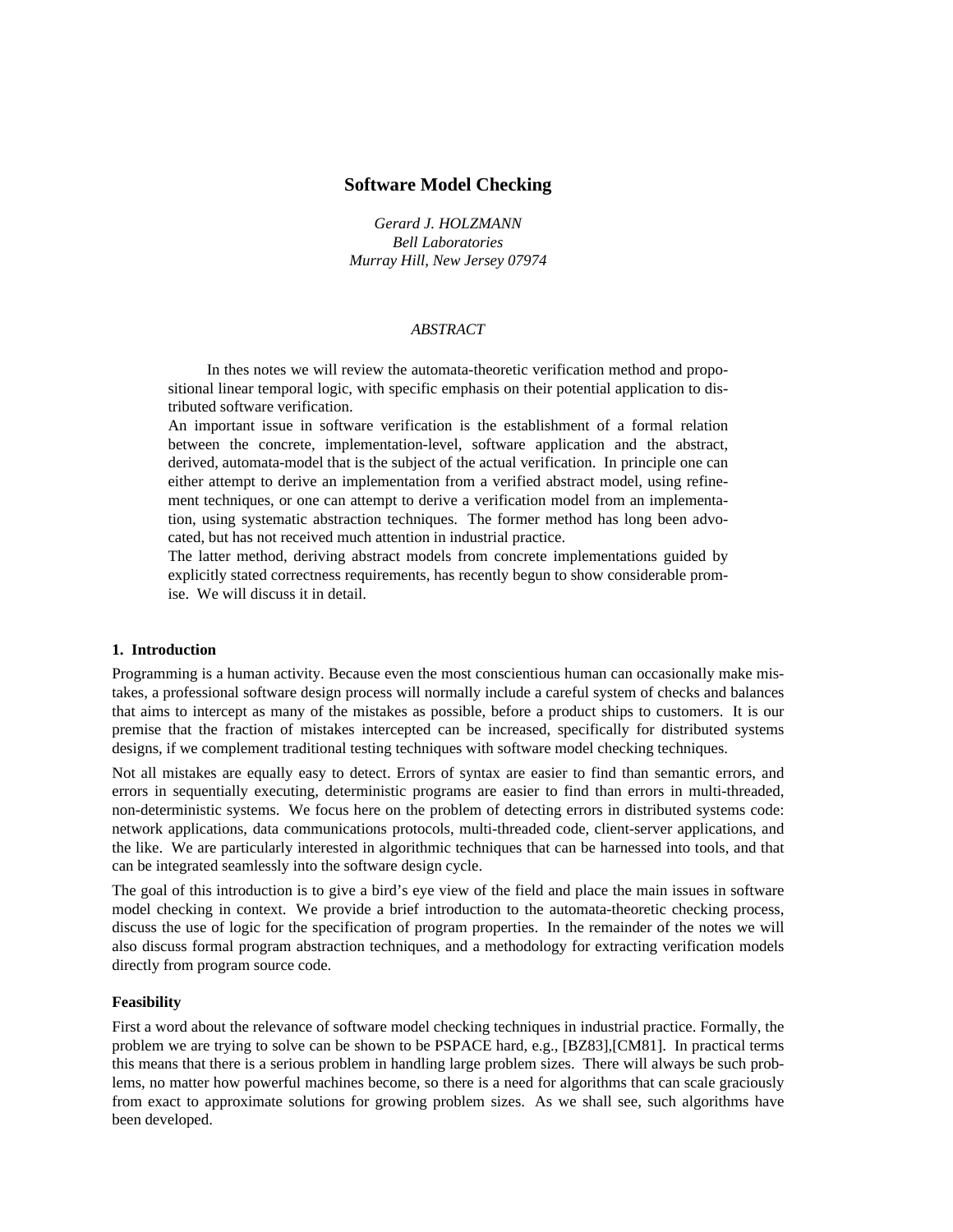Can formal verification techniques handle the type of problem sizes that occur in practice today? The perception of most practitioners is that formal verification techniques are perhaps applicable to small examples, but not to any problem of real significance. This perception was formed and validated when the field was in its infancy, in the mid seventies, but is rarely re-examined. Since we have data on the relative performance of our verification tools for the last two decades, it can be interesting to see if the perception still holds true today.

In 1980 we used a basic reachability analyzer, called **Pan**, to verify properties of a model of an experimental telephone switch developed at Bell Labs [H81]. The switch, and the model, was called **Tpc**, short for *The phone company*. Through the use of **Pan** a number of design problems were uncovered in the **Tpc** software. A fully exhaustive verification was infeasible then; the complexity of the problem vastly exceeded the constraints of the best machines available at that time.

We can recognize two major trends that have affected the feasibility of the formal verification of problems such as these in the last two decades. The first is a series of algorithmic improvements that have helped to reduce the complexity of the model checking problem. The second trend is the cumulative effect of *Moore's curve*: a surprisingly reliable predictor of increases in memory sizes and CPU performance. On average, every 18 months the speed and memory size of the best available machine doubles. The effect of these two trends on the feasibility of solving the verification problem for **Tpc** is illustrated in Figure 1.



**Fig. 1** — *Feasibility of Model Checking* — *Memory Requirements.*

Figure 1 shows the amount of memory that is available on the best available machine in each year between 1980 and 2000 (dotted), and the amount of memory that should minimally be available to solve the verification problem for our first **Tpc** model (solid). The marks indicate successive algorithmic improvements in the construction of the verifier, which itself slowly evolved from a basic reachability analyzer into a full logic model checking system named **Spin** [H97]. Mark 1 shows the memory requirements of our first algorithm from 1980. Mark 2 shows the memory requirements when the proof approximation algorithm that was introduced in 1987 [H87] is used at maximum precision (giving coverage that matches the one produced by a fully exhaustive reachability analysis). Mark 3 shows the drop in memory requirements when partial order reduction techniques are used [HP94], and mark 4 a smaller drop when some additional model reduction techniques are added [H99].

A very similar figure can be drawn for the runtime requirements of formal verification applications, as illustrated in Figure 2. A reduction in the runtime requirements for a full verification of the **Tpc** model can then be measured dropping from 7 days in 1980 to 7 seconds today, again by virtue of the combination of algorithmic improvements and the effect of Moore's curve. It should be added that the problem used to produce these data was not chosen to enhance any aspect of these trends. For more carefully selected problems, for instance, the improvements of individual algorithms can be made to look significantly better. Our purpose here is, however, not to showcase specific algorithms, but to illustrate the existence of a trend.

The nature of this trend is clear. Even if no further algorithmic improvements are made, software verification techniques will be able to handle increasingly complex problems by virtue of the exponential increase in the capabilities of available machines. This increase in power has meant that today we can perform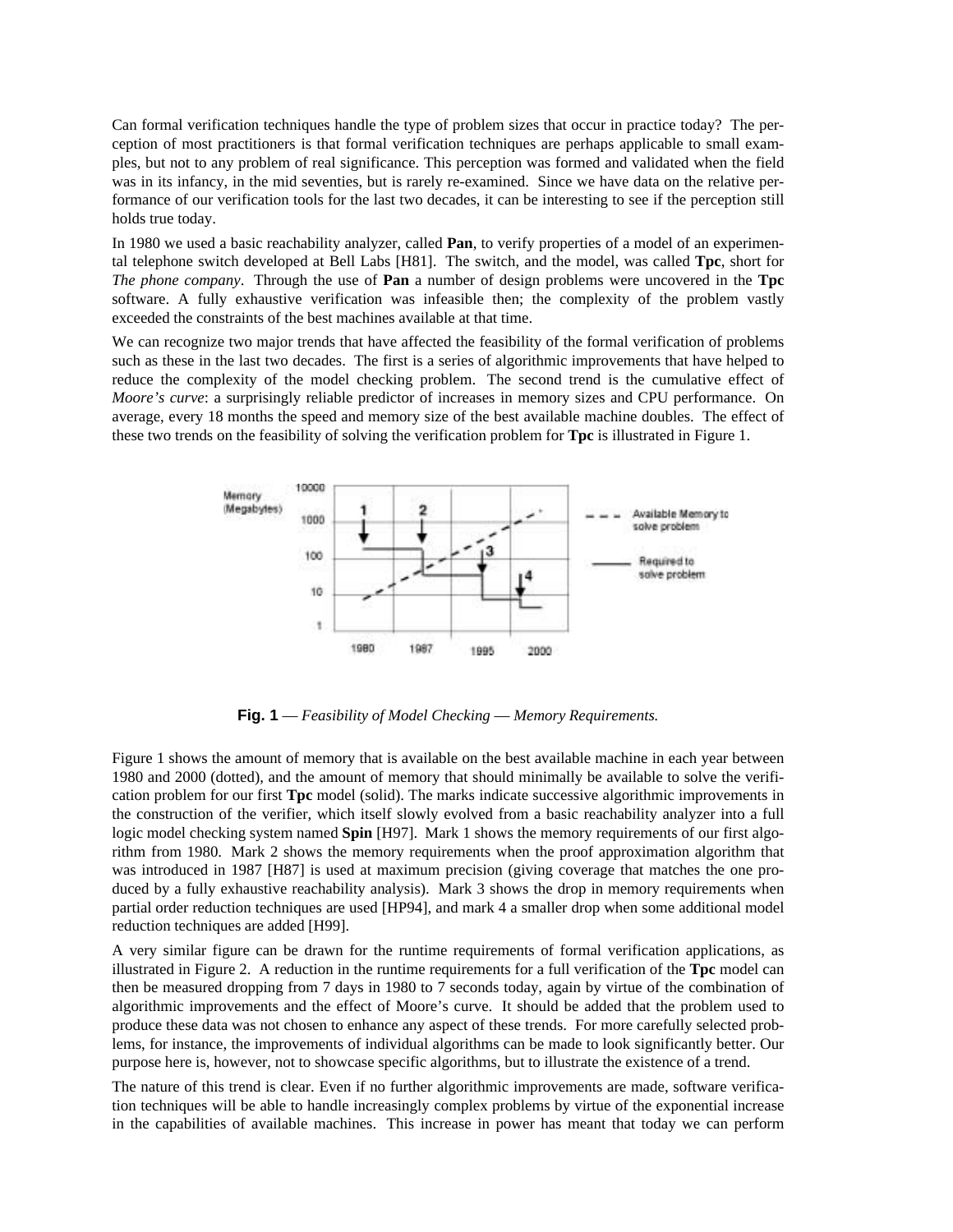

**Fig. 2** — *Feasibility of Model Checking* — *Runtime Requirements.*

formal verification on fairly detailed models of telephone switching software [HS00]. What a continuation of the trend could mean for tomorrow can only be speculated. Suffice it to say that the prospects are good.

# **Modeling**

For arbitrary programs with potentially unbounded capacity to store and retrieve information, no algorithmic techniques can exist for mechanically proving *all* properties of interest. In this form, the problem is undecidable [T36]. If we can put a finite bound on the possible memory use of a program, we obtain a system with a finite number of possible *states* (i.e., configurations of memory), that can in theory be enumerated. We can conceive of constructing the execution graph of such a program, to capture the successor/predecessor relation for all reachable memory configurations. This approach is not practical, though, considering the potential size of the graph and the likely computational expense of computing, storing, and analyzing it. For distributed systems the problems is still more severe. We may now have to deal with all possible combinations of the memory configurations of all concurrently executing processes. At this level of detail, the solution of the problem remains well beyond reach.

For many properties of interest, though, the fully detailed representation of an execution graph contains far more information than is needed for verification. In many cases, even a coarse abstract representation of the graph suffices. This abstract representation can be obtained by removing unwanted detail from the system description (i.e., the program) in such a way that properties of interest are preserved. The abstracted system description can be used to generate a smaller abstract execution graph, which can effectively be used in a verification process. The abstract system description is called a *model* of the original system.

The purpose of the construction of a model is to facilitate analysis: by using abstraction we can trade implementation detail for analytical power. The model could be created as a mathematical description, as a set of axioms, rules of inference, and theorems to be proven. In that case, both model and proof are most likely constructed manually, perhaps with some assistance from mechanical or human proof checkers. In some cases the model could also conceivably be created as a physical structure: a prototype device of which the basic properties may be verified by measurement.

# **Automata**

We will focus on models that are expressed as *automata*. The automata models can in some cases be extracted from program source and analyzed mechanically. The potential automation of the verification process gives this approach an advantage over manual proof methods, although it is understood that automation may also bring limitations to the potential scope of a verification. Model construction and model extraction are based on systematic abstraction, such as slicing [T95], data hiding, and mapping [CLG94],[CD00],[V00]. We will discuss abstraction and automated model extraction techniques in part IV of these notes.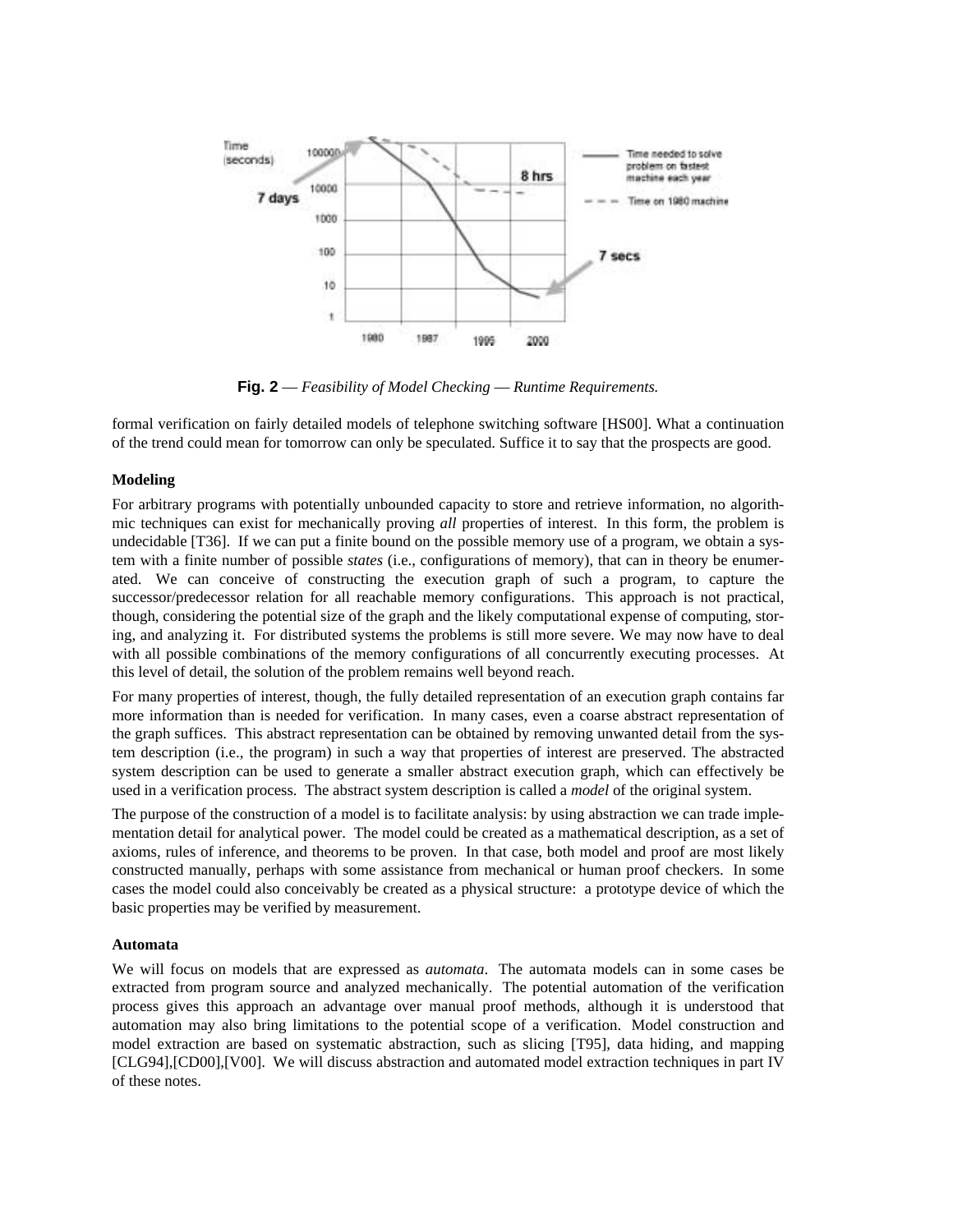# **Logic**

We have so far suggested that we may be able to obtain automata models from program sources, and that these models may suffice for the analysis of properties. We have not yet discussed how these properties can be expressed in such a way that automated analysis becomes possible.

Propositional linear temporal logic (LTL) allows us to make very concise statements about required causal relations between the events in a distributed system [P77],[E90]. Each LTL formulae, furthermore, can be converted mechanically [GPVW95] into an ω-automaton [T90] that can be used in the verification process. An automata-theoretic verification method [VW86] proceeds follows.

- 1. The property to be verified is expressed as a formula *f* in LTL, and then *negated* to  $\rightarrow$  *f*. The negation reverses the meaning of the formula to capture all system behavior that deviates from the original requirement. The negated LTL formula is converted into an ω-automaton *A*, using the procedure outlined in [GPVW95],[EH00]. The negated property automaton is designed to accept all system behavior that satisfies the negated formula, and that therefore violates the original requirement.
- 2. The property is used to define an abstraction which guides the definition of an automata model for the system to be verified. The resulting system model *S* captures all possible system behavior at the required level of abstraction.
- 3. A model checker, such as **Spin** [H91], can now be used to compute the language intersection *G* of property automaton *A* and system automaton *S*, as illustrated in Figure 3. This language intersection contains all feasible violations of the original LTL formula *f*. If it is empty, no violations of the property are possible.
- 4. An error sequence (any violation uncovered in the last step) is interpreted at the source level of the original program (i.e., lifted) and reported to the user for action.



**Fig. 3** — *Intersection G of System S and Automaton A Derived from LTL Formula* ¬*f.*

There are many issues that we have silently skipped over, but that need carefully consideration before this method can be used.

- Distributed systems often have dynamically changing numbers of active processes. In general there will be one separate automaton model for each asynchronously executing process in the system.
- The verification framework should apply both to finite, terminating, system executions, and to potentially infinite executions (ω-runs) [VW86],[T90].
- Optimization and reduction techniques must be considered to help reduce the amount of work required for the computation of language intersections [P96],[EH00]. Despite all that, the computational complexity of verification can still exceed the bounds of available resources. *Best-effort* relief strategies should be available for these cases.
- The validity of an abstraction cannot be taken for granted. An incorrect use of abstraction may produce false error reports or cause valid error reports to be missed.
- And finally, we should take into account that a system can only be verified subject to a reasonable set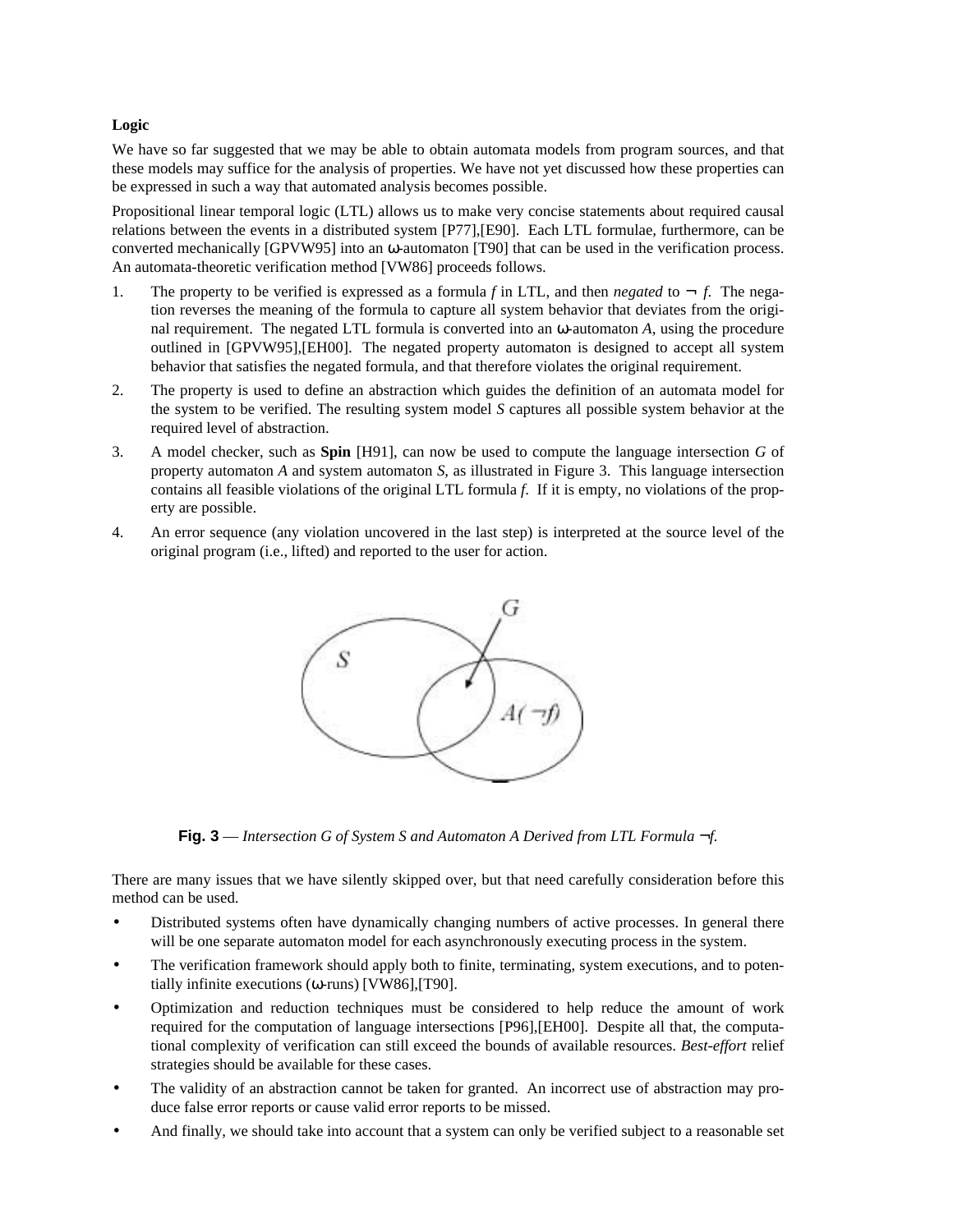of assumptions about the *environment* in which it is used. Just like the formulation of logic properties, it can be hard to derive such assumptions automatically. The validity of a verification result will always be conditional on the accuracy of these formalized assumptions. The assumptions should therefore be conservative.

#### **Overview**

In the remaining sections of these notes the details of the software verification method sketched above will be filled in. In Section 2 we begin by reviewing the automata theoretic verification method, the definition of ω-automata and ω-acceptance. We discuss the formal relation between propositional linear temporal logic and ω-automata, and consider the basic procedure for on-the-fly verification used in an existing LTL model checker **Spin**. In Section 3 we look at optimization and reduction strategies, including model reduction, partial order reduction, and proof approximation methods. In Section 4 we discuss model extraction, and systematic abstraction techniques. In Section 5 we reflect briefly on our findings.

#### **2. Automata**

We will model the actions of processes in a distributed system in terms of *states* and *transitions* (i.e., state *transformers*). These notions are captured in the definition of a finite automaton. Automata models are intuitive and have been used frequently for the description of distributed systems, also by practitioners. In particular there is a long history of their use for the definition of data communication protocols. The wellknown definition of the 'alternating bit protocol' from 1969, for instance, was based on an automaton description [BSW69].

## **2.1. Finite automata**

We begin with a standard definition of a finite automaton, defined over finite executions. We then generalize the definition to capture also infinite executions.

A *finite automaton* is a tuple {S,  $s_0$ , L, F, T}, with S a finite set of 'states,'  $s_0 \in S$ , is a predefined 'initial state,' L is a finite set of labels or 'symbols,' F ⊆*S*, is a set of 'final' states, and T ⊆*S*×*L*×*S*, is the 'transition relation.'

The structure of a finite automaton can be represented by a graph, as illustrated in Figure 4, Vertices represent states, edges represent transitions, and labels appear as annotations on the edges. A path through this graph can then be interpreted as an execution, called a 'run,' of the automaton (we will define it more precisely below). A run is said to be *accepted* by the automaton if it starts in the initial state and ends in one of the final states in set F. Of course, this particular notion of acceptance applies only to finite runs.



**Fig. 4** — *The Structure of a Finite Automaton.*

The labels from set L can be treated as abstract representations of arbitrary program 'actions.' This would include access to data objects, to modify or to test their value (their 'state'). Any *run* of the automaton then defines a sequence of labels. For a fixed *interpretation* of the labels in a given *context* we can restrict the notion of acceptance to only those runs that would be feasible under the given interpretation. The action that is represented by a label, for instance, may only be feasible (executable) under precisely stated conditions. A strict definition of the interpretation of labels in a given context will not be needed for these notes, so we will not pursue it here.

For the example automaton in Figure 4 we have  $S = \{s_0, s_1, s_2, s_3, s_4\}$ ,  $L = \{\alpha_0, \alpha_1, \alpha_2, \alpha_3, \alpha_4, \alpha_5\}$ ,  $F = \{ s_4 \}$ , and  $T = \{ (s_0, \alpha_0, s_1), (s_1, \alpha_1, s_2), (s_2, \alpha_2, s_1), (s_2, \alpha_3, s_3), (s_3, \alpha_4, s_2), (s_2, \alpha_5, s_4),$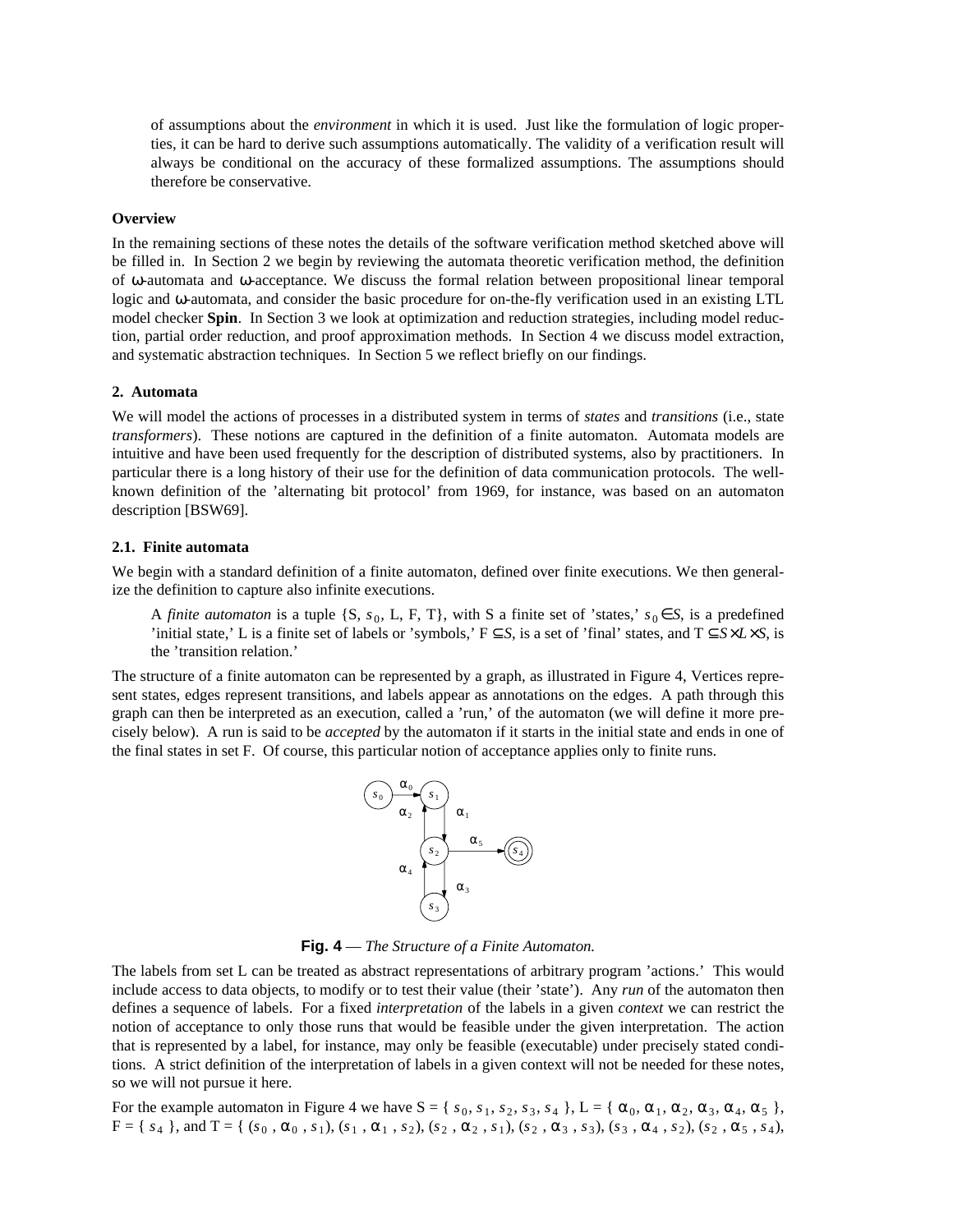}. This automaton could be used to model the life of a user process in time-sharing system, as controlled by a process scheduler. State  $s_0$  then represents the 'Initial' state where the process is being instantiated,  $s_1$ is the 'Ready' state,  $s_2$  is the 'Running' state,  $s_3$  is the 'Suspended' state, e.g., where the process is blocked waiting for a system call to complete, and  $s_4$  is the 'Final' state, reached if and when the process terminates. An interpretation of the symbols in set L for this system can be:  $\alpha_0$  is the scheduler's 'Start' action,  $\alpha_1$  is 'Run,'  $\alpha_2$  is 'Suspend,'  $\alpha_3$  is 'Block,'  $\alpha_4$  is 'Unblock,' and  $\alpha_5$  is 'Stop.' An acceptable finite run of this system is the state sequence  $\{s_0, s_1, s_2, s_4\}$ , which corresponds to the sequence of scheduler actions Start, Run, and Stop.

## **2.2. Runs**

A more precise definition of the *run* of an automaton can be given as follows.

 $\sigma = (s_0, s_1, s_2, \dots, s_k)$  is a *run* of finite state automaton {S,  $s_0$ , L, T, F}, if and only if (iff)  $(\forall i, 0 \le i < k : \exists \alpha, \alpha \in L \land (s_i, \alpha, s_{i+1}) \in T).$ 

We can also define a run as an ordered set of labels from L instead of an ordered set of states from S. If the automaton is non-deterministic, which is generally the case in software model checking applications, the two definitions are of course not equivalent.

Set L defines the 'alphabet' of label symbols. Each run of the automaton defines one or more *words* over that alphabet. (Note that adjacent states in the run may be connected by multiple symbols.) In classic finite state automata theory, a finite run is said to be *accepted* iff it terminates at a state within set F. The set of words that correspond to accepted runs is referred to as the *language* accepted by the automaton.

A *finite* run  $\sigma = (s_0, s_1, s_2, \cdots, s_k)$  of finite state automaton  $\{S, s_0, L, T, F\}$  is *accepted* iff  $s_k \in F$ .

We would like to be reason equally about terminating and non-terminating systems, though, and therefore we need a broader definition of acceptance.

# **2.3. B**u ..**chi-acceptance**

There are several ways to extend the notion of acceptance to infinite runs [T90]. We will use a simple method called Buchi-acceptance.

An *infinite* run  $\sigma$  of finite state automaton {S,  $s_0$ , L, T, F} is *accepted* iff it at least one state from set *F* appears infinitely often in  $\sigma$ .

For the automaton in Figure 4, for instance, we could define the Running state  $s<sub>2</sub>$  as a Buchi-acceptance state. In this case all infinite runs would then necessarily be accepting, since there exists no strongly connected component in the graph of Figure 4 that excludes  $s_2$ .

A simple extension of finite runs will also allow us to interpret finite runs as special cases of infinite runs, for the purpose of deciding acceptance.

The *stutter extension* of finite run  $\sigma = (s_0, s_1, s_2, \dots, s_k)$  of finite state automaton {S,  $s_0$ , L, T, F} is the concatenation of  $\sigma$  with  $s_k^*$ : an infinite repetition of final state  $s_k$ .

The infinite repetition of the final state of a finite run corresponds to the addition of a dummy self-loop transition  $(s_k, \varepsilon, s_k)$  to set T, minimally for each state  $s_k$  in set F, where  $\varepsilon$  is a predefined label representing a nil action.

A slightly more general definition of Büchi-acceptance is known as *Generalized Büchi-acceptance*. In this case, we allow for more than one set of final states F, and require that at least one state from each of these final sets appears infinitely often in a run. An unfolding method, known as Choueka's flag-construction [C74], can be used to translate a Generalized Buchi-automaton into a standard one. We will see an example of a generalized Buchi-automaton below

A number of interesting properties of Buchi-automata are decidable, specifically:

- *non-emptiness*: deciding whether a given Büchi automaton accepts any runs at all, and
- *intersection*: given two Büchi automata, constructing a new automaton that accepts precisely those runs that are accepted by both of the given automata.

The model checking procedure relies on both of these methods.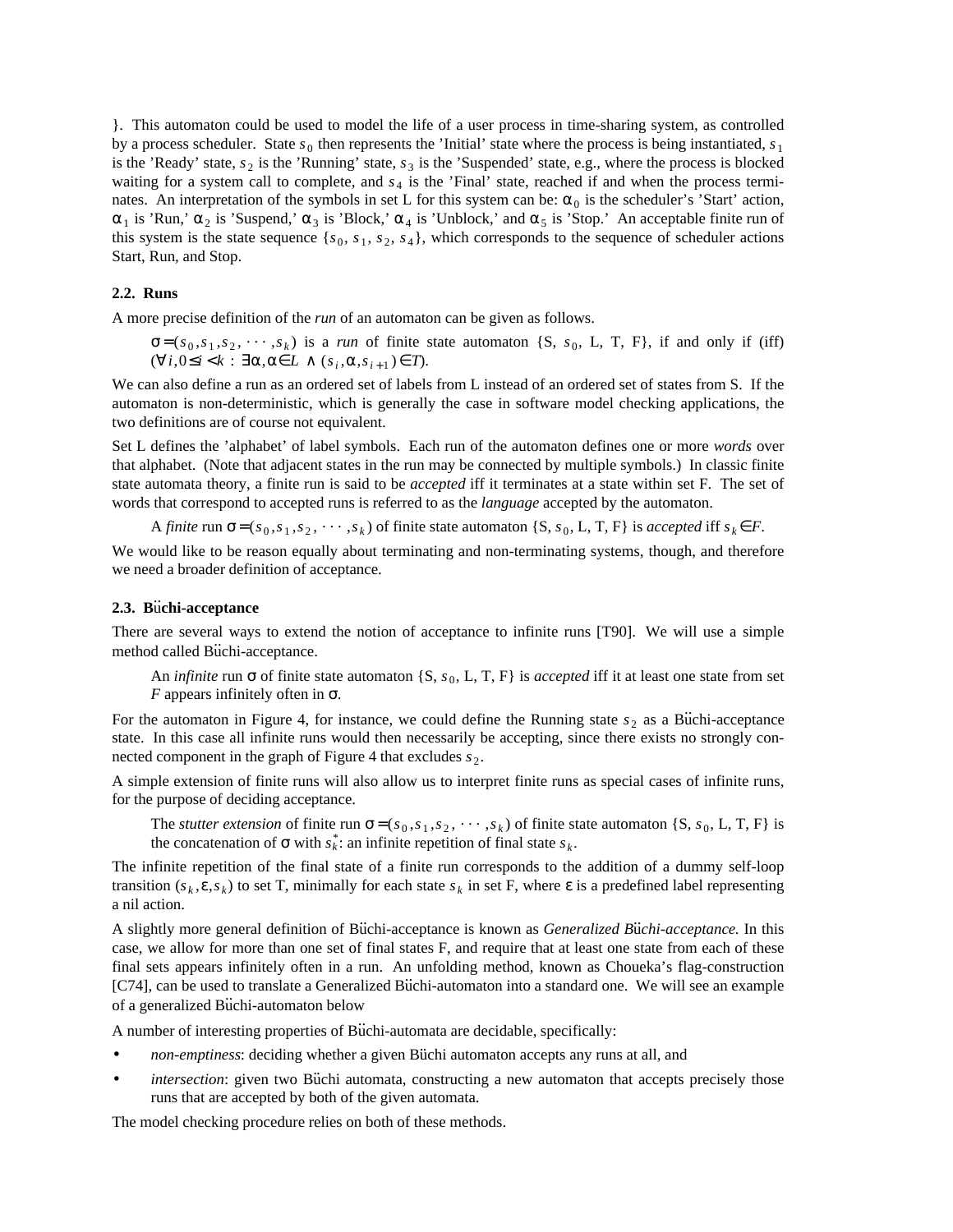# **2.4. Products of automata**

The joint execution of two finite automata can be defined as product of automata. There are several ways to define an automata product, reflecting differences in the assumptions about the semantics of joint behavior in a distributed system.

The *automata product* of the finite automata  $\{S^A, s_0^A, L^A, F^A, T^A\}$  and  $\{S^B, s_0^B, L^B, F^B, T^B\}$  is the finite automaton  $\{S, s_0, L, F, T\}$ , such that  $S = S^A \times S^B$ ,  $s_0 = (s_0^A, s_0^B)$ ,  $L = (L^A \times L^B) \cup \varepsilon$ ,  $F = \{ (s,t) \mid t \in \mathbb{R} \}$  $s \in F^A \land t \in F^B$ , and  $T \subseteq S \times L \times S$ .

The interesting part is to provide a precise definition of the transition relation T. We can, for instance, define it as follows:

 $T = \{((s,t),(\alpha,\beta),(\nu,\nu)) | ((s,\alpha,\nu) \in T^A \lor (\alpha \equiv \varepsilon \land s \equiv \nu)) \land ((t,\beta,\nu) \in T^B \lor (\beta \equiv \varepsilon \land t \equiv \nu))\}.$ 

This definition allows for both joint and independent transitions, where one automaton changes state while the other performs a self-loop on ε. A 'joint' transition can be used to model synchronization conveniently, e.g. rendezvous operations. In most cases of interest we can also remove the joint operations from the definition without loss of generality. The result of a joint action can usually also be modeled with a sufficiently finely grained interleaving of atomic actions.

The product AxB differs from the product BxA only in the naming conventions for states and transitions: the graphs corresponding to these two products are isomorphic.

## **2.5. Logic and automata**

The next important step we have to make is the establishment of a direct link between a general formalism for expressing logical requirements on a distributed system and automata representations. That link is provided by propositional linear temporal logic.

Linear temporal logic (LTL) was proposed in the late seventies by Amir Pnueli as a formalism for reasoning about concurrent systems [P77]. The main notions used in the definition of temporal logic were derived from earlier work on *Tense Logics* for tightening arguments relating to the passage of time. Curiously, this work did not originate in computer science but in philosophy [P57],[P67],[RU71].

Propositional linear temporal logic can be used to formally state properties of system executions with the help of boolean propositions, the classic boolean relational operators, and a small number of new temporal operators that we discuss next. The truth of a temporal formula is always defined over infinite runs.

If a temporal formula *f* is valid (holds) for ω-run σ, we write:

 $\sigma \models f$ .

We will write  $\sigma[i]$  to denote the suffix of a run  $\sigma$  starting at the i-th element, with  $\sigma[1] \equiv \sigma$ .

The first temporal operator we will discuss is the binary operator *until*, first introduced in [K68], and represented by the symbol U. There are two variations of this operator, a *weak* version and a *strong* version.

**Weak Until** (U):  $\forall i$ ,  $(\sigma[i] \models (p \cup q) \Leftrightarrow \sigma[i] \models q \vee (\sigma[i] \models p \wedge \sigma[i+1] \models (p \cup q))$ .

This definition does not require that sub-formula q will eventually hold. The strong until operator, written *U*, adds that requirement:

**Strong Until**  $(U): \forall i, (\sigma[i] \models (pUq) \Leftrightarrow \sigma[i] \models (pUq) \land \exists j, j \geq i, \sigma[i] \models q)$ .

There are two special cases of these definitions that are important enough that two separate operators are defined for them. The first the case where the second operand of the weak until operator is *false*, which leads to the definition of the unary operator  $\Box$ , pronounced 'box' or *Always*.

**Always**  $\Box$ :  $\forall i, (\sigma[i] \models \Box p \Leftrightarrow \sigma[i] \models (p \cup false)).$ 

This operator captures the important notion of safety or *invariance*. The second special case is when he first operand of the strong until operator is *true*, which leads to the definition of the unary operator  $\Diamond$ , pronounced 'diamond' or *Eventually*.

**Eventually** ( $\Diamond$ ):  $\forall i$ ,  $(\sigma[i] \models \Diamond q \Leftrightarrow \sigma[i] \models (trueUq))$ .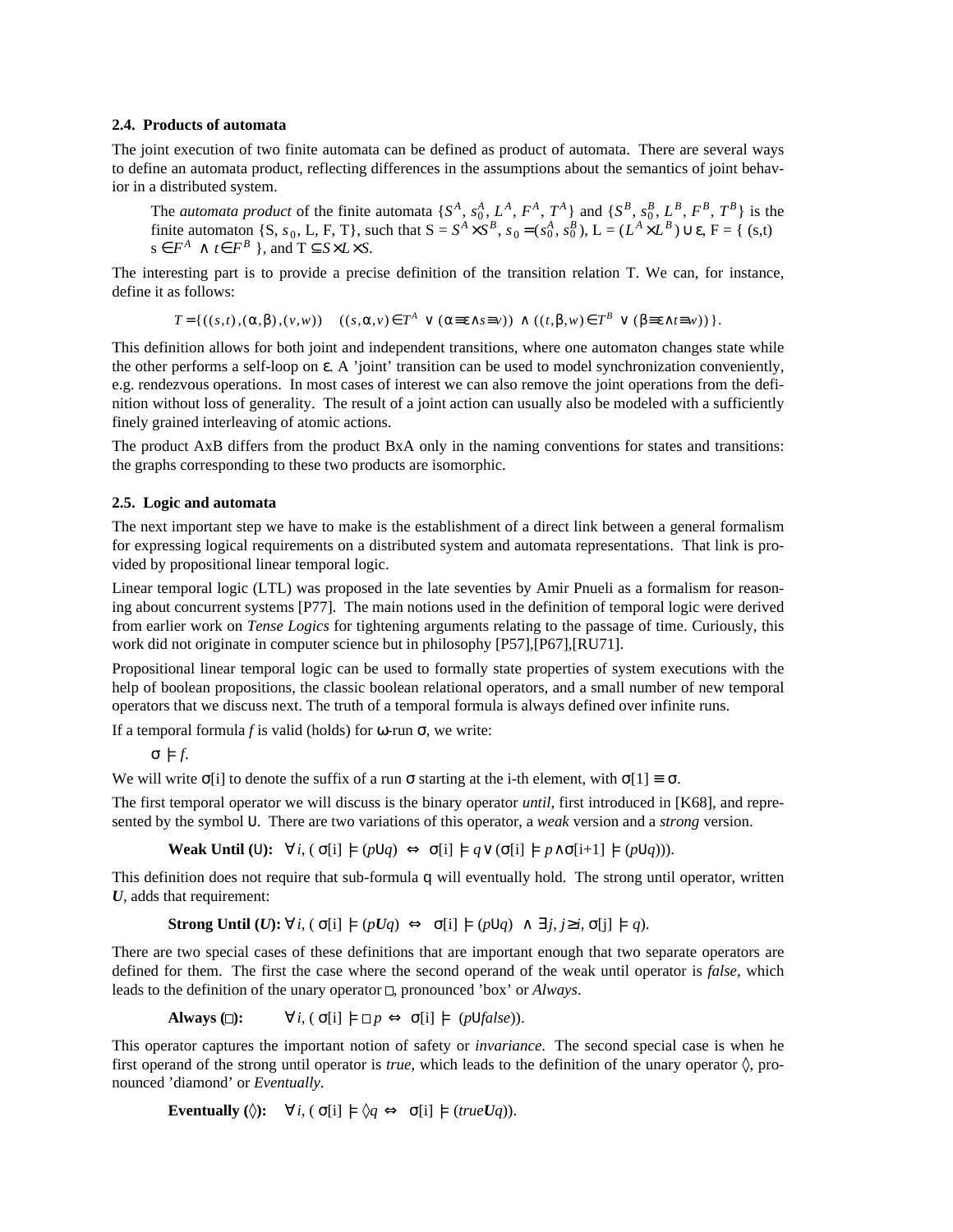This operator captures the important notion of inevitability or *liveness*.

There are many standard types of correctness requirements that can be expressed with the temporal operators we have defined. Two important types are defined below: recurrence and stability. A *recurrence property* is any temporal formula that can be written in the form  $\Box \Diamond p$ ; the dual property, written  $\Diamond \Box p$ , is called a *stability property*. The recurrence property  $\Box \Diamond p$  states that it is always true that p will be satisfied at some future point in the run. The stability property  $\Diamond \Box p$  states that there is point in the run from where p is invariantly satisfied.

There are other interesting types of duality. For instance, it is not hard to prove that in any context:  $\lnot \rhd$  $\Leftrightarrow \Diamond \neg p$  and  $\neg \Diamond p \Leftrightarrow \Box \neg p$ . Some commonly used equivalence rules are listed below, cf. [MP91].

| [1]    | $\neg$ $\neg$                   | $\Leftrightarrow$ | $\Diamond \neg p$                       |
|--------|---------------------------------|-------------------|-----------------------------------------|
| [2]    | $\neg \lozenge_{\mathrm{P}}$    | $\Leftrightarrow$ | $\Box \neg p$                           |
| $[3]$  | $\neg(p U q)$                   | $\Leftrightarrow$ | $(\neg q)U(\neg p \wedge \neg q)$       |
| [4]    | $\neg(p \cup q)$                | $\Leftrightarrow$ | $(\neg q)$ $U(\neg p \wedge \neg q)$    |
| [5]    | $\square(p \wedge q)$           | $\Leftrightarrow$ | $\Box p \land \Box q$                   |
| $[6]$  | $\Diamond(p \lor q)$            | $\Leftrightarrow$ | $\Diamond p \vee \Diamond q$            |
| $[7]$  | p U (q v r)                     | $\Leftrightarrow$ | $(p \cup q) \vee (p \cup r)$            |
| $[8]$  | (р∧q) Ur                        | $\Leftrightarrow$ | $(p U r) \wedge (q U r)$                |
| $[9]$  | p $U$ (q $\vee$ r)              | $\Leftrightarrow$ | $(p U q)$ $\vee$ $(p U r)$              |
| $[10]$ | $(p \wedge q)$ $U$ r            | $\Leftrightarrow$ | $(p U r) \wedge (q U r)$                |
|        | $[11] \cap (p \vee q)$          | $\Leftrightarrow$ | $\square$ p v $\square$ oq              |
|        | $[12]$ $\Diamond$ $(p \land q)$ | $\Leftrightarrow$ | $\Diamond \Box p \land \Diamond \Box q$ |
|        |                                 |                   |                                         |

# **2.6. Implication and causality**

It can sometimes be hard to interpret the meaning of more complex temporal logic formulae. A common case of confusion is to mistake logical implication for temporal causality. To state, for instance, that the occurrence of event p (say, a request) will inevitably lead to the occurrence of event q (the corresponding response), one would be tempted to write

 $p \rightarrow q$ 

which is incorrect. By the definition of logical implication, this formula would state merely that in the initial program state we must have  $(\neg p \lor q)$ . There is no statement on a required temporal relation between p and q. Slightly better would be to write

 $p \rightarrow \Diamond q$ 

but also this is most likely not what was intended, since it still requires that the initial condition holds precisely in the initial state. If p does not hold initially, no check at all is implied here for any future occurrences of p. Somewhat better again is therefore to write:

 $\Box$  (p  $\rightarrow$   $\Diamond$  q)

but even this is most likely not what the user meant. Clearly if event p never occurs, then the condition will be vacuously true. If the user went to the trouble of writing down the more complicated form of the expression that includes q, there is probably an expectation that the trivial case

 $\square \neg p$ 

does not apply (i.e., is *not* satisfied). In this case it is wise to prove the absence of the trivial case explicitly with a separate check. Note carefully that if it is acceptable that some runs contain p and some do not, it will *not* suffice to prove that

 $\neg \Box \neg p \equiv \Diamond p$ 

because this states that p must eventually occur at least once in *all* runs. If p occurs in *some* but not *all* runs, neither  $\Diamond p$ , nor its negation  $\Box \neg p$ , will hold.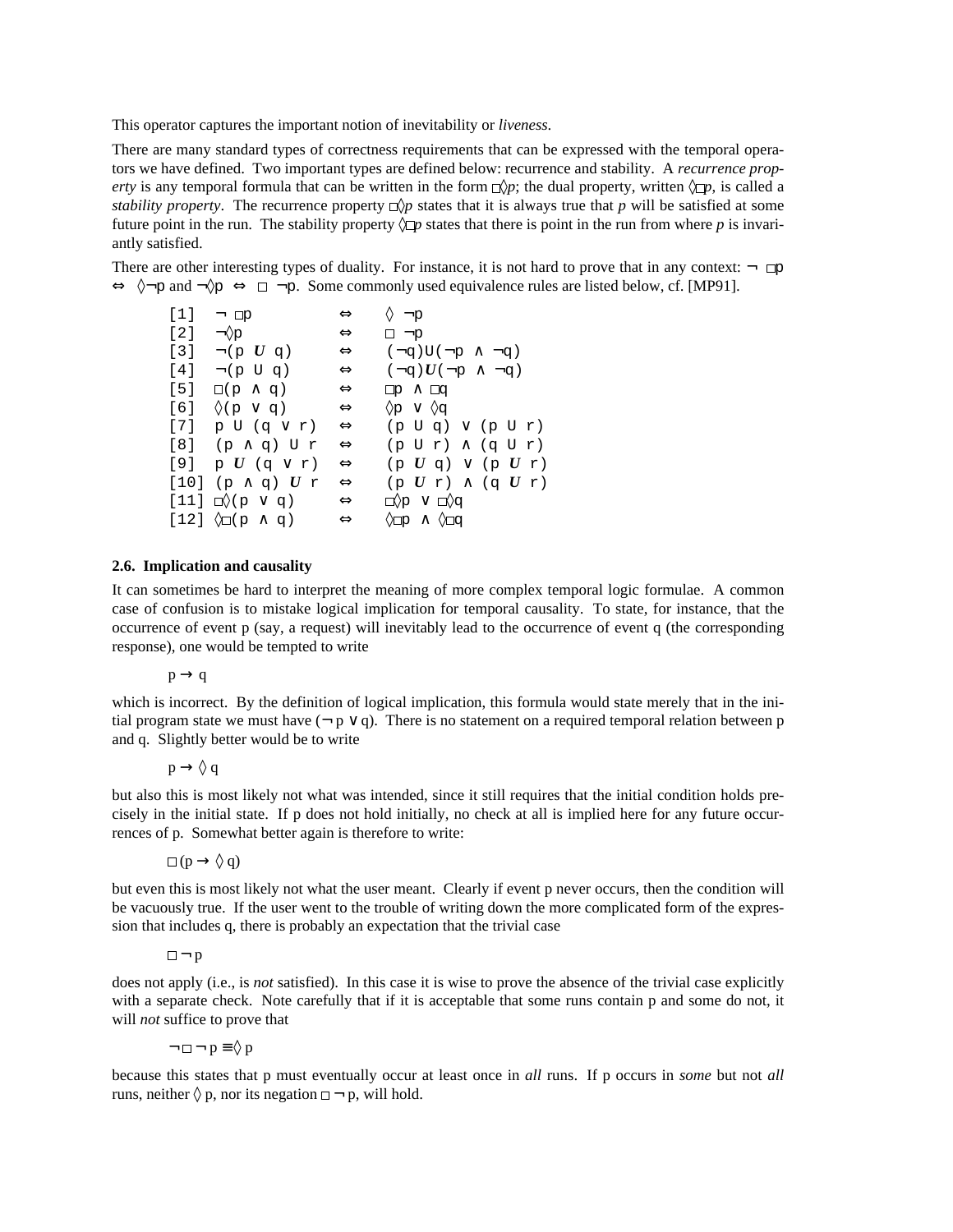# **2.7. The next operator**

There is one other standard temporal operator that we will exclude from our toolkit, even though it cannot be defined in terms of the other operators. It is usually defined as follows.

Next (X): 
$$
\forall i, (\sigma[i] \models Xq \Leftrightarrow \sigma[i+1] \models q)
$$
.

We have two reasons to reject the use of the next operator.

- The precise meaning of the operator is unclear in the context of concurrent systems, cf. [L83]. A run of a concurrent system is typically given as an interleaving sequence of the runs of a number of participating processes. Whereas a 'step' in the run of a sequentially executing single process reflects the progression of a computation in a meaningful way, the same is not necessarily true for a 'step' in the run of a concurrent system. There is, for instance, no simple way to relate these steps to a global notion of time. Consider, for instance, the effect of network latency, message overtaking, message duplication, etc.
- We can define a powerful optimization of the verification process [HP94] for the stutter-invariant subset of full LTL. Any LTL formula that can be written without the use of the next operator is guaranteed to be stutter-invariant and vice-versa any stutter-invariant propositional LTL property can be written without the next operator [P97].

# **2.8. Verification**

The most significant benefit of the use of LTL in a model checking procedure is that for every LTL formula one can construct a Buchi-automaton *A* that accepts precisely the runs that satisfy the formula [VW86,GPVW95,V96,DGV99,EH00,SB00]. By constructing this *property automaton* for a given LTL formula, we can now find all runs that *satisfy* the formula in a system *S* by intersecting the property automaton *A* with the system automaton *S*. Better still, by negating the property before the property automaton is constructed, we can similarly find all runs that *violate* the original property. Computing the intersection amounts to computing an automata product, a well understood procedure. This, in a nutshell, then is the automata-theoretic verification method. In the following we will first consider the relation between LTL formula and Buchi-automata a little more closely, and then look at the computation of the intersection product.

# **2.9. Construction**

The essence of the procedure that can be used to construct a Buchi-automaton from an LTL formula is as follows. First we need to define the closure of a temporal formula.

The *closure* of temporal formula *f*, *Cl(f)*, is the set of all sub-formulae of *f* and their negations.

For example, if *p* is a boolean propositional symbol, then  $Cl(\mathbb{Q}_p) \equiv {\mathbb Q}_p$ ,  $\mathbb{Q}_p$ ,  $\mathbb{Q}_p$ ,  $\mathbb{Q}_p$ ,  $\mathbb{Q}_p$ ,  $\mathbb{Q}_p$ ,  $\mathbb{Q}_p$ ,  $\mathbb{Q}_p$ ,  $\mathbb{Q}_p$ ,  $\mathbb{Q}_p$ ,  $\mathbb{Q}_p$ ,  $\mathbb{Q}_p$ ,  $\mathbb{Q}_p$ ,  $\mathbb{Q}_p$ 

Let *Prop(f)* be the set of all boolean propositional symbols in *f*. For the example,  $Prop(\mathcal{D}) \equiv \{p\}$ . Each state in the automaton that is constructed contains a list of those subformulae from *Cl(f)* that are satisfied in that state. We refer to that list for state *s* as *Ann(s)*.

Given a temporal formula *f*, the corresponding *Generalized* Buchi-automaton is { S ,  $s_0$ , L, T, F }, where S  $= 2^{Cl(f)}$ ,  $s_0$  is the state in S for which  $Ann(s_0) = f$ , L =  $2^{Prop(f)}$ , and F = {  $F_1$ , ...  $F_n$  }. That is, each element of the L corresponds to a unique truth assignment to the propositional symbols in *Prop(f)*.

Transition relation T is now defined as follows:

 $(s, \gamma, s') \in T$  if and only if the truth assignment  $\gamma \in L$  satisfies all non-temporal formulae in *Ann(s)*, and (*(p U q)* ∈ *Ann(s)* → ( *q* ∈ *Ann(s)* ∨ *( p* ∈ *Ann(s)* ∧ *(p U q)* ∈ *s' )))*

There is one sub-set in F for each sub-formula in *Cl(f)* that contains a strong until operator. Assume there are *n* such sub-formulae. For the i-th sub-formula (*p U q*) in *Cl(f)*,  $(1 \le i \le n)$ , we have:

 $F_i = \{ s : (p \ U \ q) \notin Ann(s) \lor q \in Ann(s) \}$ 

Only the strong until sub-formulae contribute to the Buchi-acceptance conditions. We can use Choueka's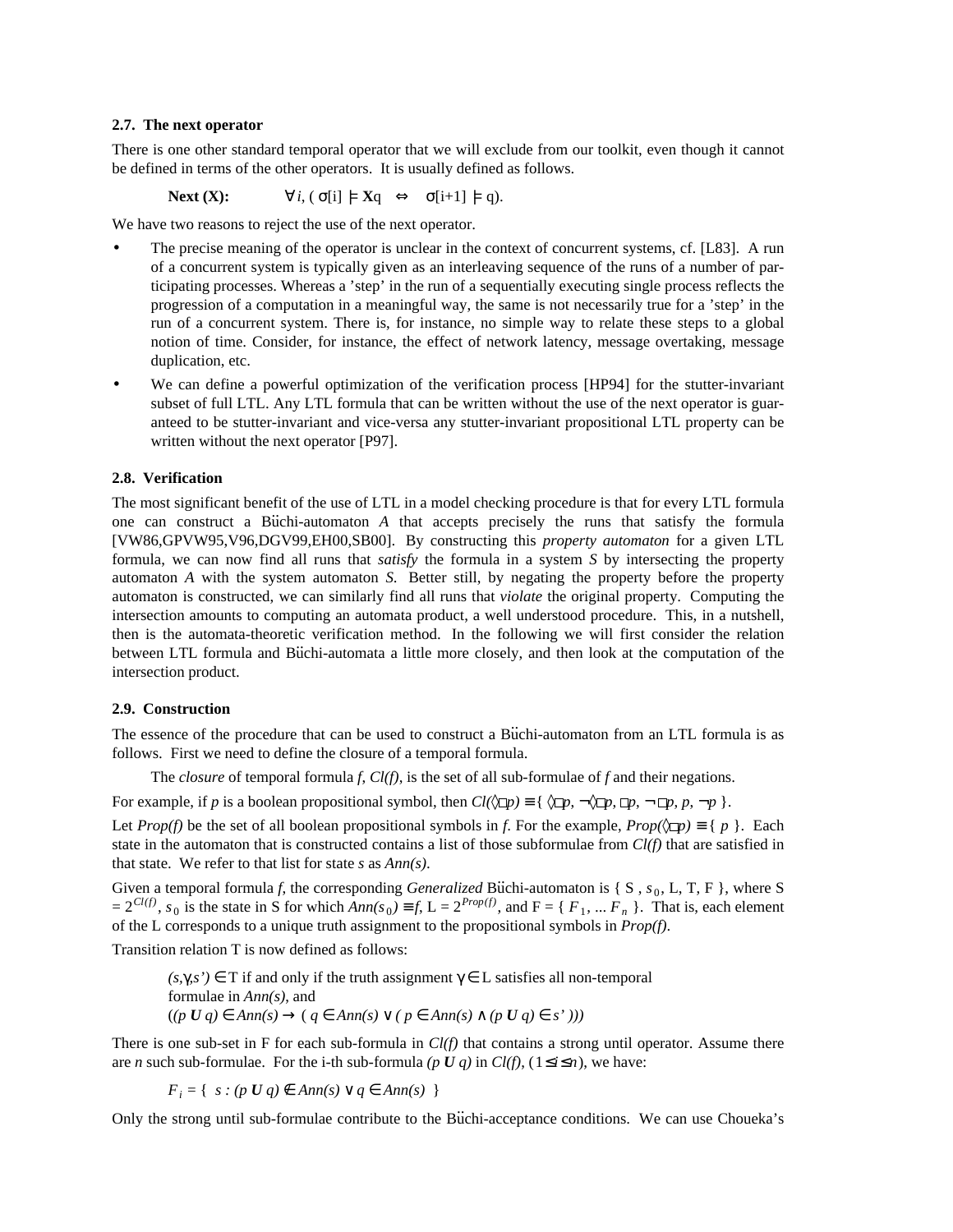*flag construction* method [C74] to convert the generalized Buchi-automaton into a standard one. If we consider the automaton as a graph this can be done by making *n* copies of the graph, numbered 1.*n*. We then change the edges exiting from all states in  $F_i$  in the i-th copy of the graph,  $(1 \le i < n)$  to point to their successor in the  $(i+1)$ -th copy of the graph, and the edges exiting from the states in  $F_n$  in the n-th copy of the graph are redirected to their successors in the 1st copy. Finally, only the states in set  $F_n$  in the n-th copy of the graph are preserved as Büchi-accepting states. All other states are made non-accepting. To be accepted, any infinite run in the final automaton must now necessarily include at least one state from each set in F, which secures that all strong untils will be satisfied in the run.

The above construction can be improved significantly with an on-the-fly construction that avoids creating redundant states. The basic algorithm for doing so was introduced in [GPVW95]. Further improvements can be found in [DGV99],[SB00],[EH00]. As an example, the automaton that corresponds to the formula ◊ p, as computed by the **Spin** model checker [H97], is shown in Figure 5.



**Fig. 5** − *Non-Deterministic Büchi Automaton for LTL formula*  $\Diamond$  *p.* 

# **2.10. Model checking**

Assume we are given a finite automaton representing a system  $S = \{S^S, s_0^S, L^S, F^S, T^S\}$  and a property *f* of S expressed in LTL. S is generally defined as the product of smaller component automata representing concurrent processes.

Property *f* and its negation  $\neg f$ , contains propositional symbols as operands, where the truth-value of each proposition is defined as a boolean expression over the states of S. (That is, for any given state of S, any given propositional symbol evaluates to either true or false.)

If we convert  $\neg f$  into Buchi-automaton A = {  $S^A$ ,  $s_0^A$ ,  $L^A$ ,  $F^A$ ,  $T^A$ }, the labels in  $L^A$  will always be boolean combinations of propositional symbols, without temporal operators. For each state in S we can evaluate the expression for each such label, and determine its truth value. Let *Eval(*α*,s)* be the result of evaluating label  $\alpha \in L^A$  at state  $s \in S^S$ .

To compute the intersection of the automata S and A we can compute their automata product with a restricted transition relation defined as follows:

$$
T = \{ ((s,t), (\alpha, \beta), (v,w)) \mid ((s, \alpha, v) \in T^S \land (t, \beta, w) \in T^T) \land \text{Eval}(\beta, s) \equiv \text{true} \}.
$$

All states in  $S^S$  are defined to be accepting by setting  $F^S = S^S$ . Any infinite run accepted by this intersection product of S and A now corresponds to a run of S for which the  $-f$  is satisfied and therefore the original property *f* is violated.

#### **2.11. Complexity**

The computational complexity of the model checking procedure is clearly linear in the size of the product of S and A. This statement, however, hides two basic facts:

- 1. The size of A can be *exponential* in the size of the LTL formula *f*, measured as the number of temporal operators used.
- 2. The size of S can be *exponential* in the number of component automata that is used to compute it.

Although both observations seem equally pernicious, the first is far less so than the second. Temporal formulae of practical value contain only few temporal operators, and the property automata generated from these formula typically contain very few states, typically between two and five (cf. Figure 5). The precise meaning of formulae that generate larger automata can be hard to determine, and they are therefore of limited value. The number of components in a large concurrent system, however, can only be restricted with abstraction techniques, which in themselves need justification before they can be relied upon in verification. The typical size of a system automaton S can easily exceed millions of states, and is the true source of complexity in model checking applications. Optimization techniques can be used to restrict the size of both A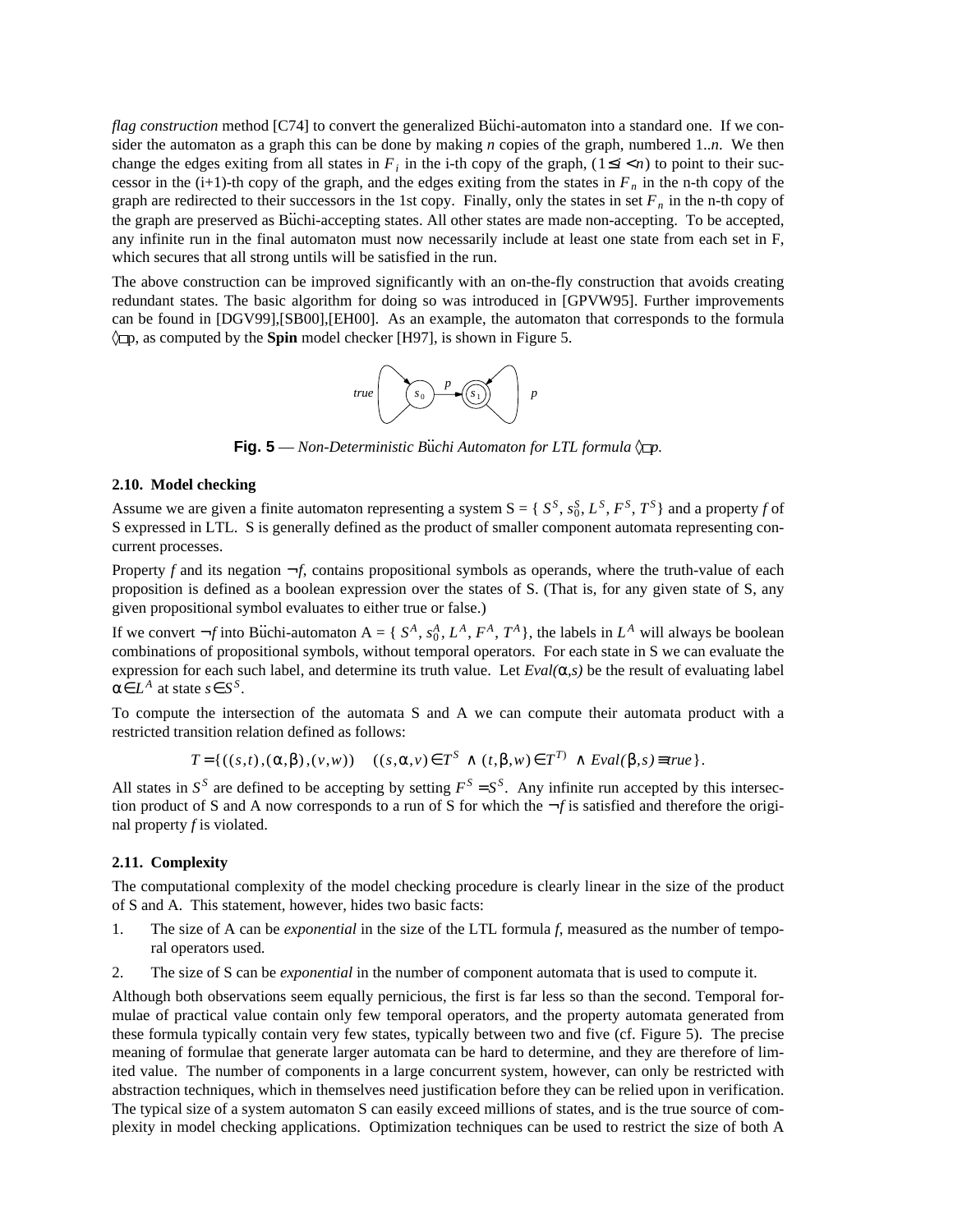and S.

# **2.12. On-the-fly verification**

The model checking procedure we have outlined lends itself well to an implementation that allows on-thefly verification. This means that we can instrument the verification system in such a way that it can detect the presence of a violation of the property before the intersection product of system and property automata is fully computed, and in many cases even without construction the full system S. First observe that violating runs are always infinite runs that contain at least one accepting state infinitely often. This means that there must exist at least one accepting state in the intersection product of S and A that is both reachable from the initial state of the product and reachable from itself.

Proving that such an accepting state either exists or does not exist can be done with two basic depth-first search procedures: first to detect all accepting states that are reachable from the initial state, and second to identify the accepting states from this set that are reachable from themselves. The second part of the problem amounts to detecting cycles in a finite graph, and as such would be a good fit for Tarjan's algorithm for constructing the strongly connected components of a graph in linear time [T72]. In practice we can do slightly better.

# **2.13. Cycle detection**

The problem is to efficiently detect the existence of a cycle through an accepting state in a finite graph. In the worst case the algorithm we use to solve this problem will visit every node in the graph, and therefore the complexity cannot be less than linear in the size of the graph. But if the construction of the strongly connected components can be avoided, this problem may be solved with lower overhead than Tarjan's algorithm.

Tarjan's algorithm stores the nodes of a graph in a single depth-first traversal. Each node is typically annotated with two integer numbers, a *lowlink* and a *depth-first* number, e.g. [AHU74]. This requires storing with each node  $2xlog(R)$  additional bits of information, to represent the lowlink and the depth-first number of a node, if R is the number of nodes in the graph. In practice, with R unknown, one typically uses two 32-bit integers to store this information. We will explore an alternative method that allows us to solve the cycle detection problem while adding just two bits of information to each node.

We begin by discussing a simple algorithm for a restricted class of ω-properties, i.e., proving the absence or existence of non-progress cycles in a finite graph [H90],[H91]. The algorithm works by splitting the depth-first search into two phases with the help of a two-state demon automaton. Next we discuss a stronger two-phase search algorithm that can be used to prove the absence or existence of acceptance cycles, as required for LTL model checking [CVWY92],[HPY96].

# **2.14. Non-progress cycle detection**

We begin by taking the product of system automaton S with the two-state automaton D illustrated in Figure 6. Automaton D can non-deterministically decide to move from its initial state  $s_0$  into an alternate state  $s_1$ , where it will then stay forever. The label on this transition is  $\varepsilon$ , the nil-action. We assume that zero or more states in the automaton S have been identified as *progress* states. We will be interested in finding any infinite run that contains only finitely many such progress states. This corresponds to solving the model checking problem for LTL properties of the type  $\Diamond$  *np*, with *np* a predefined state property that is *true* if and only if the system is not in a progress state.



**Figure 6** — *Two-State Non-deterministic Automaton for Detecting Non-Progress Cycles.*

We compute the asynchronous product of S and D, and perform a slightly modified depth-first search in the reachability graph for that product. Naturally, the product will be at most twice the size of S, containing one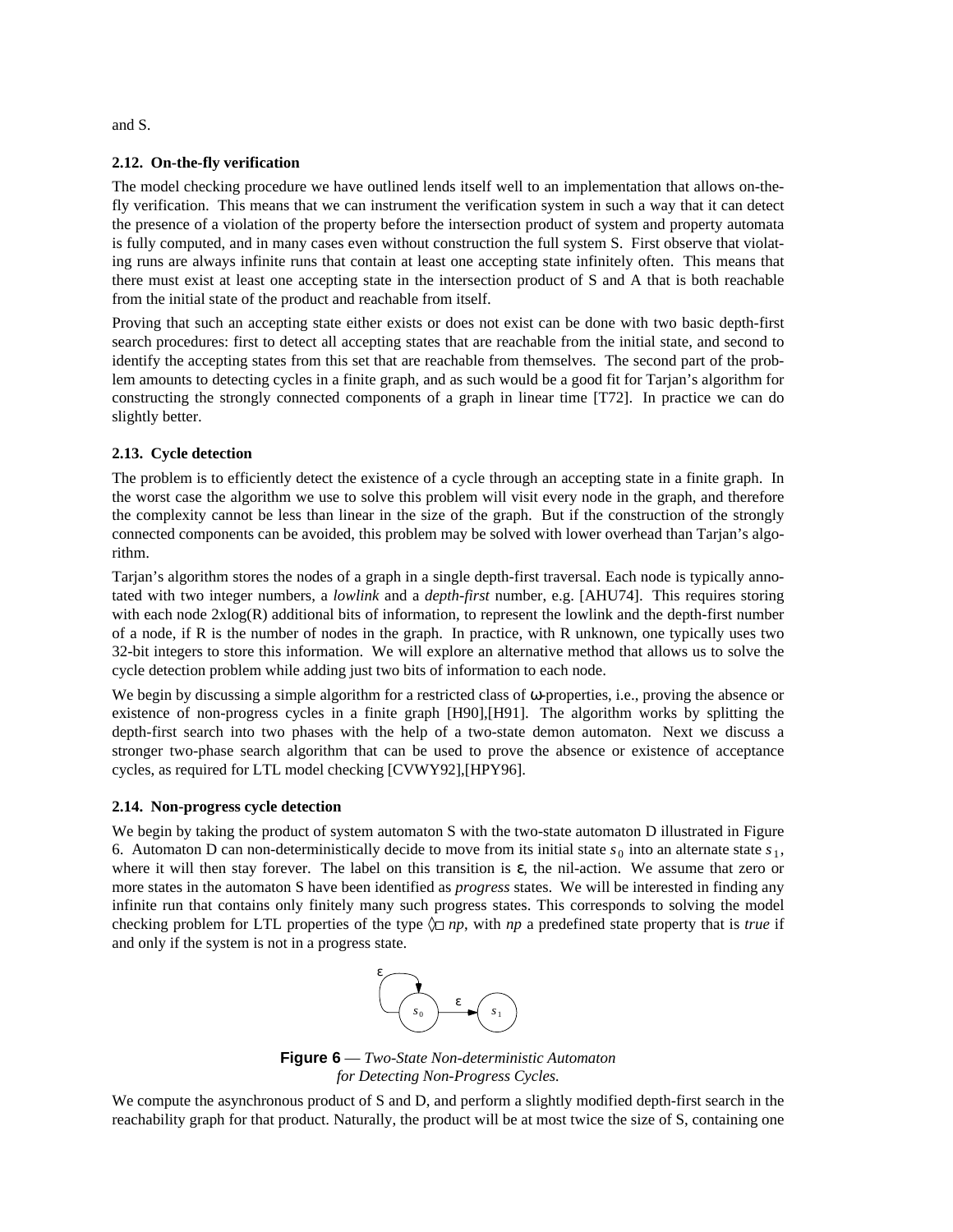copy of each state with D in state  $s_0$ , and possibly one more copy with D in  $s_1$ .

{

}

Each state s in the product is a tuple consisting of a state of D and a state of S. Let  $Dm(s) \equiv true$  if D is in state  $s_0$ , and let  $Np(s) \equiv true$  if s is not a progress state. The search starts from the initial state of the product of S and D, with D in state  $s_0$ . The non-progress cycle detection algorithm maintains a set *visited* of all states it has encountered in the search, and a search *stack* of states currently being explored.

```
dfs_A(s)
        add s to visited
        if Dm(s) or Np(s)
        { push s onto stack
                for each successor s' of s
                        { if s' not in visited
                                dfs_A(s')else if s' in stack and \neg Dm(s')
                        { report non-progress cycle
                                stop
                } }
                pop s from stack
        }
```
The algorithm ignores all successors of progress states as soon as D reaches state  $s_1$ . Every cycle that exists with D in state  $s_1$  is therefore necessarily a non-progress cycle.

*Property.* If non-progress cycles exist,  $dfs_A()$  will report at least one of them. *Proof.* Suppose there exists a reachable state that is part of a non-progress cycle, i.e., it can be reached from itself without passing through progress states. Consider the *first* such state that is entered into the second state space (upon the transition of D to its alternate state), and call it *r*. State *r* is reachable from itself in the second state space and must find itself in the depth-first search

below *r* unless that search truncates at a previously visited state outside the current search stack. Call that previously visited state  $v$ . We know that  $r$  is reachable from  $v$  (or else it would not block  $r$  from reaching itself) and also that  $\nu$  is reachable from  $r$ . This means that also  $\nu$  is reachable from itself in the second statespace via  $r$ . This, however, contradicts the assumption that  $r$  was the first such state entered into the second state space. This means that *r* either revisits itself or a successor of *r* revisits itself before that happens. In both cases the existence of a non-progress cycle is reported.  $\Box$ 

Whenever a cycle is detected, the corresponding run can be reproduced from the contents of the stack: it will contain a finite prefix of non-repeated states, and a finite suffix, starting at the state within the stack that was revisited, with only non-progress states. This capability to produce exact counter-examples that demonstrate the violation of a property is critical in a model checking system.

To implement the algorithm it is not necessary to store two full copies of each reachable state. It suffices to store the states once with the addition of just two bits of memory [GH93]. The first of the two bits records if the state was encountered in the first statespace, and the second bit records if the state was encountered in the second statespace. Initially both bits are off. We can encounter only the bit combinations 01, 10, and 11, but not 00. (The state is neither present in the first nor in the second statespace for bit combination 00.) States may be either encountered first in the second statespace, and later in the first statespace, or vice versa. One bit, e.g. to record only the state of D, therefore would not suffice.

This non-progress cycle detection algorithm was first implemented in 1988 and later incorporated in **Spin** [H90],[H91]. An stronger version of this type of two-phase search algorithm was introduced in [CVWY92]. This algorithm is known as the *nested depth-first search*.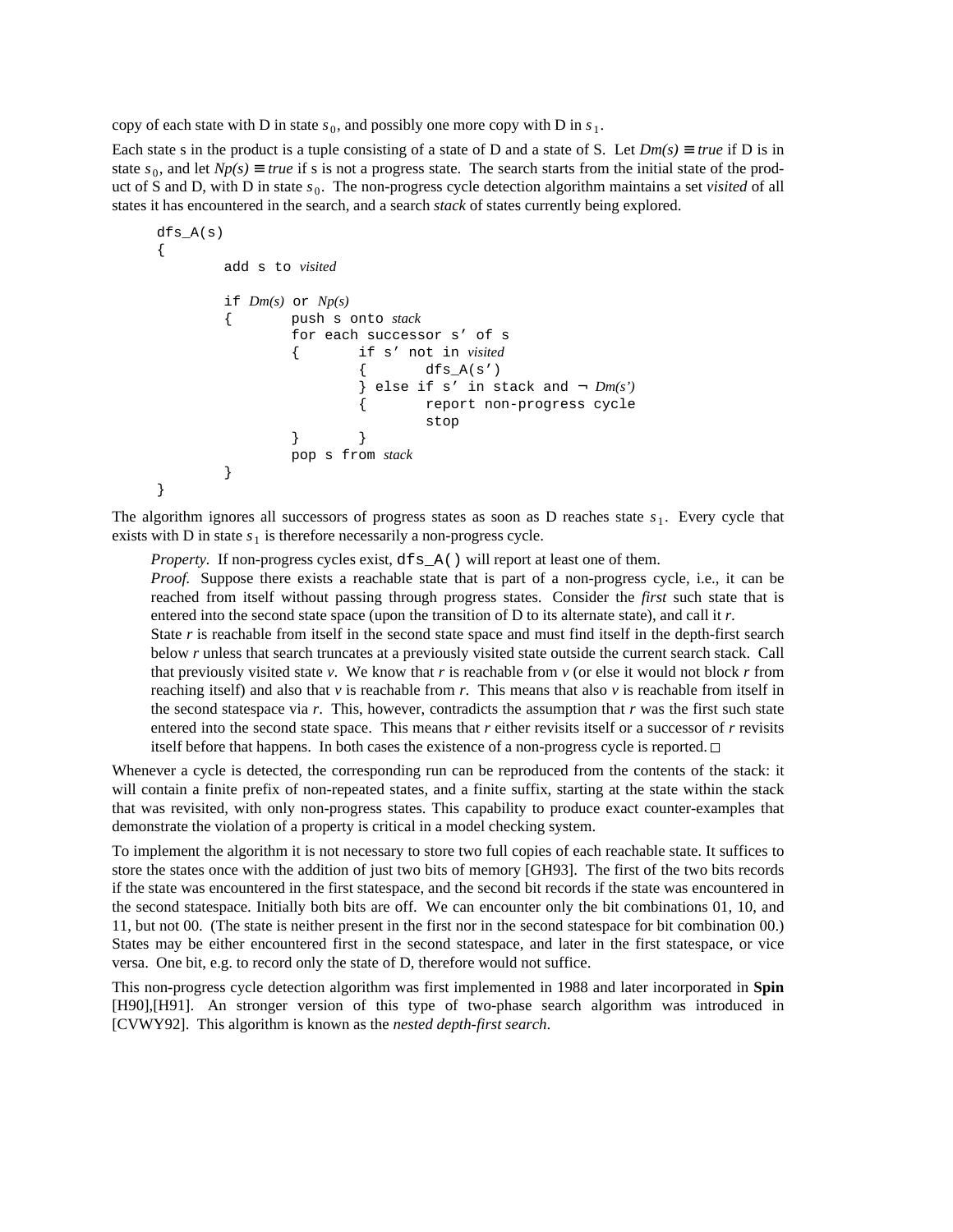## **2.15. Nested depth-first search**

This time the transitions of D are placed under the control of the search algorithm. The call  $dfs_B(s, d)$ performs a depth-first search from state *s* in S and state *d* in D. Let  $Acc(s) \equiv true$  if and only if state *s* is accepting. The search starts with the call  $dfs_B(s_0, s_0)$ 

```
dfsB(s, d){
        add s to visited
        push s onto stack
        for each successor s' of s
        { if s' not in visited
                 \{ dfs_B(s', d)
                 } else if s' ≡ seed and d \equiv s_1{ report acceptance cycle
                         stop
                 } }
        if d \equiv s_0 and Acc(s)// remember the root of the second search
                 seed = s
                 // perform second search in postorder
                 // with demon moved to state s_1dfs_B(s,s_1)}
        pop s from stack
}
```
The search tries to locate at least one accepting state that is reachable from itself. Automaton D can move from its initial state on at accepting states in S and the move is explored only after all successors of the accepting state have been explored (i.e., in postorder). It is now no longer sufficient for the second search to find any state within the depth-first search stack, we must require that the seed state from which the second search was initiated itself is revisited. The proof of correctness for this version of the algorithm is as follows [CVWY92].

*Property.* If acceptance cycles exist,  $dfs_B()$  will report at least one of these.

*Proof.* Let *r* be the first accepting state reachable from itself for which the second search is initiated. State *r* cannot be reachable from any state that was previously entered into the second state space.

Suppose there was such a state *w*. To be in the second state space *w* either is an accepting state, or it is reachable from an accepting state. Call that accepting state  $\nu$ . If  $r$  is reachable from  $w$  in the second state space it is also reachable from  $v$ . But, if *r* is reachable from  $v$  in the second state space, it is also reachable from  $\nu$  in the first state space. There are now two cases to consider. Either (a)  $r$  is reachable from  $\nu$  in the first state space without visiting states on the depth first search stack, or (b) it is reachable only by traversing at least one state x that is on the depth first search stack (cf. Figure 7). In case (a),  $r$  would have been entered into the second state space before  $v$ , due to the postorder discipline, contradicting the assumption that  $v$  is entered before  $r$ . In case (b),  $v$  is itself an accepting state reachable from itself, which contradicts the assumption that *r* is the first such state entered into the second state space.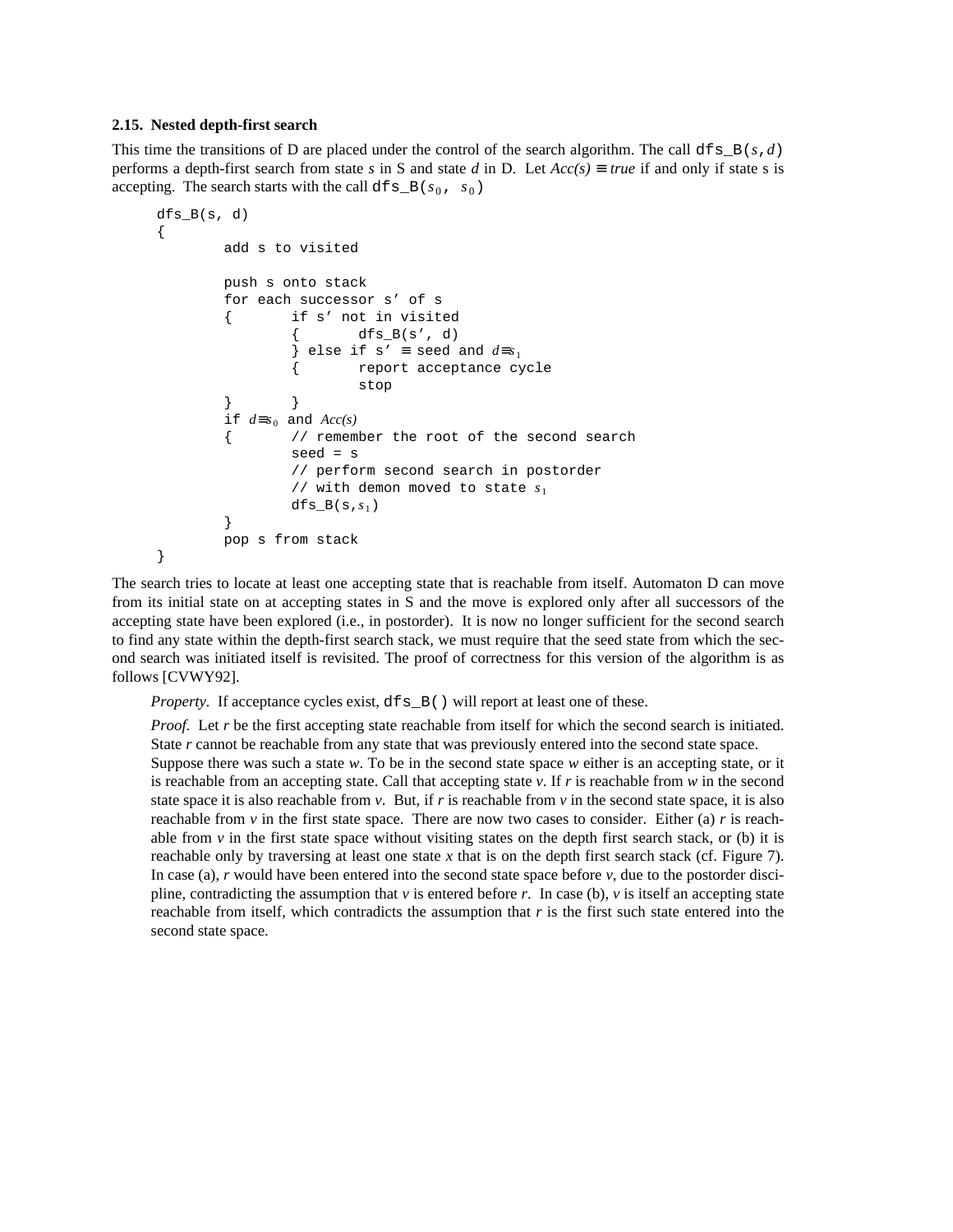



State *r* is reachable from all states on the path from *r* back to itself, and therefore none of those states can already be in the second statespace when this search begins. The path therefore cannot be truncated and  $r$  is guaranteed to find itself in the successor tree.  $\Box$ 

Like  $df_s$  A, this algorithm requires no more than two bits to be added to every reachable state in S, so the overhead remains minimal. A significant advantage of this method of model checking is also that the entire verification procedure can be performed *on-the-fly*: errors are detected during the exploration of the search space, and the search process can be cut short as soon as the first error is found. It is not necessary to first construct an annotated search space before the analysis itself can begin.

We can check non-progress properties with algorithm  $dfs_B$  by defining the temporal logic formula  $\Diamond$ *np*, with *np* equal to *true* if and only if the system is in a non-progress state. The automaton that corresponds to this formula is a two-state automaton shown in Figure 8.



**Fig. 8** — *Two-State automaton for*  $\Diamond$  *np.* 

To perform model checking we can now take the intersection product of the automaton in Figure 8 with system S, and use algorithm dfs B to detect the accepting runs. We thus potentially incur two doublings of the search space: one due to the nested search inherent in dfs\_B and one due to the product with the property automaton from Figure 8. The earlier algorithm dfs\_A solves this specific problem more efficiently by incurring only the doubling from D. The advantage of dfs\_B is nonetheless that it can handle any type of LTL property, not just non-progress properties.

#### **3. Reduction**

A simple and useful type of data object in distributed systems is the fifo (first-in first-out) message queue. The queue can be used to store data, or 'messages,' exchanged between processes in the order in which they were received. In a typical distributed system there is at least one message queue per asynchronous process, with a capacity to store hundreds of messages, each selected from a fairly broad set of possible messages. How feasible would it be to analyze such systems directly, without any form of reduction or abstraction?

Suppose we have *q* such queues, each with enough capacity to hold up to *s* messages, with *m* distinct types of messages. In how many 'states' can this set of data objects be? Each queue can hold between zero and *s* messages, with each message being a choice of one out of *m*, therefore, the number of states  $R<sub>O</sub>$  is

$$
R_Q = \left[\sum_{i=0}^s m^i\right]^q.
$$

Figure 9 shows how the number of states varies for different choices of the parameters *q*, *s*, and *m*.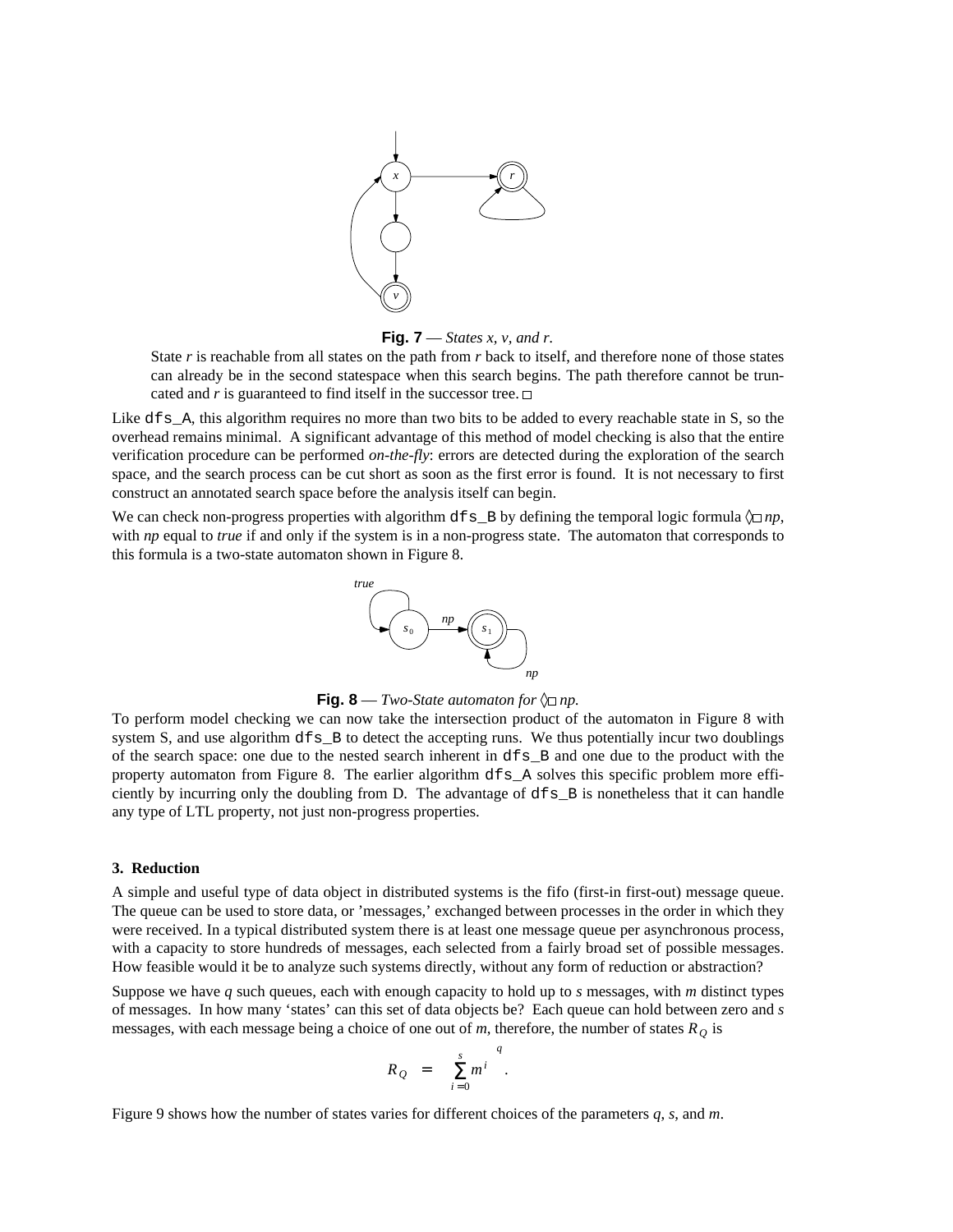

**Fig. 9** — *Number of Possible States for q Message Buffers. With s Buffer Slots and m Message Types*

In the top-left graph of Figure 9, the parameters *s* and *q* are fixed to a value of 2, and the number of message types is varied from 1 to 10. There is a geometric increase in the number of states, but clearly not an exponential one. In the top-right graph, the parameters *m* and *q* are fixed to a value of 2, and the number of queue slots *s* is varied. This time there is an exponential increase in the number of states. Similarly, in the bottom-left graph, the parameters *m* and *s* are fixed, and the number of queues is varied. Again, we see an exponential increase in the number of states. Worse still, in the bottom-right graph of the figure, only the number of message types is fixed and the parameters *s* and *q* are equal and varied from 1 to 10. As can be expected, the increase is now doubly exponential. The number of possible states quickly reaches astronomical values.

#### **3.1. Modeling**

The example illustrates the importance of abstraction, reduction, and intelligent model construction. Exponential effects can quickly make simple the properties of an uncarefully constructed model intractable, but inversely they can also help the model builder to prove subtle properties of complex systems by adjusting carefully chosen parameters. It is the objective of design verification to find ways to construct tractable models for software applications, so that their properties can be verified formally.

Call *E* the set of all possible runs of a given system. A model checking algorithm will attempt to demonstrate that *E* does not contain any run that violates a correctness requirement. Now consider a different system *E*′ that contains all the runs contained in set *E*, and many more that are not contained in *E*. Now clearly, if *E* contains a violating run, than so will *E*′, but not vice versa. This means that a reduction or abstraction method that extends the number of runs of a system, but that provably cannot remove any, has the desirable property that it is fail-safe. Abstractions of this type can dramatically reduce the number of reachable states of a system. Note that we can generalize a problem by removing constraints from it. The behavior of a model that is less specific often can be represented with fewer states.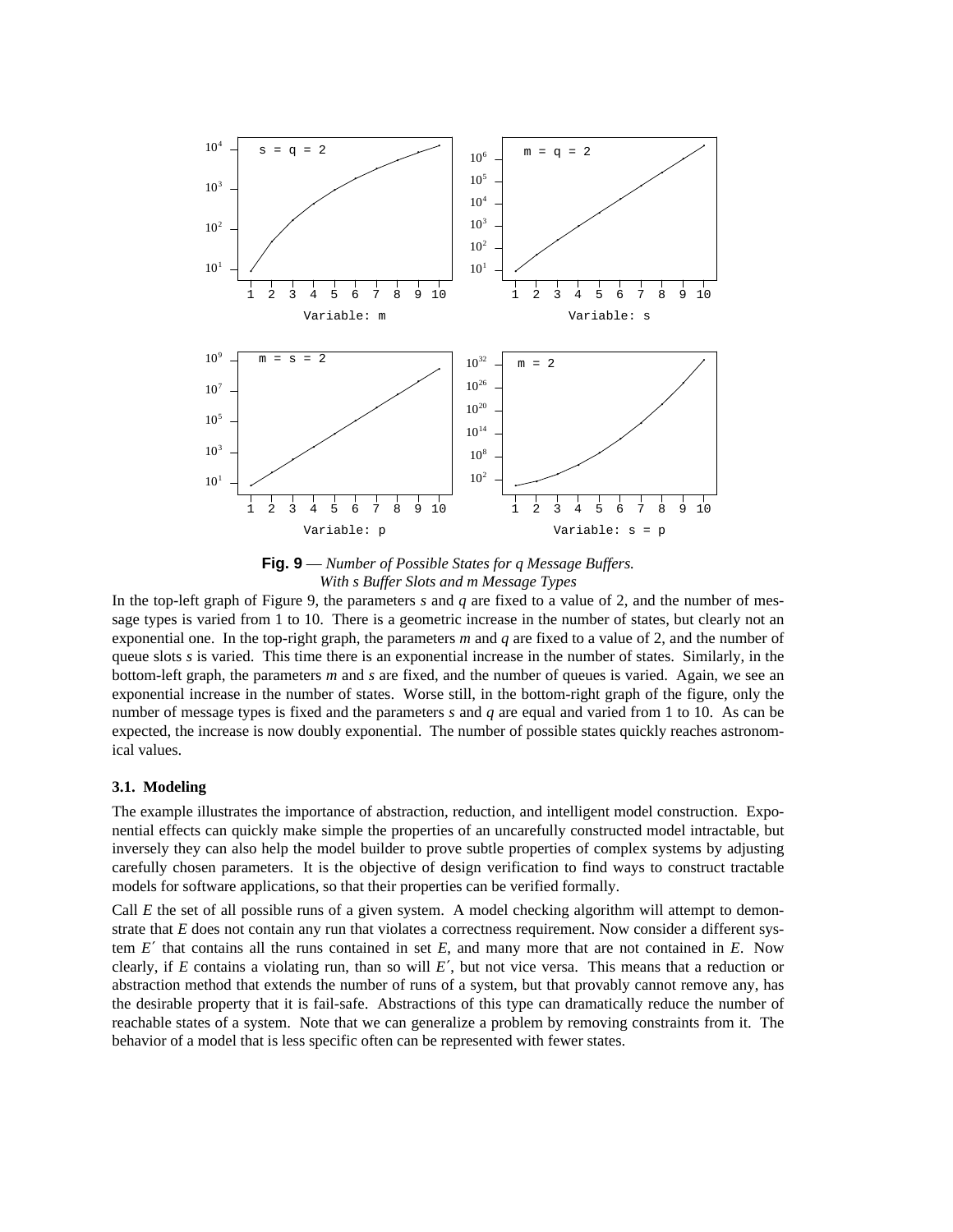## **3.2. Example** – **a file server**

Assume our task is to verify the correctness of a transfer protocol that is used to access a remote file server. Our first obligation is to determine precisely which correctness properties the transfer protocol must have, and what may be assumed about the behavior of the file server and of the transmission channel.

Consider first the transmission channel. Assume the channel is an optical fiber link. The verifier's job is *not* to reproduce the behavior of this fiber link at the finest level of detail. The quality of a verification does *not* improve when we attempt to do so.

The model we construct should represent only those behaviors that are relevant to the verification task at hand. It need not contain information about the causes of those behaviors. If the fiber link has a non-zero probability of errors, than the possibility of errors must be present in our model, but little more. The types of errors modeled could include disconnection, message-loss, duplication, insertion or distortion. If all these types of error are present, and relevant to the verification task at hand, it should suffice to model the link as a one-state demon that can randomly disconnect, lose, duplicate, insert, or distort messages.

A fully detailed model of the link could require thousands of states, representing, for instance, the clustering of errors, or the nature of distortions. For a design verification of the protocol, however, it not only suffices to represent the link by a one-state demon: doing so guarantees a stronger verification result that is *independent* of clustering or distortion effects. A model that randomly produces *all* relevant events that can be part of the real link behavior satisfies the requirements for a fail-safe reduction strategy. It might add error runs, but it cannot remove them.

Next, consider the file server. It can receive requests to create and delete, open and close, read and write distinct files. Each such request can either succeed or fail. A read request on a closed file, for instance, will fail. Similarly, a create or write request will fail if the file server runs out of space. Again, for the verification of the interactions with the file server, we need not model in detail under what circumstances each request may succeed or fail. Our model of the server can again be a one-state demon that randomly accepts or rejects requests for service, without even looking at the specifics of the request.

Our one-state server would be able to exhibit behaviors that the real system would not allow, e.g., by rejecting valid requests. All behaviors of the real server, however, are represented in the abstract model. If the transfer protocol can be proven correct, despite the fact that our model server may behave worse than the real one, the result is stronger than it would have been if we had represented the server in more detail. By generalizing the model of the file server, we separate the correctness of the transfer protocol from detailed assumptions about on the server. The model that randomly produces *all* relevant events, is a fail-safe generalization of the server.

Finally, let us consider the number of message types and message queues that are needed to represent the interaction of user processes with the remote file server. If no single user can ever have more than one request outstanding, we need minimally three distinct types of messages, independent of how many distinct services the remote system actually offers. The three message types are *request*, *accept*, and *reject*.

If there are *q* users and only one server, the server must of course know which response corresponds to which request. Suppose that we use a single queue for incoming requests at the server, and mark each request with a parameter that identifies the user. This gives *q* distinct types of messages that could arrive at the server. If  $q \times s$  is the total number of slots in that queue, the number of distinct states will be:

$$
\sum_{i=0}^{q\times s}q^i.
$$

What if we replaced the single queue with *q* distinct queues, each of *s* slots, one for each user? Now we need only one type of request, and the number of queue states is now  $(s + 1)^q$ . Which is better? Note that every feasible state of the multiple queues can be mapped to a specific state of the single queue, for instance by simply concatenating all *s* slots of all *q* queues, in numerical order, into the  $q \times s$  slots of the single queue. But the single queue has many more states, i.e., all those states that correspond to arbitrary interleavings of the contents of the multiple queues. With these parameters, then, it can make a large difference in complexity if we replace a single queue with a set of queues. To get an idea of the difference, assume  $s = 5$  and  $q = 3$ , then the total number of states of all multiple queues combined is  $(s + 1)^q = 6^3 = 216$ , and the total number of states of the single queue is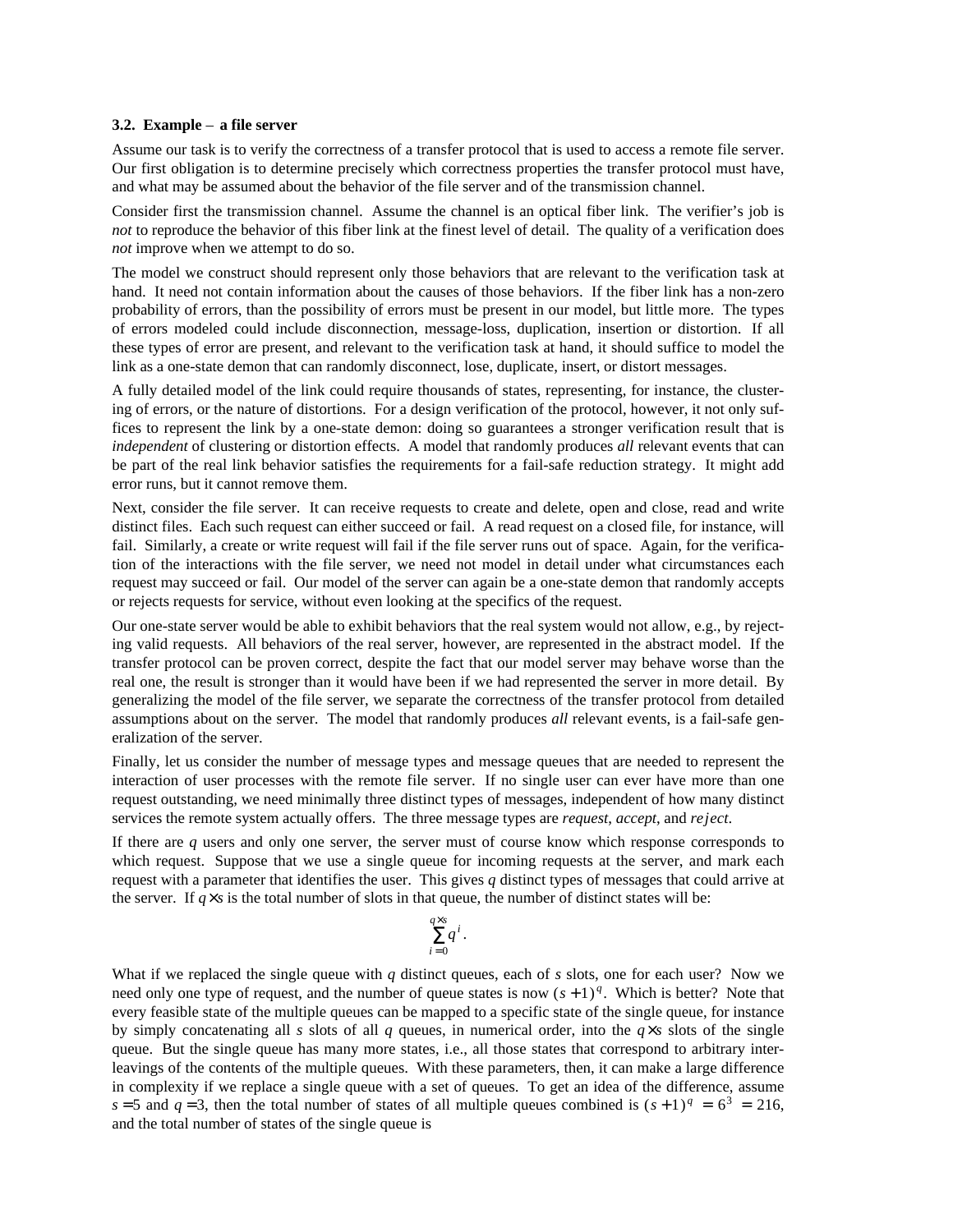$$
\sum_{i=0}^{q \times s} q^i = \sum_{i=0}^{15} 3^i = 21,523,360
$$

or about five orders of magnitude larger. If the relative order of messages between queues is irrelevant, this can be a significant win. The choice of a model, then, and the level of detail that it represents, can have a very substantial impact on the feasibility of verification.

Assuming that we have the smallest possible model that still captures the essential features of a system, is there anything more we can do to reduce the complexity of the verification task? Fortunately, the answer is yes. We will briefly sketch the intuition behind one such technique: partial order reduction. We will also look in somewhat more detail at a different approach to the complexity problem: proof approximation.

#### **3.3. Partial order reduction**

Consider the automata *T*1 and *T*2 shown in Figure 10. In this representation the symbols that label the transitions are used to represent assignment statements in a simple C-like programming language. In this interpretation the two automata share access to a single integer data object named *g*, and they each have non-shared access to a private data object, named *x* and *y* respectively. Assume the initial value of all data objects is zero.



**Fig. 10** — *Automata T*1 *and T*2*.*

The interleaving product of *T*1 and *T*2 is illustrated in Figure 11, where we have restricted ourselves to the proper interleaving of transitions (i.e., excluding simultaneous transitions). The state labels in Figure 11 are used to represent the values of the data objects, in the order: *x*,*y*,*g*.

The graph in Figure 11 represents all basic interleavings of the four statements in the systems *T*1 and *T*2. Clearly, the two interleavings of the transitions labeled  $x = 1$  and  $y = 1$  lead to the same result  $x \equiv y \equiv 1$ . The two interleavings of the transitions labeled  $g = g + 2$  and  $g = g * 2$ , on the other hand, lead to two different values for *g*.

The system is small enough that we can exhaustively write down all possible runs. There are only six:

 $\sigma_1 = \{(0, 0, 0), (1, 0, 0), (1, 0, 2), (1, 1, 2), (1, 1, 4)\}\$  $\sigma_2 = \{(0,0,0), (1,0,0), (1,1,0), (1,1,2), (1,1,4)\}\$  $\sigma_3 = \{(0,0,0), (1,0,0), (1,1,0), (1,1,0), (1,1,2)\}\$  $\sigma_4 = \{(0,0,0), (0,1,0), (0,1,0), (1,1,0), (1,1,2)\}\$  $\sigma_5 = \{(0, 0, 0), (0, 1, 0), (1, 1, 0), (1, 1, 0), (1, 1, 2)\}\$  $\sigma_6 = \{(0, 0, 0), (0, 1, 0), (1, 1, 0), (1, 1, 2), (1, 1, 4)\}\$ 

or, if we write them down in a more familiar form, as sequences of transition symbols:

1:  $x = 1$ ;  $g = g+2$ ;  $y = 1$ ;  $g = g*2$ ; 2:  $x = 1$ ;  $y = 1$ ;  $g = g+2$ ;  $g = g*2$ ; 3:  $x = 1$ ;  $y = 1$ ;  $g = g * 2$ ;  $g = g + 2$ ; 4:  $y = 1$ ;  $g = g * 2$ ;  $x = 1$ ;  $g = g + 2$ ; 5:  $y = 1$ ;  $x = 1$ ;  $g = g * 2$ ;  $g = g + 2$ ; 6:  $y = 1$ ;  $x = 1$ ;  $g = g + 2$ ;  $g = g * 2$ ;

Sequences 1 and 2 differ only in the relative order of execution of  $y = 1$  and  $g = g+2$ , which are independent operations. Similarly, sequences 4 and 5 differ in the relative order of execution of the independent operations  $x = 1$  and  $g = g * 2$ , By a process of elimination, we can reduce the number of distinct runs to just two, for instance to: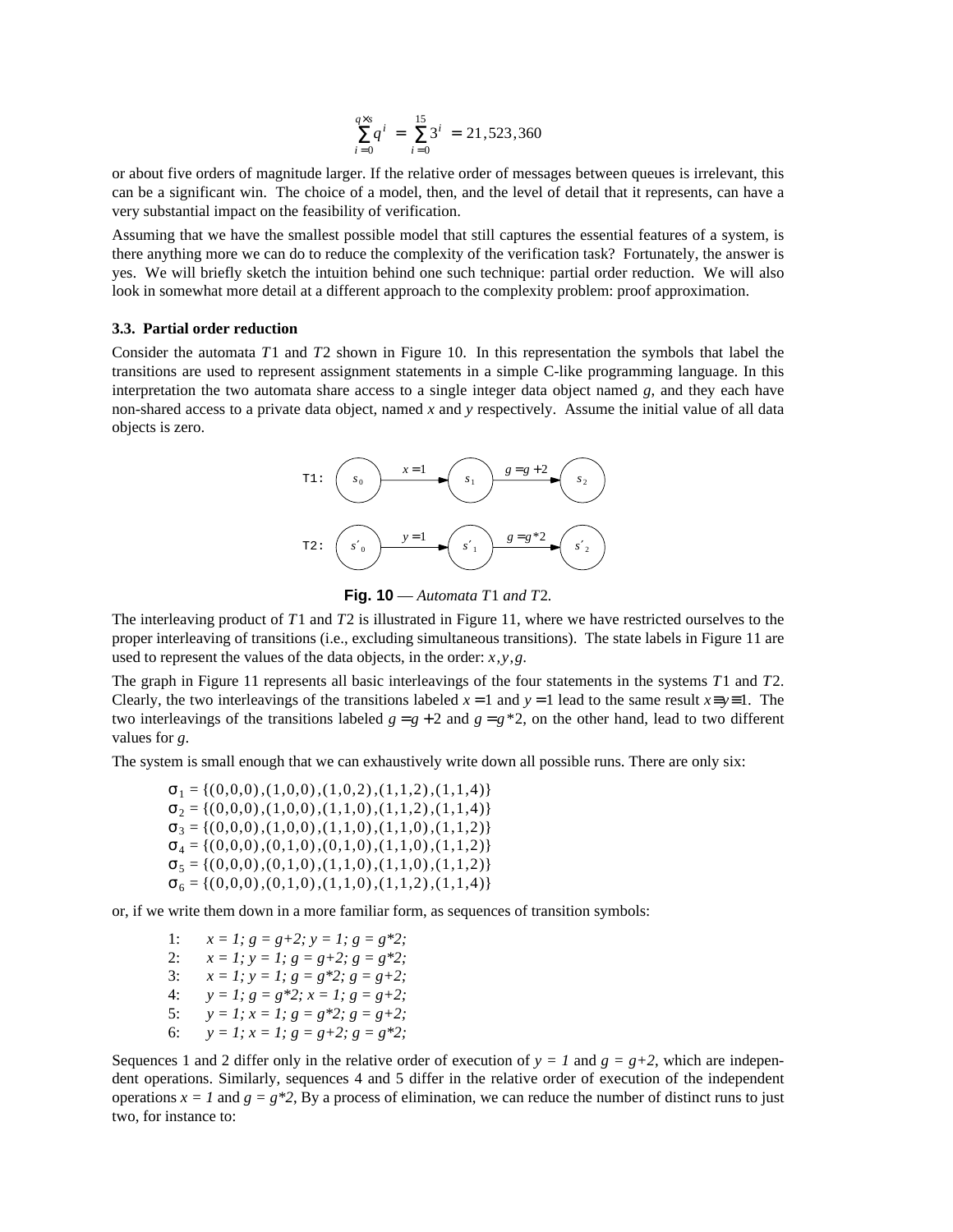- 2: *x = 1; y = 1; g = g+2; g = g\*2;*
- 3:  $x = 1$ ;  $y = 1$ ;  $g = g * 2$ ;  $g = g + 2$ ;

All other runs can be obtained from these two by one or more permutations of adjacent independent operations. We have the following mutual dependencies:

| $g = g*2$ and $g = g+2$ | because they touch the same data object, |
|-------------------------|------------------------------------------|
| $x = 1$ and $g = g + 2$ | because they are both part of T1,        |
| $y = 1$ and $g = g*2$   | because they are both part of T2.        |

The following operations are mutually independent:

|  | $x = 1$ and $y = 1$ ,   |
|--|-------------------------|
|  | $x = 1$ and $g = g*2$ , |
|  | $y = 1$ and $g = g+2$ . |



**Fig. 11** — Full and Reduced Depth-First Search for *T*1×*T*2.

Using this classification of dependent and independent operations, and transitions, we can partition the runs of the system into two equivalence classes: {1,2,6} and {3,4,5}. Within each class, each run can be obtained from the other runs by one or more permutations of adjacent independent transitions. The eventual outcome of a computation remains unchanged under such permutations. For verification it therefore would suffice to consider just one run from each equivalence class.

For the system from Figure 11 it would suffice, for instance, to consider only runs 2 and 3. In effect this restriction amounts to a reduction of the graph in Figure 11 to the portion spanned by the *solid* arrows, and including only the states indicated in *bold*. There are three states fewer in this graph and only half the number of transitions, yet it would suffice to accurately prove LTL formulae such as:

> $□$ ( $g \equiv 0 \lor g > x$ ), ◊ (*g*≥2 ),  $(g \equiv 0) U (x \equiv 1),$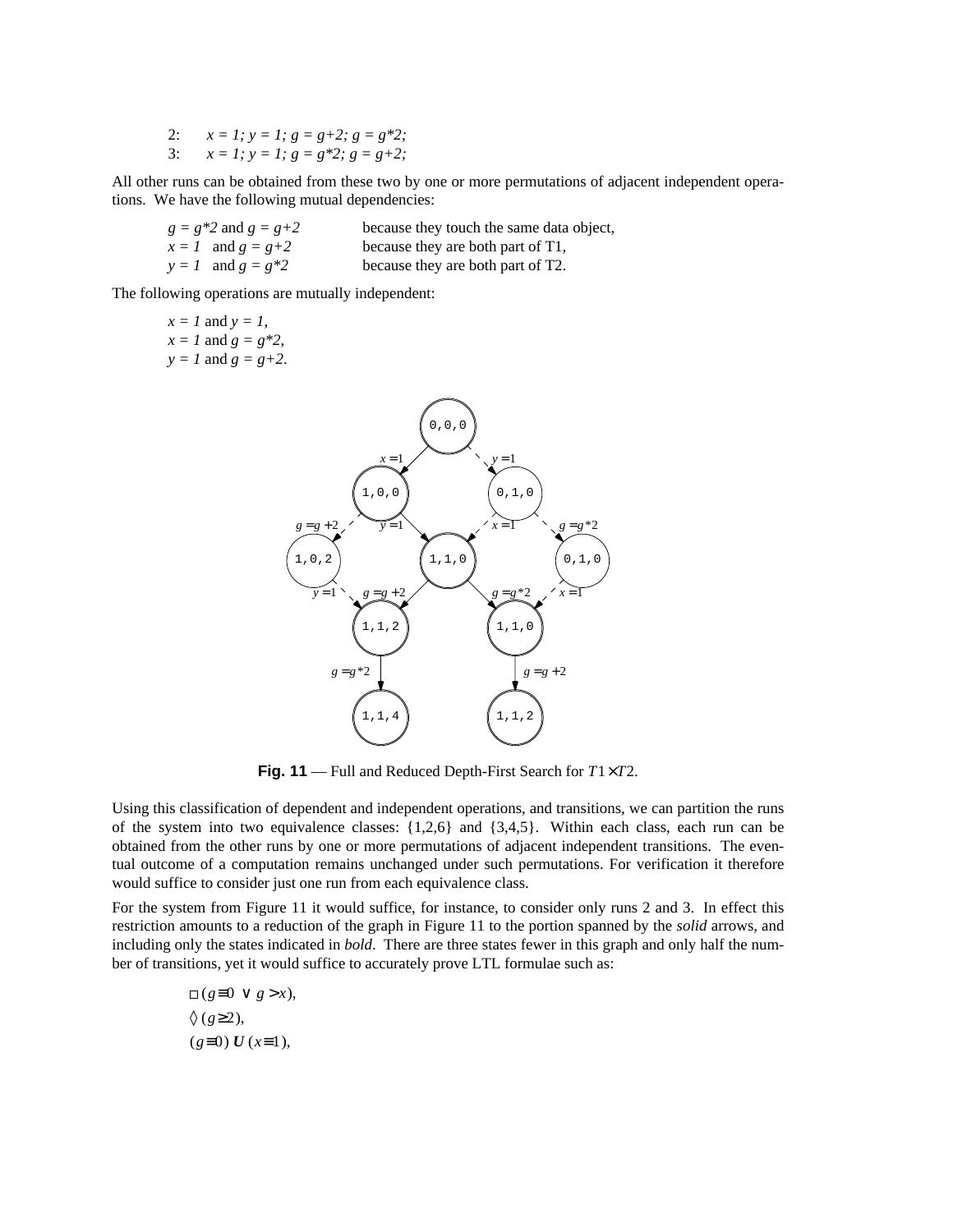# **3.4. Visibility**

Would it be possible to formulate LTL properties that hold in the reduced graph, but that are violated in the full graph? To answer this question, consider formula

 $\Box$  ( $x \geq y$ ).

This formula indeed has this unfortunate property. So what is different? The formula secretly introduces a dependence that was assumed not to exist: it relates the values of the data objects *x* and *y*, while we earlier used the assumption that operations on these two data objects were always independent. The dependence of operations, therefore, does not just depend on automata structure and access to data, but also on the logical properties that we are interested in proving about a system. If we remove the pair  $x = 1$  and  $y = 1$  from the set of mutually independent operations, the number of equivalence classes of runs that we can deduce increases to four, and the reduced graph gains one extra state and two extra transitions. The new graph will now correctly expose the last LTL formula as invalid.



# **Fig. 12** — *Effect of Partial Order Reduction. Best Case Performance. Leader Election Protocol with N Processes.*

The potential benefits of partial order reduction are illustrated in Figure 12. Shown is the reduction in the number of states in the product graph that needs to be explored to perform model checking when partial order reduction is either enabled (solid line) or disabled (dashed line). In this case, the improvement increases exponentially with the problem size. It is not hard to construct cases where partial order reduction cannot contribute any improvement (e.g., if all operations are dependent). The challenge in implementing this strategy in a model checker is therefore to secure that in the worst case the graph construction will not suffer any noticeable overhead. This was done in the **Spin** model checker with a *static reduction method*. In this case, the dependency relations are computed offline, before a model checking run is initiated, so that no noticeable runtime overhead is incurred.

To formalize the many notions we have casually introduced above, we need to introduce the formal framework of an *extended finite automaton*, which includes the definition of a context of data objects and an interpretation of transition symbols within that context. We must also formalize the notion of *dependence* of operations, *equivalence* of runs, and *equivalence robustness* of properties. For detailed treatments of these notions we refer to [Ma87, Kw89, P94]. A description of the implementation of partial order reduction techniques within the **Spin** model checker can be found in [HP94], with a small adjustment that is explained in [HPY96]. A formal proof of correctness of the algorithm is given in [CP99].

# **3.5. Proof approximation**

The first automated verification systems based in graph analysis were developed about twenty years ago today. Since then, the computational complexity has been the single most dominant issue that is being addressed in this field. We have better algorithms today, smarter tools, and significantly more powerful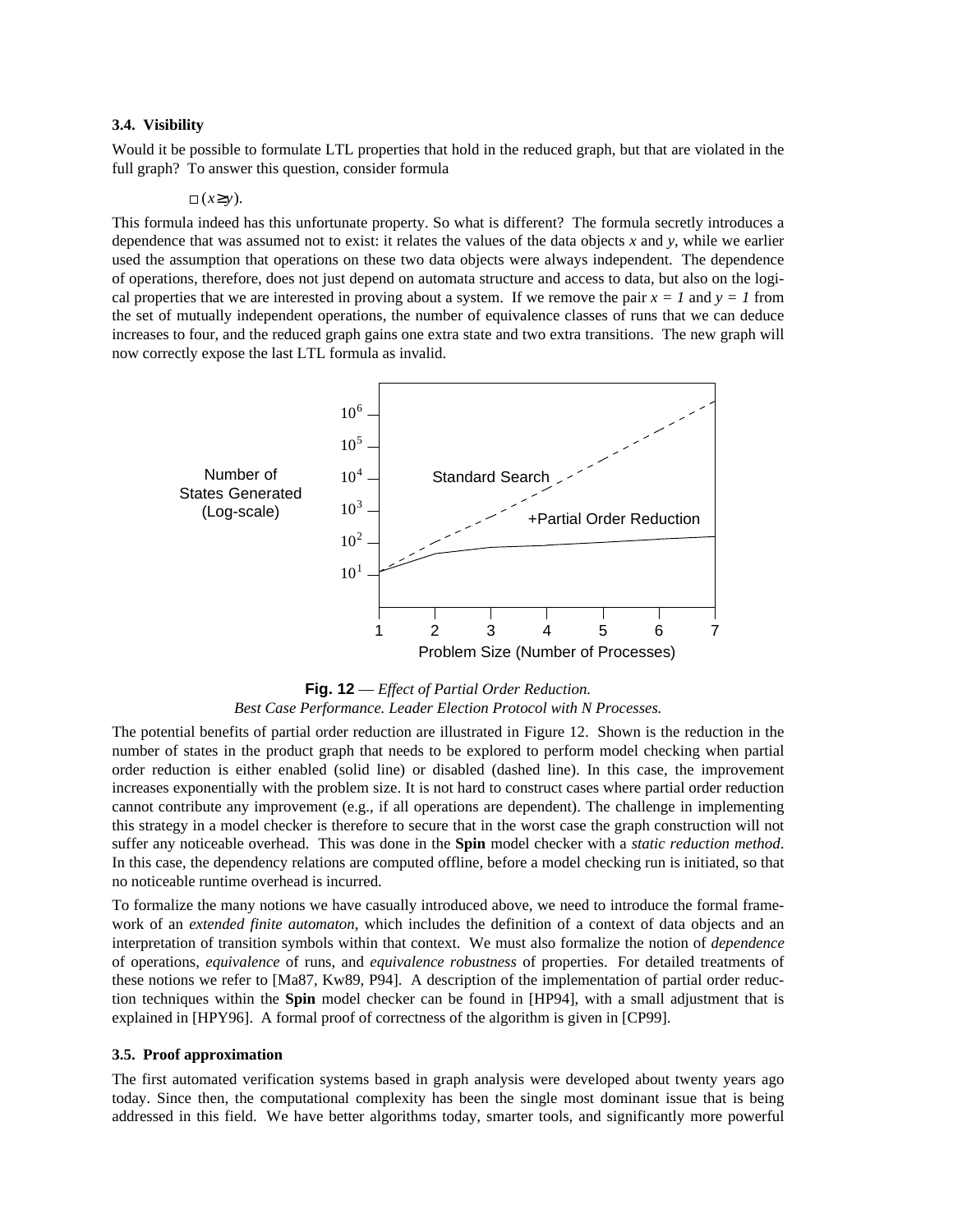machines, but the problems we attempt to solve have also grown in size. The problem of managing computational complexity is still the single most dominant issue in this field, and given the nature of the problem we are attempting to solve, it is likely to remain that way.

With proper abstraction and modeling techniques, with reduction and minimization algorithms, and with access to the largest computers impressive results have been achieved. Where twenty years ago it could be a challenge to verify the toy alternating bit protocol, today we can verify complex software spanning several thousands of lines of code. Yet, one does not have to look far to find examples of applications where the computational resources that would be required to rigorously verify the simplest model of the smallest separable piece of the application still exceed practical constraints. The question is now what we can do in these situations. We can blame the model builder, and wait for a better model. We can blame the machine, and wait for more a powerful one. We can blame the verification tool, and wait for better algorithms. Or, we can try to design a different type of search algorithm, that attempts to approximate the result of a verification as closely as possible within the currently available constraints, whatever those constraints may be. We will investigate such techniques here.

To begin, let us look at the memory requirements of model checking. The depth-first search algorithm, discussed in part II of these notes, constructs a set of states. Each state in the intersection of the property automaton and the interleaving product of the component automata is stored in a *statespace*. Since the model checking problem for all practical purposes is reduced to the solution of a reachability problem, all the model checker does is to construct states and to check whether they were previously visited or new. The performance of a model checker is determined by how fast we can do this.

The statespace structure serves to prevent the re-exploration of previously visited states during the search: it turns what would otherwise be an exponential algorithm into a linear one, that visits every reachable state in the graph at most once. To enable fast lookup of states, the states are normally stored in a hash-table, as illustrated in Figure 13.



**Fig. 13** — *Standard Hash Table Lookup.*

Assume we have a hash-table with *h* slots. Each slot contains a list of zero or more states. To determine in which list we store a new state *s*, we compute a hash-value *hash(s)*, unique to *s* and randomly chosen in the range 0..*h*-1. We check the states stored in the list in hash-table slot *hash*(*s*) for a possible match with *s*. If a match is found, the state was previously visited and need not be explored again. If no match is found, state *s* is added to the list, and the search continues.

Each state is represented in memory as a sequence of *S* bits. A simple (but poor) hashing method would be to consider the array of bits as one large unsigned integer, and to calculate the remainder of its division by *h*, with *h* a prime number. A more efficient method, used in the model checker **Spin**, is to use a *checksum polynomial* to compute the hash values. We now chose *h* as a power of 2 and use the polynomial to compute a checksum of  $log(h)$  bits. This checksum is then used as the hash value.

Let *r* be the number of states stored in the hash-table and *h* the number of slots in that table. When  $h \gg r$ , each state can be stored in a different slot, provided that the hash function is of sufficiently good quality.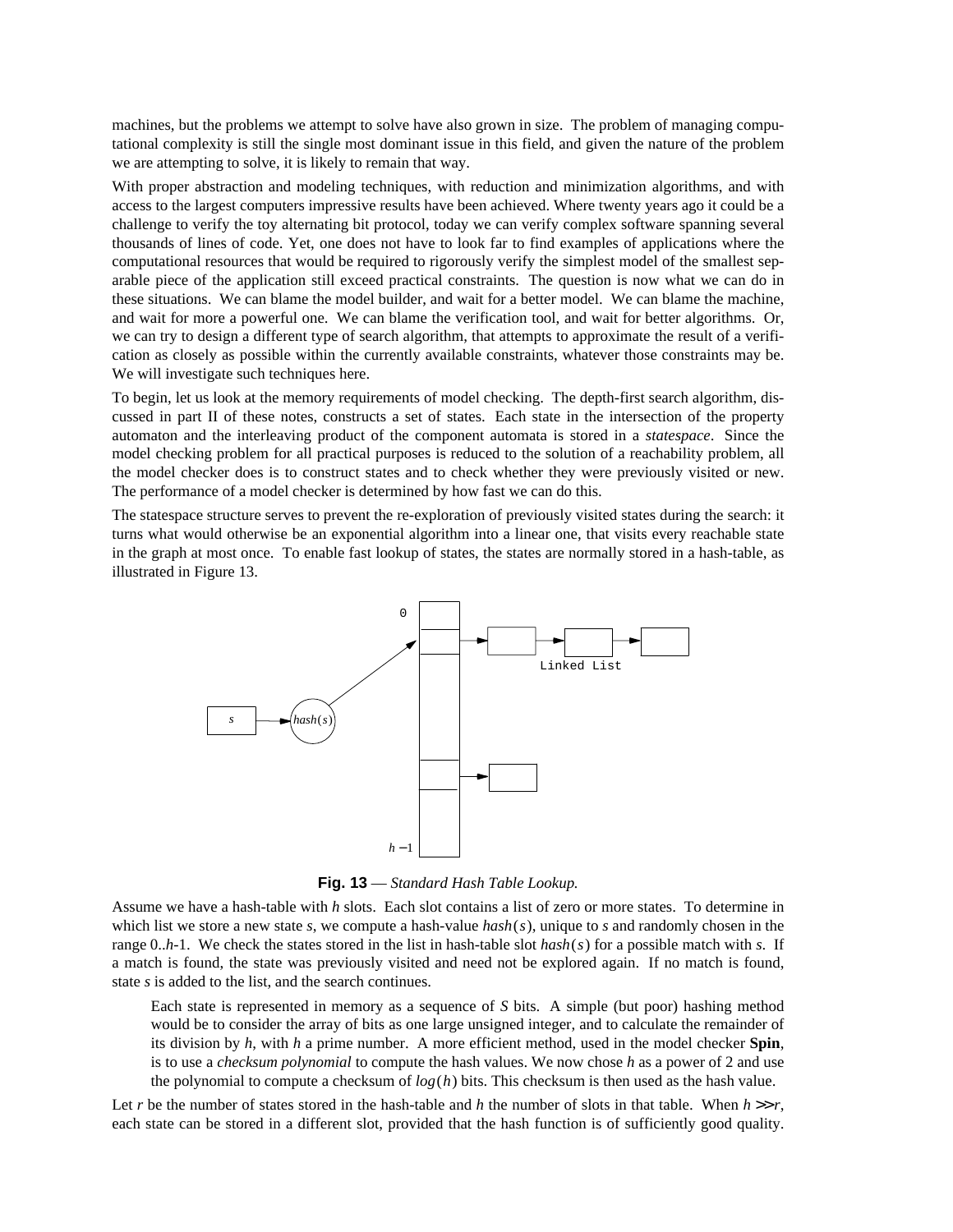The lists stored in each slot of the hash-table will either be empty or contain one single state. State storage has only a constant overhead in this case, carrying virtually no time penalty.

When  $h \leq r$ , there will be cases for which the hash function computes the same hash value for different states. These *hash collisions* are resolved by placing all states that hash to the same value in a linked list at the corresponding slot in the hash-table. In this case we may have to do multiple state comparisons for each new state that is checked against the hash-table: towards the end of the search on average  $r/h$  comparisons will be required per state. The overhead incurred increases linearly with growing  $r/h$ , once the number of stored states *r* exceeds *h*.

Clearly, we would like to be in the situation where  $h \gg r$ . In this case, a hash-value uniquely identifies a state, with low probability of collision. The only information that is contained in the hash-table is now primarily whether or not the state that corresponds to the hash-value has been visited. This is one single bit of information. A rash proposal is now to indeed store only this one bit of information, instead of the *S* bits of the state itself. This leads to the following trade-offs.

Given *m* bits of memory to store the hash-table, *S* bits of data in each state descriptor, *r* reachable states, and a hash-table with  $h$  slots. Clearly, fewer than  $m/S$  states will fit in memory, since the hash-table itself will also take some memory. If  $r > m/S$  the search will exhaust the available resources (and stop) after exploring a fraction of  $m/(r.S)$  of the statespace. Typical values for these parameters are:  $m = 10^9$ ,  $S = 10^3$ , and  $r = 10^7$ , which gives a ratio  $m/(r.S) = 10^{-2}$ , or a coverage of the problem size of only 1%.

If we configure the hash-table as an array of 8.*m* bits, using it as a hash-table with  $h = 8$ .*m* 1-bit slots, we now have  $h \gg r$ , since  $8.10^9 \gg 10^7$ , which should give us an expected coverage close to 100%. When, with low probability, a hash-collision happens, our model checking algorithm will conclude incorrectly that a state that was visited before, and it will skip it. It may now miss other states that can only be reached via a path in the reachability graph that passes through this state. This, therefore, would lead to loss of coverage, but it cannot lead to false error reports. We will see below that in almost all cases where this method would be used (i.e., when normal state storage is impossible due to limited resources available) coverage will increase far more due to the increased capacity to store states than it is reduced due to hash collisions.

This storage discipline was referred to by former Bell Labs colleague Robert Morris in 1968 as follows:

''A curious possible use of virtual scatter tables arises when a hash address can be computed with more than about three times as many bits as are actually needed for a calculated address. The possibility that two different keys have the same virtual hash address becomes so remote that the keys might not need to be examined at all. If a new key has the same virtual hash address as an existing entry, then the keys could be assumed to be the same. Then, of course, there is no longer any need to keep the keys in the entry; unless they are needed for some other purpose, they can just be thrown away. Typically, years could go by without encountering two keys in the same program with the same virtual address. Of course, one would have to be quite certain that the hash addresses were uniformly spread over the available addresses.

No one, to the author's knowledge, has ever implemented this idea, and if anyone has, he might well not admit it.'' [M68]

To reduce the probability of collision, we can use multiple independent hash-functions, and set more than one bit per state. Using more bits can increase the precision but reduce the number of available slots in the bit hash-table. The trade-offs are delicate and deserve a more careful study.

# **3.6. Bloom filters**

The method we have described was first proposed for use in a verification tool in [H88]. It is closely related to a method known as a Bloom Filter, described by Burton Bloom in 1970 [B70].

Let again *m* be the size of the hash-table in bits, *r* is the number of states stored, and *k* the number of hashfunctions used. (That is, we store *k* bits for each state stored, with each of the *k* bit-positions computed with an independent hash-function that uses the *S* bits of the state descriptor as the key.)

Initially the hash-table will contain only zero bits. When *r* states have been stored, the probability that any one specific bit is still 0 will be:

$$
\left[1 - \frac{1}{m}\right]^{k.r}
$$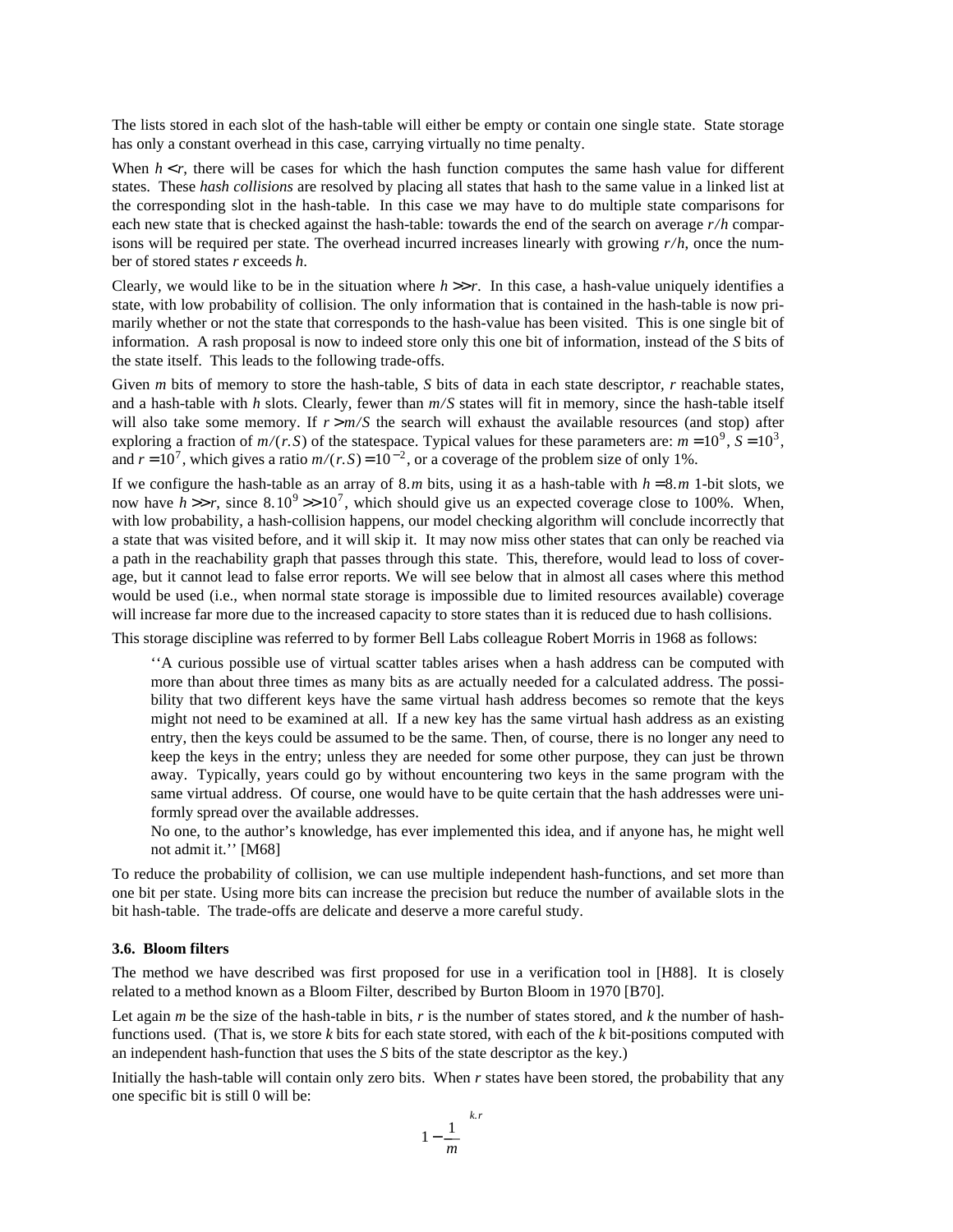The probability of a hash-collision on the  $(r + 1)$ st state entered would then be

$$
\left[1 - \left[1 - \frac{1}{m}\right]^{k} \right]^k \approx \left[1 - e^{-k r/m}\right]^k
$$

which gives us an upper-bound for the probability of hash-collisions on the first *r* states entered. (E.g., the probability of a hash-collision is trivially 0 for the first state entered.) The probability of hash-collisions is minimized for the value of  $k = log(2)$ *.m/r*, which gives

$$
\left(\frac{1}{2}\right)^k = 0.6185^{m/r}
$$

For  $m = 10^9$  and  $r = 10^7$  this gives us an upper-bound on the probability of collision in the order 10<sup>-21</sup>, for a value of  $k = 89.315$ .



**Fig. 14** — *Optimal Number of Hash-Functions and Probability of Hash-Collision.*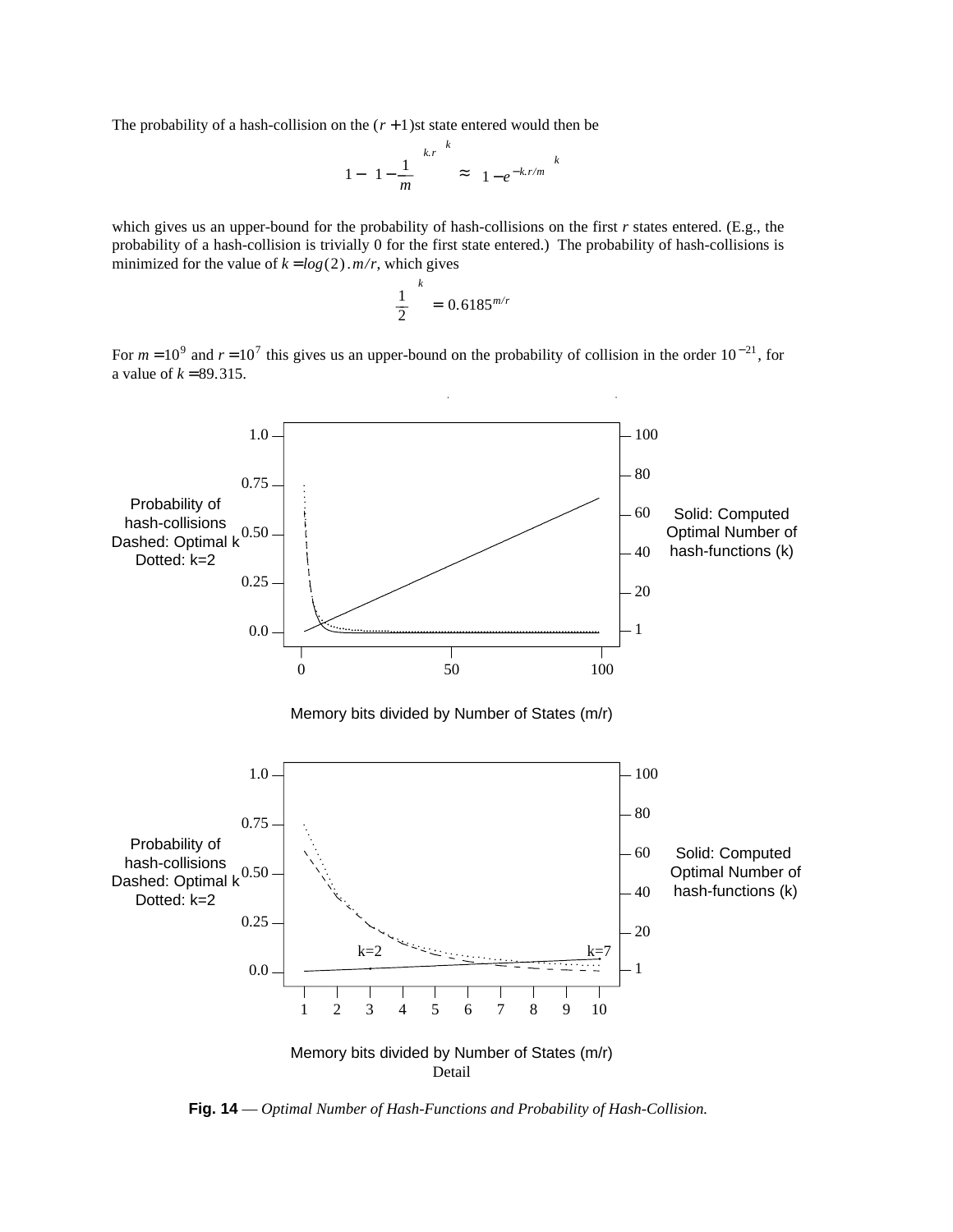Figure 14 illustrates these dependencies.

In practice *k* must be an integer (e.g., 90). In a well-tuned model checker, the runtime requirements of the search depend linearly on *k*: computing hash-values is the single most expensive operation that the model checker must perform. The larger the value of *k*, therefore, the longer the search for errors will take. In the model checker **Spin**, for instance, a run with  $k = 90$  would take approximately 45 times longer than a run with  $k = 2$ . Although time is a more flexible commodity than memory, the difference is significant. The question is then how much quality we sacrifice if we select a smaller than optimal value of *k*. The trade-off is illustrated in Figure 14.

For the suboptimal value  $k = 2$ , the value used in the model checker **Spin** [H97], the upper-bound on the collision probability becomes  $4.10^{-4}$ , which reduces the expected coverage of the search from 100% to near 99%, still two orders of magnitude greater than realized by a hash-table lookup method for this case. We can also see in Figure 14 that the hashing method starts getting very reliable for  $m/r$  ratios over 100. To be compatible with traditional storage methods, this means that for state descriptors of less than 100 bits (about 12 bytes) this method is not competitive. In practice, state descriptors exceed this lower-bound by a significant margin (one or two orders of magnitude).

An interesting variant of this strategy was proposed in [W93], and named *hash-compact*. In this case we try to increase the size of *m* far beyond what would be available on a normal machine, e.g. to  $2^{64}$  bits. We now compute a single hash-value within the range  $0(2^{64}-1)$ , as a 64-bit number, and store this number in a regular hash-table, as shown in Figure 13, instead of state  $s$ . We have  $k=1$  in this case, effectively  $m = 2^{64} \approx 10^{19}$ . For the value of  $r = 10^7$  we then get a probability of collision near  $10^{-57}$ , giving an expected coverage of 100%. To store 10<sup>7</sup> 64-bit numbers takes less than  $m = 10^9$  bits, so also this method works. The maximum value of *r* for which we could get the superior performance of the hash-compact method is of course  $m/r$ .

Both the hash-compact method and double-bit hashing have been implemented in **Spin** [H97].) A measurement of the performance of these two methods for a fixed problem size  $r = 427,567$  and the amount of available memory *m* varying from 0 to *m* > *r. S* is shown in Figure 15, which is taken from [H98].



Maximum Amount of Available Memory m in Bits

**Fig. 15** — *Measured Coverage of Hash-Compact (hc) and Double Bitstate Hashing (k=2), for varying m, and fixed r=427567 states and S=1376 bits.*

When sufficient memory is available, traditional state storage is preferred. Barring this, if sufficient memory is available for the hash-compact method, then this is the preferred method. Beyond that the double-bit hashing method is superior. The latter method, for instance, still achieves a problem coverage of 50% when only 0.1% of the memory resources required for a full traditional search are available.

The coverage of both the hash-compact and the double-bit hashing method can be increased further by performing multiple searches, each time with an independent set of hash-functions [H98]. If each search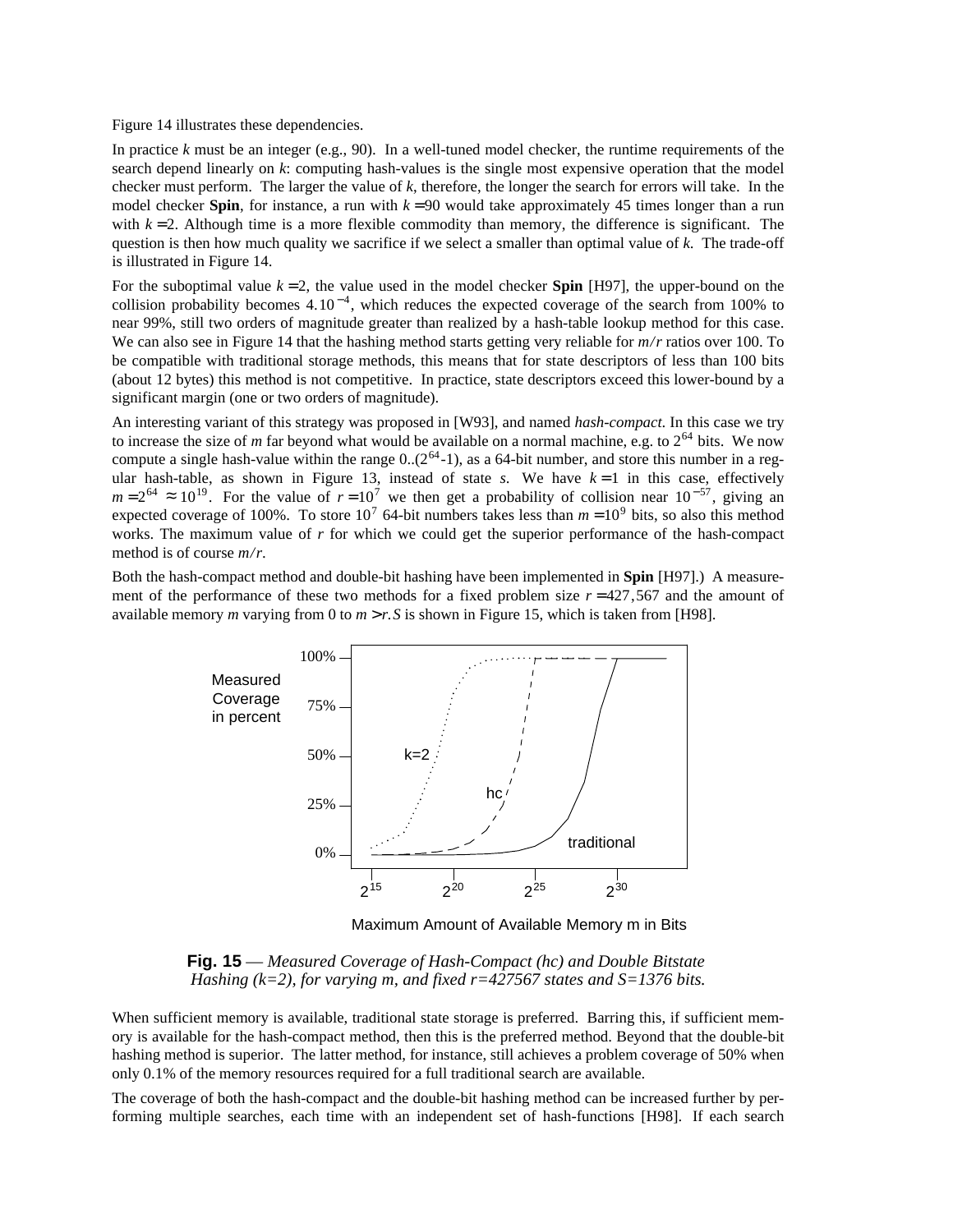misses a fraction *p* of the state space, *t* independent searches could reduce this to *p<sup>t</sup>* . Though expensive in runtime, this gives us a capability to increase the quality of a verification under adverse constraints.

# **4. Model extraction**

The most powerful tool we have in our arsenal for the verification of software applications is abstraction. By capturing the essence of a design in a mathematical model, we can often demonstrate that the design must have certain inevitable properties. The very purpose of a model is to enable proof. If it fails to do so, with the tools that are available to the prover, the model should be considered inadequate.

We could stop here, and merely illustrate the point by presenting some examples of poorly constructed and well-constructed models [H98b], sketching the types of abstraction techniques that are useful in building verifiable models of software applications. There are some problems with this approach though. First, finding the right abstraction can be hard. It takes time to develop the insight that is needed to capture the essence of a software design at the proper level of abstraction. More often than not, one only realizes what the proper level of abstraction was some time after a verification attempt is completed. Software projects, especially in industry, face strict deadlines, leaving little room for reflection or detailed consultation with software designers. A hurried, and inadequate choice of an abstraction can trigger long an frustrating battles with run-away complexity. Worse, the choice of an invalid abstraction can give a false sense of security by causing the verifier to miss design errors alltogether.

An alternative method, that we shall explore here, is to use abstraction techniques in a systematic manner to extract verification models mechanically from software artifacts (source code). As an example, we will consider programs written in a relatively low-level imperative programming language such as C. The model extraction process then proceeds in four steps: parsing, interpretation and abstraction, simplification, and finally conversion into the format accepted by the model checker.

Parsing.

The program source text is converted into a finite automaton structure (also known as a *control flow graph*, a *parse tree* or an *abstract syntax tree*). The states in the automaton are the control flow points of the program, and the transitions are labeled with the declarations, conditions, and basic statements from the program text. The finite automaton structure is constructed such that it preserves all information necessary to reconstruct the original program source text, no more and no less.

Interpretation and Abstraction.

The program is now in a standard form where abstraction techniques can be applied, e.g., [AL91],[CGL94]. We can also apply program slicing techniques [T95],[CD00], with the slice criteria derived from the program properties to be proven. Slicing algorithms allow us to construct the smallest program fragment that preserves all access to all data objects mentioned in the properties, and all entries to an exits from the corresponding program locations. We can also postpone slicing until after a base model has been generated from the program source, and use model-based slicing techniques, e.g., as supported in the **Spin** model checker (version 3.4.0 and later). We will discuss these and other types of abstraction in more detail below.

Simplification.

Next, the abstracted program can be simplified and, optionally, optimized by using standard techniques used in compiler construction. This includes rewriting, dead variable elimination, dead code elimination, constant propagation, loop unfolding etc.

Conversion.

The final step is to translate the abstracted and simplified program model into the syntax of the model checker used, and to write it out. This stage is similar to the final code-generation phase of a compiler, but since the target is high-level, rather than low-level code, the step is relatively straightforward here. We can benefit from the fact that the control flow of the application is usually trivial to convert from one format into another, and simple abstraction techniques can be used to bridge any syntactic gap between the source implementation language and the target modeling language.

The main types of abstraction can be used in the model extraction process are as follows.

*Slicing* [T95] can be used to reduce a program source to a smaller fragment, of lower complexity, that  $\Box$ contains only part of its functionality. The slice point can be given as a reference to a a specific set of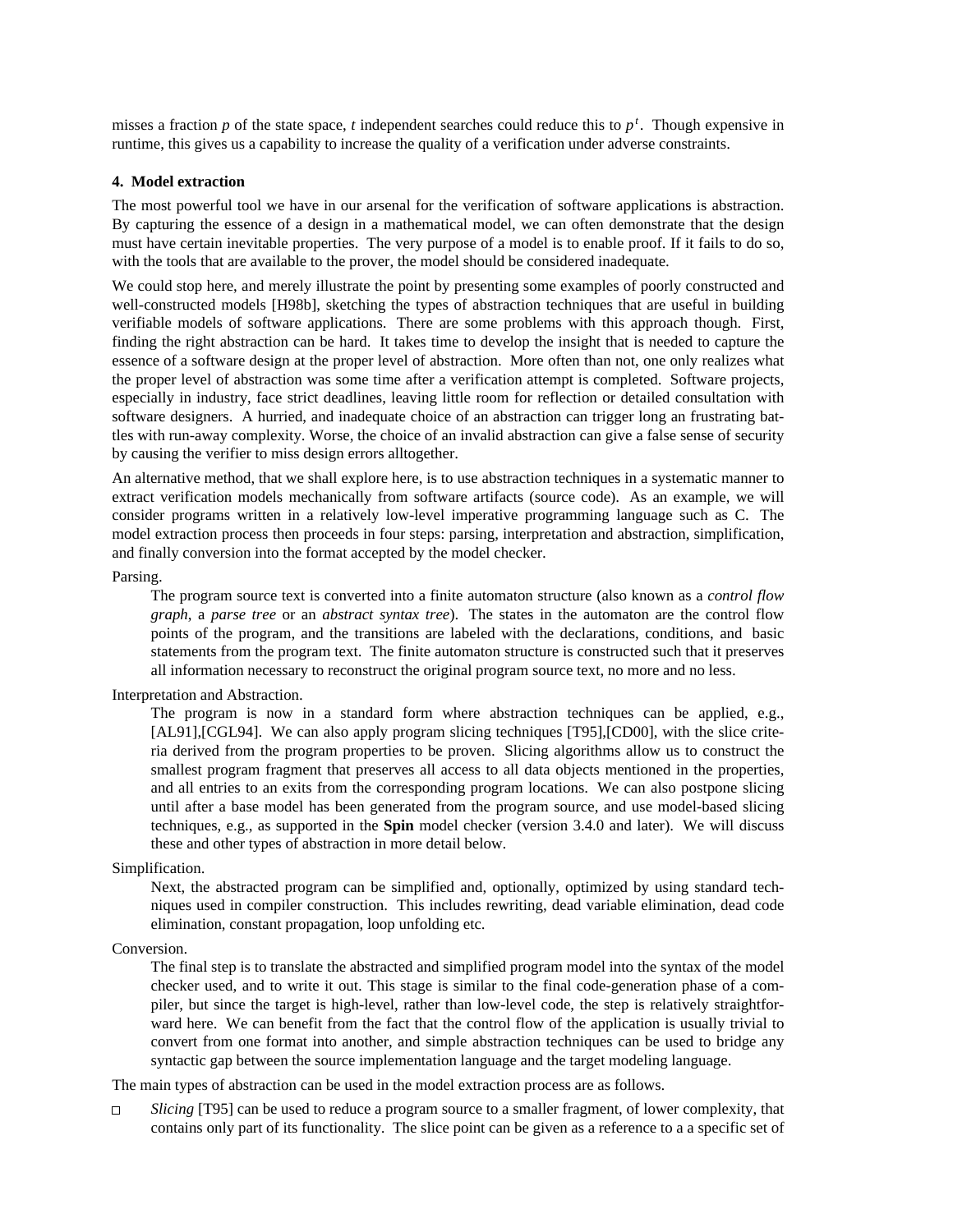data objects, e.g. the data objects that are referred to in the property to be proven or in a particular statement of interest. All code that is directly relevant to the manipulation of these data objects is preserved in the slice and the rest is hidden. Slicing algorithms are based on data and control dependency analysis of the program text. The objective of the slicing algorithms is to identify those parts of the program that are irrelevant with respect to the properties to be proven. Since all properties of interest are necessarily preserved under this abstraction we can guarantee that if the original program can violate a property of interest, then so can the sliced version and vice versa. Property-based slicing has the desirable characteristics of being both sound and complete; it permits neither false negatives nor false positives during the final verification. As we shall see, this is not necessarily true for other abstraction and reduction techniques.

- *Predicate Abstraction* [GS97], [DDP99] and *Mapping* [CGL94], can be used to reduce the value  $\Box$ ranges of data objects, e.g., from integer to Boolean values. If, for instance, the correctness property requires us to determine if a specific timer is running or not, but does not require knowledge of it's precise value, then we can map the integer data object that holds the timer value to a Boolean object, with an appropriate mapping function. We can use the assistance of a theorem prover or of specialized decision procedures to prove that mappings are applied consistently, and together define a sound abstraction. In general, this type of abstraction can guarantee that if the program allows a property violation then so will the model, but not necessarily vice versa: it is sound (cannot produce false positives) but not necessarily complete (it may produce false negatives). A false negative is counterexample that shows that a property can be violated in the abstract model, that cannot be reconstructed for the concrete model. It means that information was lost in the abstract that turns out to be relevant for distinguishing incorrect from correct runs. In most cases the counter-example contains sufficient information to allow the user to remove the false negative by revising the abstraction that was applied.
- *Generalization* is a method by which we introduce non-determinism to remove irrelevant detail from  $\Box$ a model. The generalization is defined in such a way that the number of runs of the system of the whole strictly increases. The system can still perform *all* the executions that it could before the generalization was applied, but it now permits also additional executions. And execution that violates the property must therefore still be present, so the method is sound. The added executions, however, could themselves violate the property, and thereby introduce false negatives, so like predicate abstraction, this method is not necessarily complete. An example of generalization is to replace a process with a random demon that can generate all externally visible events that the original process can generate non-deterministically. (E.g., to model a subscriber in a telephone system with a demon that randomly generates on-hook, off-hook, and digit events.)
- *Restriction* can be used to restrict the scope of the verification to a subset of the problem. We can for  $\Box$ instance restrict the capacity of buffers, the number of active processes, the dimensions of arrays, etc. In general, there will be no guarantee that essential correctness properties are preserved under these abstractions. In formal terms, this abstraction method is neither sound nor complete: it can introduce both false negatives and false positives. Nonetheless, the method can be useful in an exploratory phase of a verification effort, to study problem variants with possibly lower complexity than the full problem that is to be solved.

We next discuss three main types of abstraction methods in more detail below: program and model slicing, predicate abstraction, and tabled abstraction [HS99a],[HS99b].

#### **5. Program and model slicing**

As an example we will consider a simple wordcount program, written in Promela, the input language of the **Spin** model checker. The program receives characters, encoded as integers, over the channel stdin, and simply counts the number of newlines, characters, and white-space separated words, up to an end-of-file marker which is encoded as the number  $-1$ .

If we wish to verify that this program maintains the invariant  $\Box$  (nc  $\geq$  nl), then clearly all manipulation of the variables nw and inword are irrelevant. In a first step of a slicing algorithm, only the variables nc and nl are marked as relevant. These two variable become the slice criteria for deriving a reduced model that will suffice to prove, or as we shall discover disprove, the property.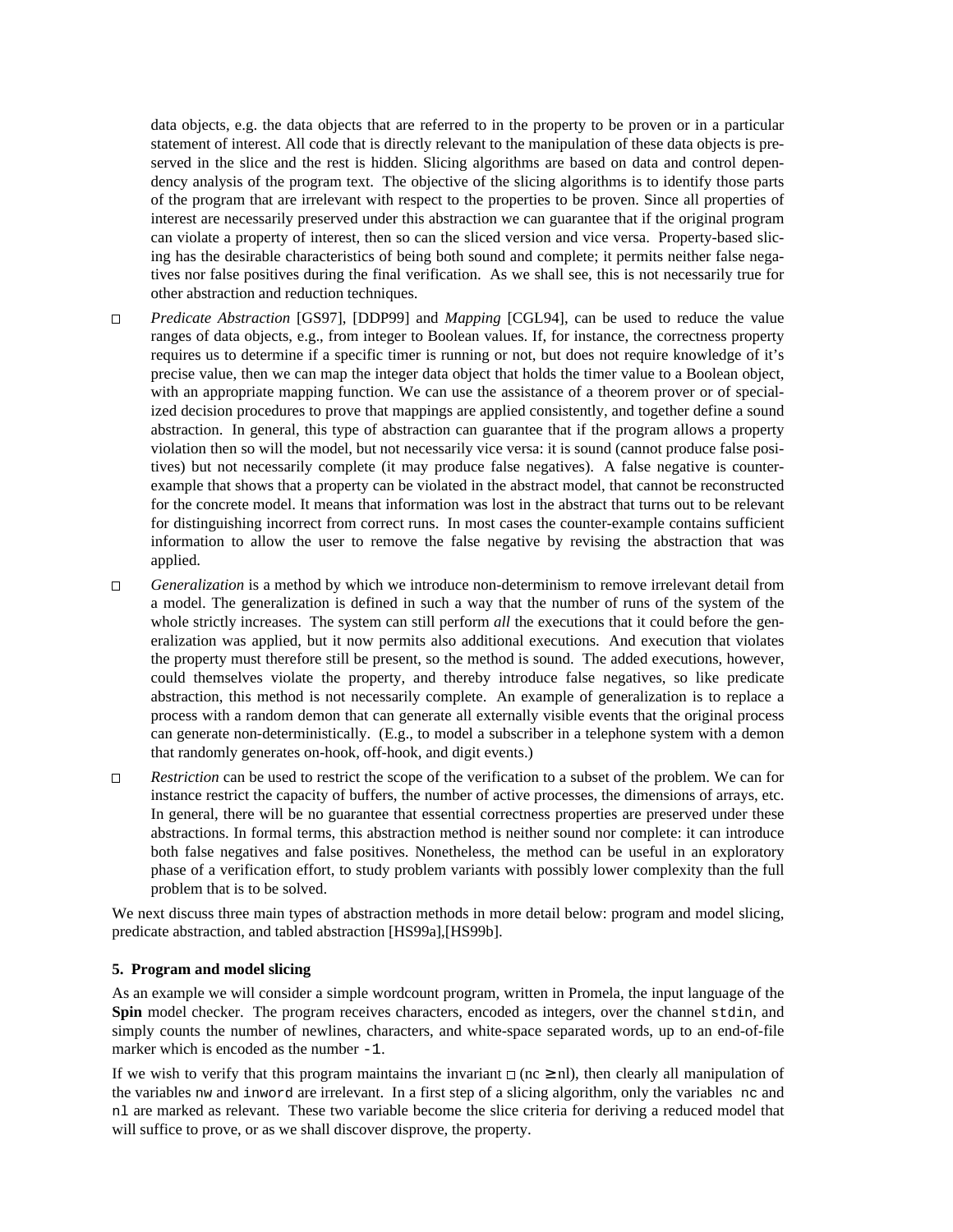The slicing algorithm now performs a data-flow analysis, marking all statements where the relevant variables are either used (i.e., read) or defined (i.e., assigned a value). These statements appear on lines 11 and 12. Next, we perform a control-dependency analysis for each of the three currently marked statements. The marked statements are *control-dependent* on every statement in the model that can affect their execution (e.g., preventing it by blocking). For our wordcount program this applies to the conditionals  $c =$  $\ln$  on line 11, and  $c = -1$  on line 10. Note, for instance, that if the latter condition evaluates to *true*, the relevant statements cannot be reached. These two conditionals are now marked as relevant.

```
1 chan stdin = [1] of \{ int \};
2 int c, nl, nw, nc;
3 bool inword = false;
4
5 active proctype wordcount()
6 { /* count number of lines, words, and chars received */
7 do
8 :: stdin?c ->
9 if
10 :: c == -1 -> break /* end of input */11 :: c == '\n\cdot : c == '\n\cdot nc++; nl++
12 :: else -> nc++
13 fi;
14 if
15 :: c == ' ' || c == ' \t' || c == '\n' ->
16 inword = false
17 :: else ->
18 if
19 :: !inword ->
20 nw++; inword = true
21 : else \prime* do nothing */
22 fi
23 fi
24 od;
25 printf("%d\t%d\t%d\n", nl, nw, nc)
26 }
```
The data-objects referred to in the newly marked statements become data-dependent on the property, and we repeat the control dependency analysis. In the second phase we now discover the input statement on line 8 as both data-dependent (it assigned a value to the data-dependent variable c) and control-dependent (if it blocks, none of the other relevant statements can be reached). This marks the channel stdin as data dependent. We continue this process of performing alternately a data dependency analysis and a control dependency analysis until a fixedpoint is reached.

In the final slice, the program fragment on lines 14-23, and the one statement on line 25 is marked as irrelevant to the proof of the invariant property. Note for instance that even though the statements on line 15 refers to the relevant variable c, it cannot change the value of that variable, and therefore properly remains outside the slice.

We can now perform model checking on the reduced model. Before we can do so, however, we must close the model to its environment. That is, we must encapsulate inside the model all the essential assumptions that have to be made about external processes that the process considered can interact with. These assumptions are essential for the proof to be performed. In the case of the wordcount program we must formalize our assumptions about the external source of the characters that are being counted. Using a *generalization* technique, we can think of a first approximation of an external process that sends randomly selected symbols from the ASCII character set, plus the specially designated end-of-input marker.

We can do better though, by applying another simple form of abstraction. If we collect all the uses of the input variable  $\sigma$  in the (remaining) text of the wordcount program we see that only three ranges of values of the variable are of interest: (1) newlines, (2) end-of-input markers, and (3) any other symbol. It suffices therefore to restrict the input stream to just three abstract symbols, representing the three relevant value ranges. The following environment definition suffices for the sliced model.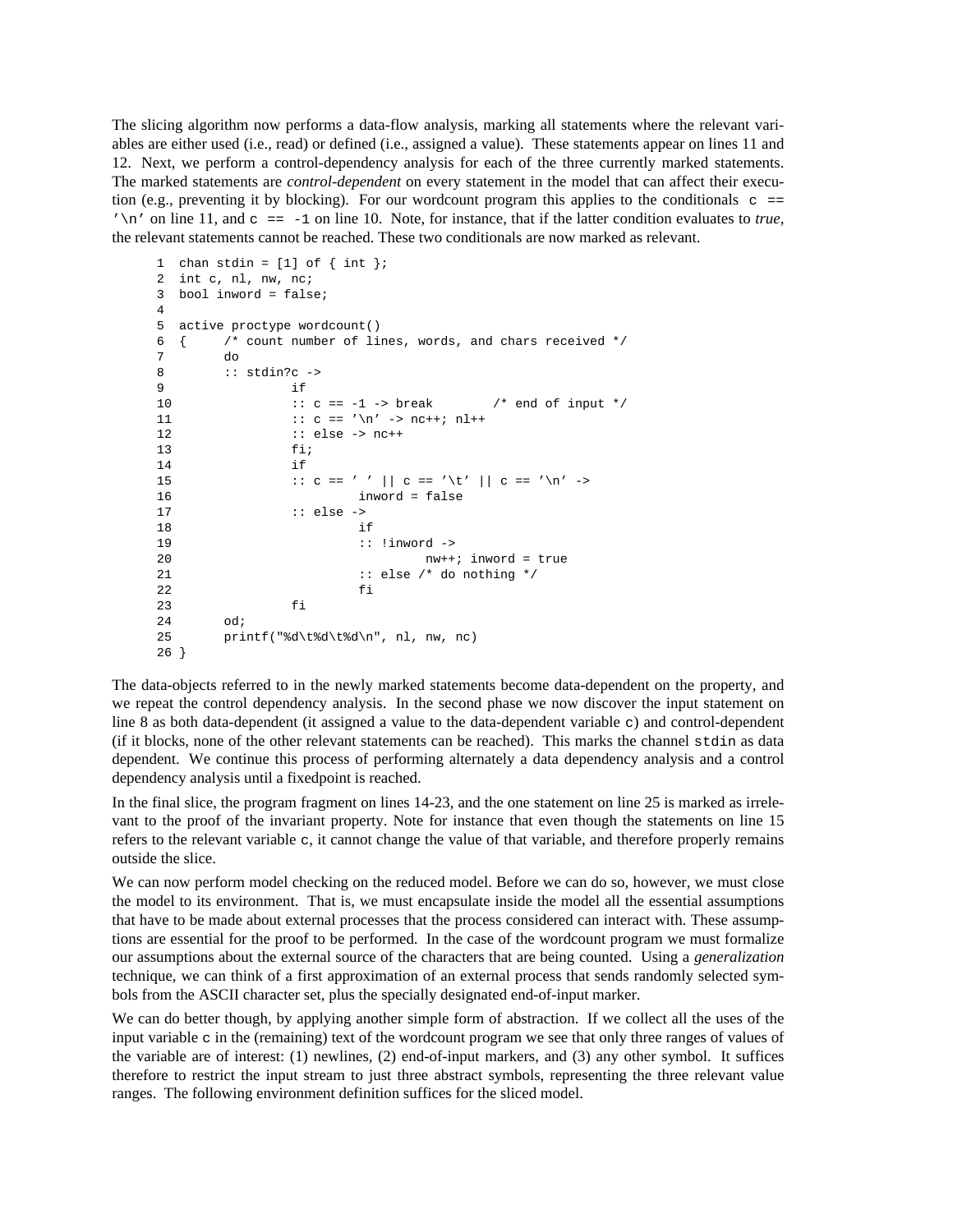```
#define newline '\n'
#define eof -1
#define anythingelse 0
active proctype input()
{
       do
       :: stdin!newline
       :: stdin!eof
       :: stdin!anythingelse
       od
}
```
Note that for the non-sliced program, we would have had to add two extra symbols, for space and tab, to capture the close the system to its environment. We can now combine this with the sliced model derived before, to complete the verification model.

```
chan stdin = [1] of \{ int \};
int c, nl, nc;
active proctype wordcount()
 /* sound and complete slice for \Box (nc \geq nl) */
{
         do
         :: stdin?c ->
                   if
                   :: c == eof -> break
                   :: c == newline -> nc++; nl++
                   :: else -> nc++
                   f_iod
}
```
If we perform the verification of the invariant  $\Box$  (nc  $\geq$  nl), we discover that this property can be violated. Because we have only performed sound and complete abstractions, this is necessarily a valid counterexample and cannot be a false negative.

The counter-example shows that when the value of variable  $\sigma$  wraps around its maximal value (exceeding the range of int) it can become smaller than the value of nl: an obvious consequence of the fact that all value ranges are necessarily finite. It is not a problem we are likely to run into in practice, except for exceedingly large inputs.

# **5.1. Slicing algorithm**

We will describe the core of the slicing algorithm that is included in the **Spin** model checker. For model checking applications the slicing algorithm has to be slightly different from the traditional methods, as for instance described in [T95]. We cannot, for instance, safely remove a cyclic component from the controlflow graph, even if each individual statement in such a cycle is independent of the property to be proven. Removal of such a cyclic component would require a proof of termination, which in general cannot be done by static analysis. Observe that absence of termination would affect the liveness properties of a program. Our approach to slicing, therefore, proceeds in three phases. In the first phase, we identify all statements that are relevant to the property to be proven. In the second phase, all non-relevant statements are replaced by the null-statement *skip*, but the structure of the control-flow graph is not modified.

Only in the last phase of the slicing algorithm do we simplify the control-flow graph, while taking care to preserve all liveness properties. A non-cyclic subgraph in the control-flow graph consisting only of *skip* statements, for instance, can be collapsed down to a single statement, as illustrated in Figure 16. Note that cycles are preserved under this transformation.

We will now look at the slicing algorithm that was implemented in **Spin** Version 3.4.0 in more detail. The input language for **Spin** defines three basic types of objects: processes, local and global variables, and message channels. Processes can interact via synchronous or asynchronous message passing, or via unrestricted access to global variables. In particular, there are no pointers or recursive functions in **Spin**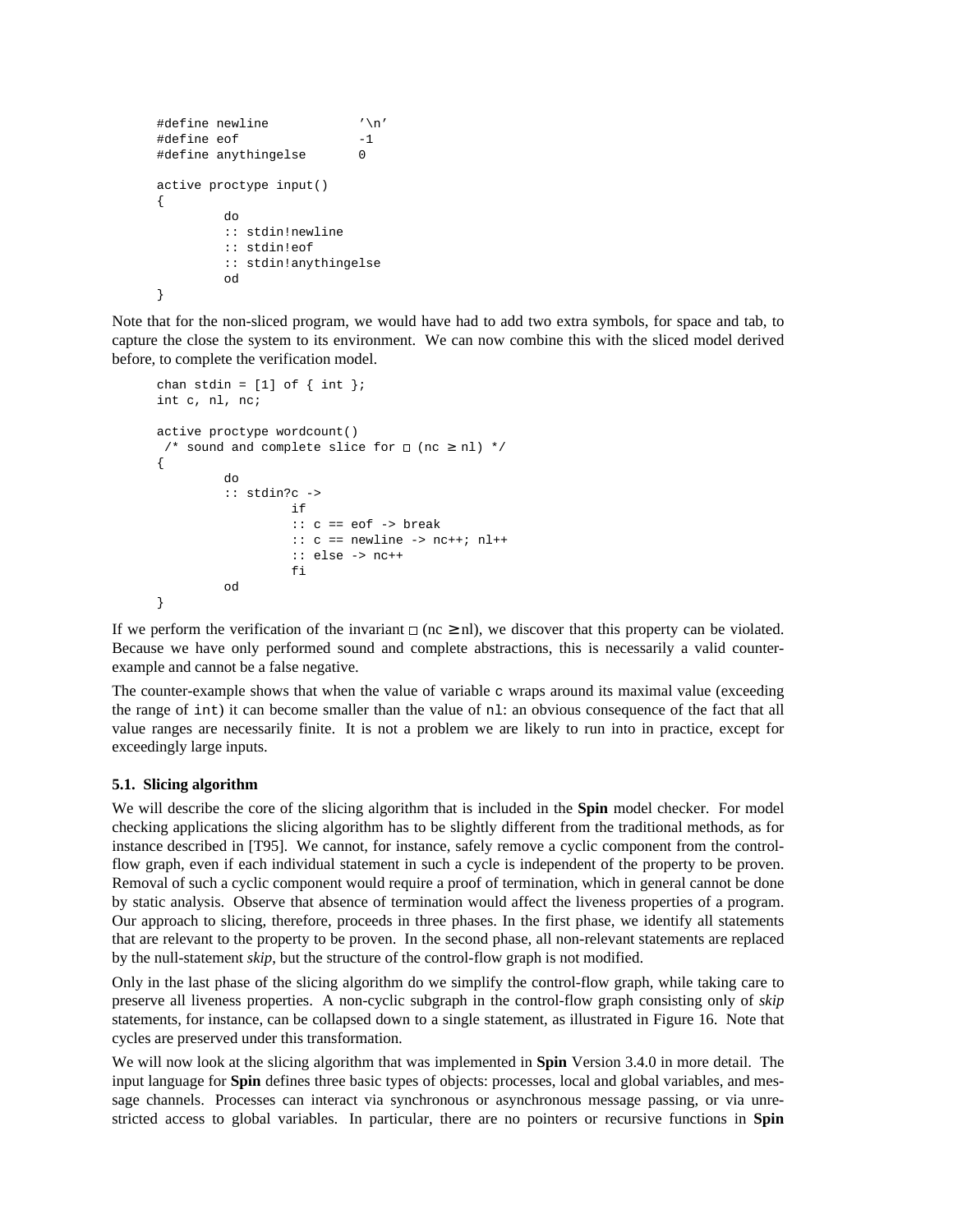

**Fig. 16** — *Simplification of the Control-Flow Graph After Slicing.*

verification models: the two features that can complicate the design of a slicing algorithm for a general purpose programming language. Assume the following input to the slicing algorithm.

- S is the set of all basic statements in the program (like assignments, conditions, send operations, receive operations, process instantiations, etc.). The set of basic statements is identical to the set of labels on the transitions in the control-flow graph of the program considered.
- B is the subset of S that contains all basic statements that can block, that is all those statements of which the execution is conditional on the system state. The execution of an assignment statement, for instance, is always unconditional. The execution of a receive operation on message channel *m* is conditional on the non-emptyness of *m*.
- $T(s, t)$  or as we shall write  $s \rightarrow t$ , is a function on the elements of S that returns true if and only if statement  $t$  is reachable from statement  $s$  within the control flow graph of the program. If  $s$  and  $t$  are statements from different processes, then s ∼> t will always be false.
- D is the set of all local and global data objects in the program.
- $C$  is a subset of D that contains all pending slice criteria. The initial contents of C is derived from the program properties that are to be proven: each data object that is referred to in at least one property becomes a slice criterion.
- $P$  is a subset of D that contains all processed slice criteria. This set is initially empty.
- Def ( s )with s∈S. Def ( s ) contains all those elements of D that are *defined* (i.e., can be assigned a new value) in statement s.

Use (s) with s∈S. Use (s) contains all those elements of D that are *used* (i.e., evaluated) in statement s.

The objective of the slicing algorithm is to compute a set R, which is the subset of S that contains all statements in S that are relevant with respect to the initial set of slice criteria, and hence relevant to the verification of the property. All statements in S\R can be replaced by a null operation *skip* in the model without altering the outcome of a verification attempt in any way.

In the description of the algorithm below we will use the following three operations on sets.

 $Empty(x)$  is a boolean function that returns trueif set x is empty, and otherwise false.

Get  $(x)$  removes an element from set x and returns it as the result of the operation. And finally,

Put  $(y, x)$  adds element x into the set y.

Initially, set P is empty. The algorithm computes the set of statements that must be contained in the slice in set R.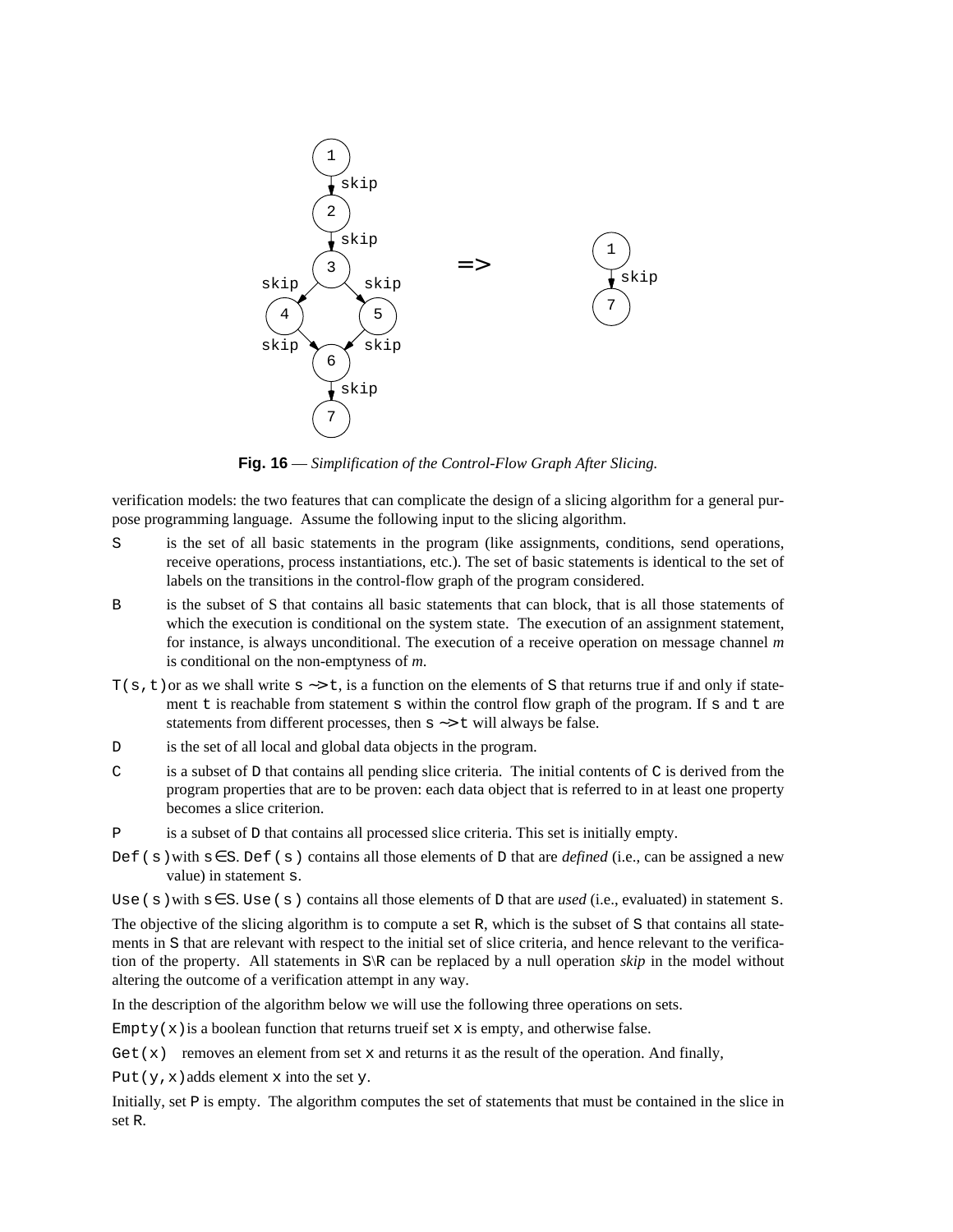```
while (!Empty(C))
{
         d = Get(C); # start processing slice criterion d
         Put(P, d); \# mark it as processed
         X = \{ s \mid s \in S \land d \in Def(s) \}R = R \cup X # add data dependent statements
         U = \{ u | \exists s, s \in X \land u \in Use(s) \land u \notin (P \cup C) \}C = C ∪ U # add new slice criteria
          Z = { s | s ∈ B ∧ ∃ t, t ∈ X ∧ s ∼> t }
         W = \{ u \mid \exists s, s \in \mathbb{Z} \land u \in \text{Use}(s) \}C = C ∪ W # add control-dependencies
}
```
*Termination*: The algorithm presented above will terminate. First observe that for **Spin** models input set D is guaranteed to be finite. In each cycle of the algorithm precisely one element from set C moves to set P, and only elements from set D that are not already contained in either  $C$  or  $P$  can be added as new elements to C. In maximally  $|D|$  iterations of the algorithm, then, all elements of D will be present in P and no further elements can be added to C. Since C shrinks by one element in each iteration, set C will reduce to empty within a finite number of iterations, at which point the algorithm terminates. $\Box$ 

There are two special cases that must be dealt when the algorithm is implemented, e.g., as it is in **Spin** Version 3.4.0. The first is that without precautions the control-dependency analysis would be too strict. For the computation of set Z we can exclude statements from consideration if those statements are part of *bubble* in the control-flow graph. A *bubble* is a subgraph of the control-flow graph that satisfies the following three conditions.

- The subgraph has one unique entry point  $\epsilon$  and one unique exit point x, both elements of set S: no statement inside the subgraph can be reached other than by passing through e, and no statement outside the subgraph can be reached other than by passing through x.
- All *decisions* in the subgraph are non-blocking. This means that either all statements in the subgraph are either non-blocking, or the immediately preceding statements in the control-flow graph also have else as one of their successors.
- The subgraph contains no single statement that is currently contained in set R.

The subgraph defined by the program fragment from lines 14-23 in the wordcount example at the start of this section satisfies these three conditions, and therefore need not add any control dependencies.

*Bubble* subgraphs can be found by computing the dominators for each node in the control-flow graph, cf. [ASU86]. The dominators are computed twice: once for the control-flow graph as given and once for the same graph with the direction of all edges reversed.

The second special case has to do with the use of channels in **Spin** models. The question has to do with the initial computation of the sets Def  $(s)$  and Use  $(s)$  for each statement in S. Consider the simple send and receive statements:

```
s1: q1!w
s2: q2?v
```
Statement  $s_1$  sends the value of variable w over channel  $q_1$ , and statement  $s_2$  receives a value from channel  $q2$  and assigns it to variable v. We must have

```
Def(s1) = { }Use(s1) = {w, q1}
Def(s2) = { v }Use(s2) = \{ ?, q2 \}
```
What should be the missing entry in Use  $(s 2)$ ? Clearly, the value assigned to the variable v came from somewhere. If q 2 and q 1 refer to the same channel object, then we can fill in: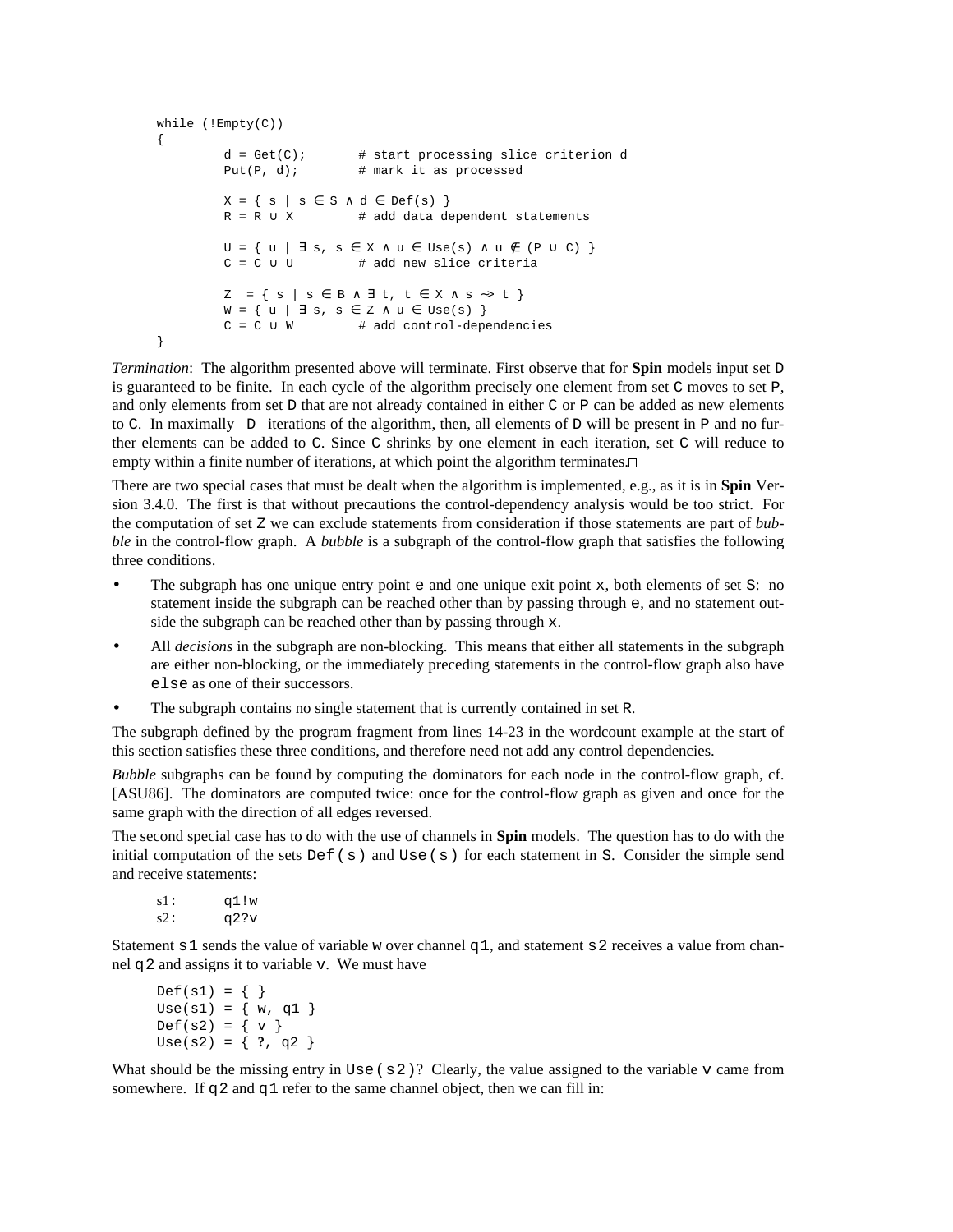Use(s2) =  $\{ w, q2 \}$ 

In **Spin** models there are only three ways in which a channel name can be aliased: by assignment, by message passing (channels can be passed as parameters through channels), and by process instantiation (by passing a channel object as a parameter to the newly created process).

This means that it is relatively straightforward to perform a channel alias analysis that associates with each channel object all instantiated channels that the object could point to. To determine, then, which data objects must be entered into the definition of Use ( $s2$ ), we inspect the alias list of  $q2$ , and locate all statements in the model that can perform send operations on the channels that appear in this list. All variables used as parameters in these send operations, that appear in their Use definitions, are now added to Use ( $s$  2). For the example, with  $q$ 1 and  $q$ 2 pointing to the same channel, this identifies w as the missing element, as intended.

# **6. Predicate abstraction**

Another well-understood abstraction technique is predicate abstraction [GS97],[DDP99]. If, for instance, in the property we are interested in the sign of a data object, but not in it's absolute value, we can replace every occurrence of this data object with a new variable that captures only its sign, but not its value. For example, if the property is:

$$
\Box((x<0)\rightarrow \Diamond(x\geq 0))
$$

and the program contains statements such as

$$
x = 0;
$$
  

$$
x++;
$$

and conditional such as

$$
\begin{array}{c}\n(x > 5) \\
\hline\n\text{1}(x > 5)\n\end{array}
$$

we can replace all occurrences of the variable *x* with a new boolean variable *neg*\_*x*. The property is rewritten as:

$$
\Box((\text{neg } x) \rightarrow \Diamond(\neg \text{neg } x))
$$

the assignments and conditions are now mapped as shown in Table 1, using  $ND(a,b)$  to indicate a nondeterministic choice of *a* or *b*.

| Concrete   | Abstract                   |                  |  |
|------------|----------------------------|------------------|--|
|            | neg x                      | $\neg$ neg x     |  |
| $x=0$ :    | $neg_x = false;$           | skip;            |  |
| $x_{++}$ ; | $neg x = ND(true, false);$ | skip;            |  |
| (x > 5)    | false                      | ND(true, false); |  |

Table 1 — Predicate Abstraction.

Under the abstraction, precise information about the value of variable  $x$  is replaced with non-deterministic guesses about the possible new values of the boolean *neg*\_*x*. For instance, when *neg*\_*x* is currently *true*, and the value of  $x$  is incremented, the new value of  $x$  could be either positive or remain negative. This is reflected in a non-deterministic choice in the assignment of either *true* or *false* to *neg*\_*x*. If, however, *x* is known to be non-negative, it will remain so after the increment, and the value of *neg*\_*x* remains *false* in this case.

Given a data object with domain V. Call *M* the function that maps values from the concrete domain V to an abstract domain A, i.e.,  $\forall v \in V$ ,  $M(v) \subseteq A$ . A requirement on the validity of the abstraction is that we can define a reverse function R that lifts abstract values back into the concrete domain, in such a way that [CW00],[CC76],[DGG97]: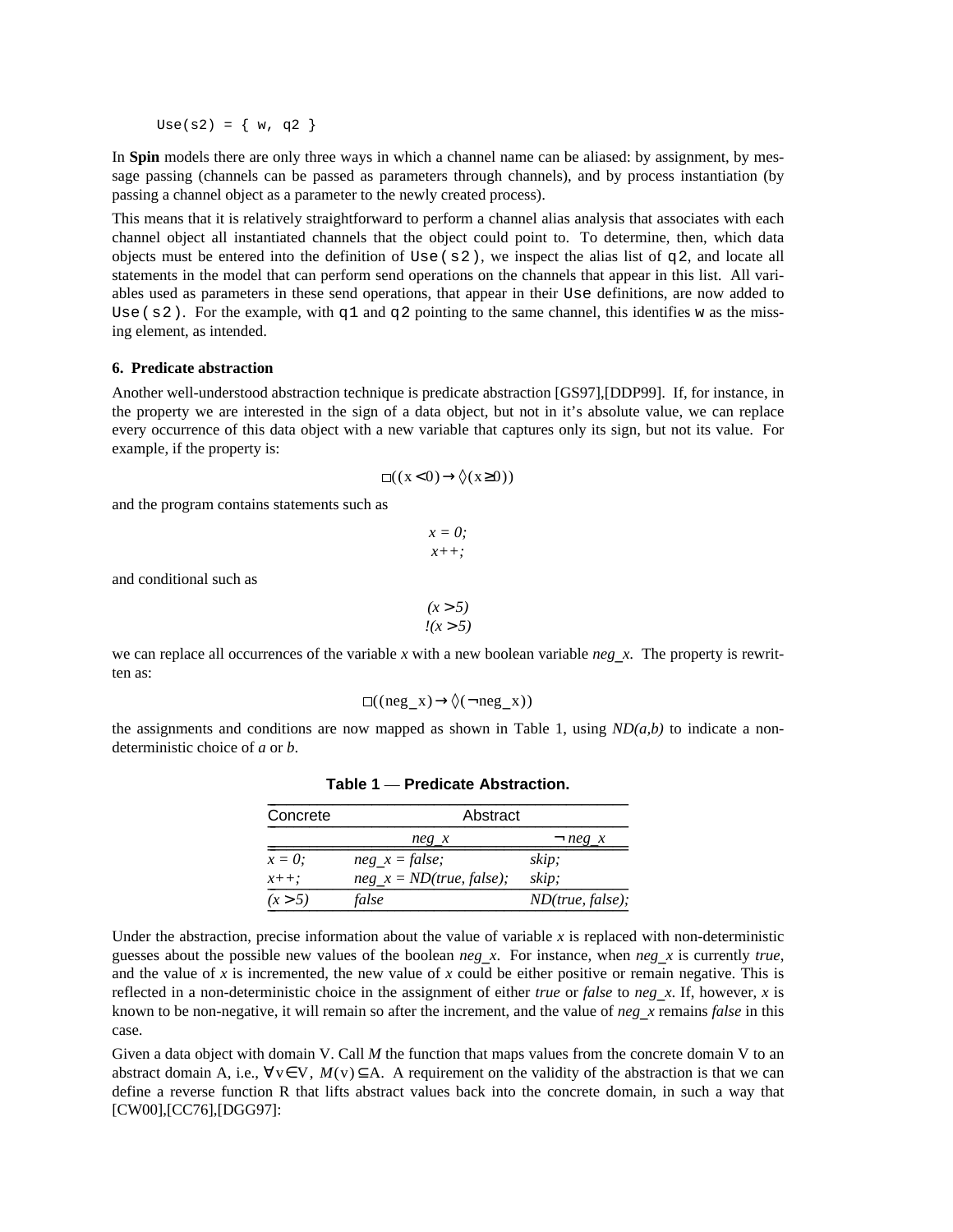# $\forall v \in V$ ,  $v \subseteq R(M(v)) \land \forall m \in A$ ,  $m \equiv M(R(m))$

i.e., such that *M* and *A* form a Galois connection. The relations are illustrated in Figure 17.



**Fig. 17** — *Abstraction and Concretization.*

These relations hold for the sample abstraction mapping from the integer variable *x* to the boolean variable *neg x*. Note that  $R(M(v))$  is a set. Depending on the original value of v, this set includes either all values  $v \ge 0$  or all values  $v < 0$ , as intended.

Predicate abstractions can in some cases be computed mechanically for restricted types of statements and conditions, e.g., when we restrict to Pressburger arithmetic. In this case, one can use a mechanized decision procedure for the necessary computations, e.g. the Stanford Validity Checker SVC [L98]. In general, especially for applications written in unrestricted C, a manual process to define the abstractions seems unavoidable. This leads to the next method, called *tabled abstraction*.

#### **6.1. Tabled abstraction**

Once a program is parsed, all control-flow constructs have been interpreted and what remains are only the basic statements and conditions from the source language. We can sort this list, remove duplicates, and place the entries into a table. For each entry into the table we can now define an translation from the source language to the target modeling language. The translation allows us to specify simple syntactical conversions but also higher-level abstractions. The table can be filled in to a large extent with automated techniques, e.g. slicing and predicate abstractions based on the property to be proven. It seems unavoidable, though, that some of the abstractions that are currently beyond the reach of automated techniques have to be provided manually.

This tabled abstraction method has the advantage that it is intuitive, and imposes minimal overhead on the verifier (both the human and the mechanized versions). It allows us to apply *all* abstraction techniques in our toolset, including manually chosen generalization and restriction techniques. It is relatively easy to keep an abstraction table up to date, as the source program that is the subject of verification evolves. A model extractor can track the evolving source mostly automatically, alerting the user only to changes that cannot be handled mechanically (e.g., extensions of functionality in the source).

# **6.2. Abstraction rules**

Each entry into the abstraction table contains a left-hand side entry with a canonicalized representation of a basic statement or conditional expression from the source text of the application, and a right-hand side that specifies its desired interpretation in the abstract model. In many cases, a pre-defined interpretation, or *mapping*, can be applied by the model extractor. Simple predefined types of rules for either hiding or literally preserving specific types of statements from the program source are listed in Table 2.

| <b>Type</b> | <b>Meaning</b>                                            |
|-------------|-----------------------------------------------------------|
| print       | Embed source statement into a print action in the model   |
| comment     | Include in the model as a comment only                    |
| hide        | Do not represent in the model                             |
| keep        | Preserve in the model, subject to global Substitute rules |

Table 2 — Predefined Mappings.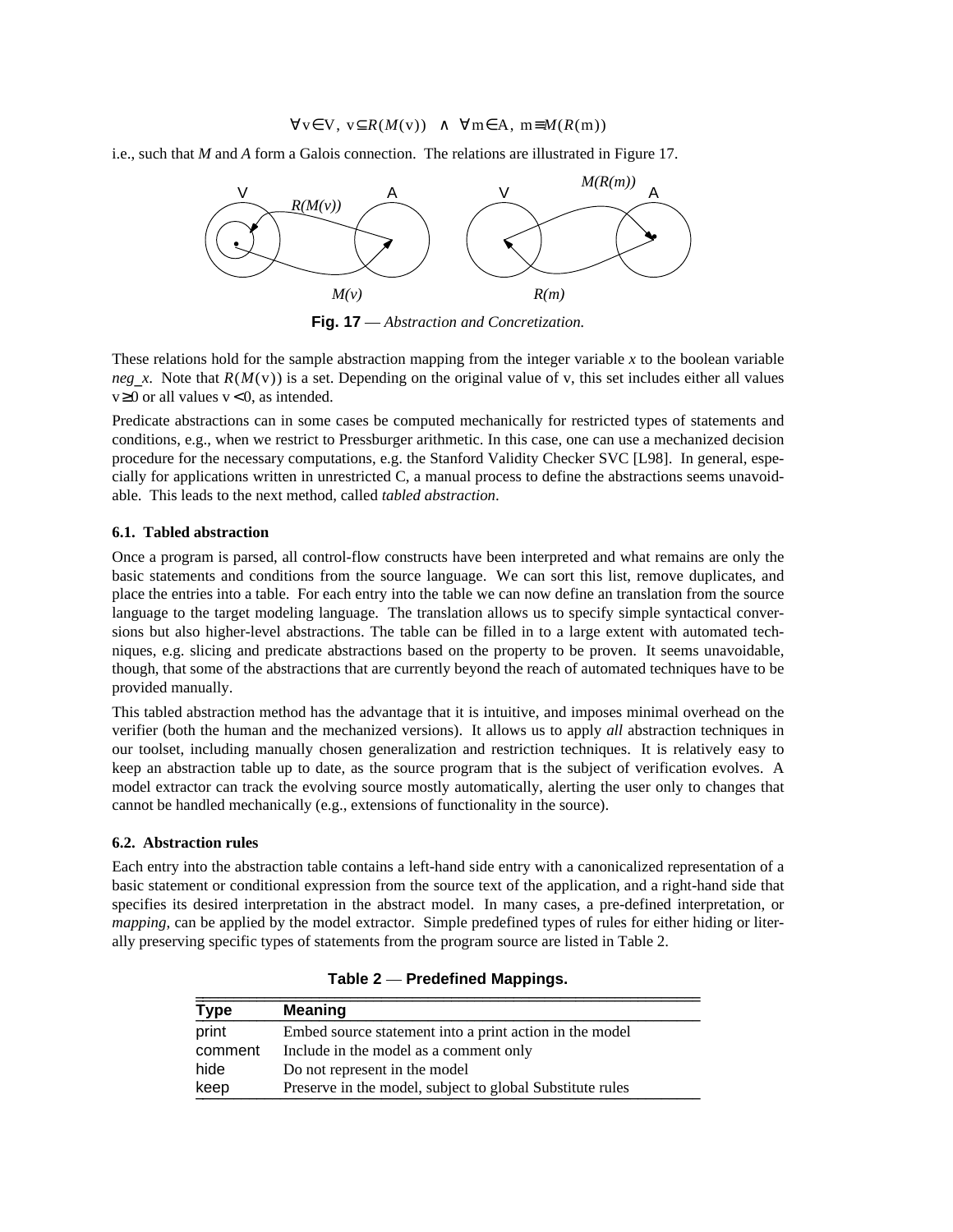A mapping to print, for instance, signifies that we can abstract from the source statement, but that we still are interested in seeing a witness of its appearance in the run of a model (e.g., in simulation runs or when reproducing error trails). A mapping to comment preserves the source text of the statement as a comment in the model, but without any semantics. A mapping to hide strips the statement completely from the model.

An example of an abstraction table with three of these mapping rules, plus two global Substitute rules, is shown as Table 3.

| Substitute FALSE                | false |
|---------------------------------|-------|
| Substitute BOOL                 | bit   |
|                                 |       |
| D: int pData=GetDataPointer();  | hide  |
| D: BOOL m bConnected            | keep  |
| A: *((int *)pData)=(int)nStatus | print |
| A: m bConnected=FALSE           | keep  |

Table 3 — A Sample Abstraction Table.

Declarations from the source text are prefixed (by the model extractor) with a designation "D:" and assignments are prefixed with "A:". Assume that it can be determined that the use of variable pData is irrelevant to the property to be proven. We suppress the variable declaration in the verification model with a mapping to hide, but can nonetheless preserve visibility of access to the variable by mapping all assignments to print. The print mapping means that whenever this statement is encountered the verification model will not execute but print the source text of the statement.

If a particular statement does not appear in the abstraction table the model extractor applies a default mapping rule, which can be chosen by the user. For assignments, the default rule could be print, and in that case the above entry can be omitted from the abstraction table. The user can specify a default mapping for each basic type of statement (e.g., declarations, assignments, function calls, conditions).

All branch conditions, e.g. those used in iteration and selection statements to effect control flow, are entered twice into the abstraction table by the model extractor: once in the form found in the source text, and once in negated form. The reason for this apparent redundancy is that in the abstract model we have the option of mapping *both* versions to true, and thus introduce non-determinism. Consider, for instance, the following case:

| $C: (device busy(x->line))$   | true |
|-------------------------------|------|
| $C: !$ (device busy(x->line)) | true |

The precise determination if a given device is idle or busy is considered to be beyond the scope of the verification here. For verification purposes it suffices to state that both cases can occur, and the results of the verification should hold no matter what the outcome of the call is. In a similar vain, though, we can use a mapping to false as a constraint, to restrict the verification attempt to just one case:

| $F: (device busy(x->line))$   | true  |
|-------------------------------|-------|
| $F: !$ (device busy(x->line)) | false |

Here the verification would check correct operation of the system when the device polled is always busy.

#### **6.3. Explicit mapping**

In some cases, the predefined interpretations from Table 2 are not adequate to cover the specifics of a verification. For the applications of model extraction that we have considered so far, this applied to fewer than 20% of the entries in an abstraction table. The following example illustrates a typical use.

F: m\_pMon->SendEvent(dest\_Id,etype) destq!etype

Here the sending of a message is preserved in the verification model, much like a keep, after by casting it into a specific, standardized, format. Note that within a programming language the send statement can take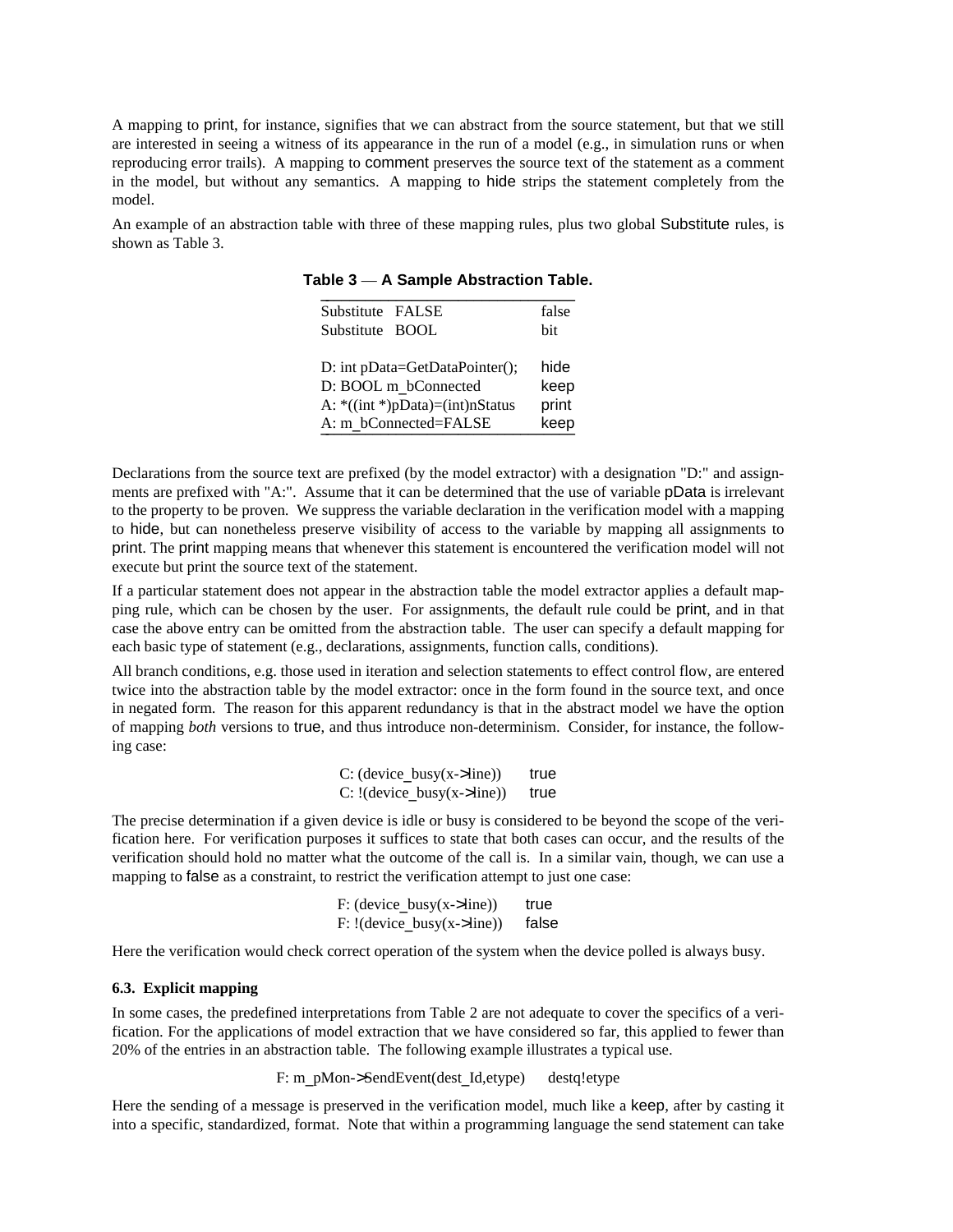any form whatsoever, since there is no generally accepted standard library for such operations. The abstraction table here serves to standardize the format for these types of statements, without impeding the freedom of the programmer to chose an arbitrary representation.

How a particular program statement should be abstracted in the model can also depend on the data objects that are used in that statement. The tabled abstraction method allows us to identify the data objects that should be considered relevant to the verification and those that can be elided without harm. A statement that refers to an irrelevant data object will then be hidden from the verification model.

If no explicit mapping is defined and no data restrictions apply, then the model extractor will apply a set of default type rules to define the conversion from program to model. Each source fragment is classified as one of four types: an assignment (A), a condition (C), a declaration (D), or a function call (F). For each of these types the model extractor has a default abstraction rule, based on the entries from Table 2.

# **6.4. Abbreviations**

The abstraction table is generally much smaller than the program text from which it is derived. The user can shorten it still further by exploiting some features of the model extractor. First, any entry that maintains it's default mapping can be omitted from a user-maintained table: the model extractor can fill in these missing entries as needed. Second, the user can use patterns to assign the same mapping to larger groups of entries that match the patter. For instance, suppose that all calls of the C library-functions memcpy and strcpy are to be hidden. We can avoid having to list all different calls by using ellipses, as follows:

> F: memcpy(... hide F: strcpy(... hide

This method could be expanded into a more general pattern matching method based on regular expressions. The above prefix match, however, suffices to cover most cases encountered in practice.

The second method for introducing abbreviations uses the Substitute rule that was shown earlier. Substitute rules take effect only on mappings of type keep, and they are applied in the order in which they are defined in the abstraction table.

# **6.5. Example**

The tabled abstraction method was first described in [HS99a], [HS99b] and used at Bell Labs to prove the correctness of the call processing software for a new commercial switching system. We'll illustrate the use of the tabled abstraction method here with a much smaller example: an implementation in ANSI-C [KR88] of the well-known alternating bit protocol from [BSW69]. The source text for this program is shown below.

```
#include <stdio.h>
/*
 * C version of alternating bit protocol
 */
typedef char uchar;
typedef struct Buffer {
        int size; /* current size of buffer */
        uchar *cont; \frac{1}{x} buffer contents */
} Buffer;
extern int get_data(Buffer *);
extern int put_data(Buffer *);
```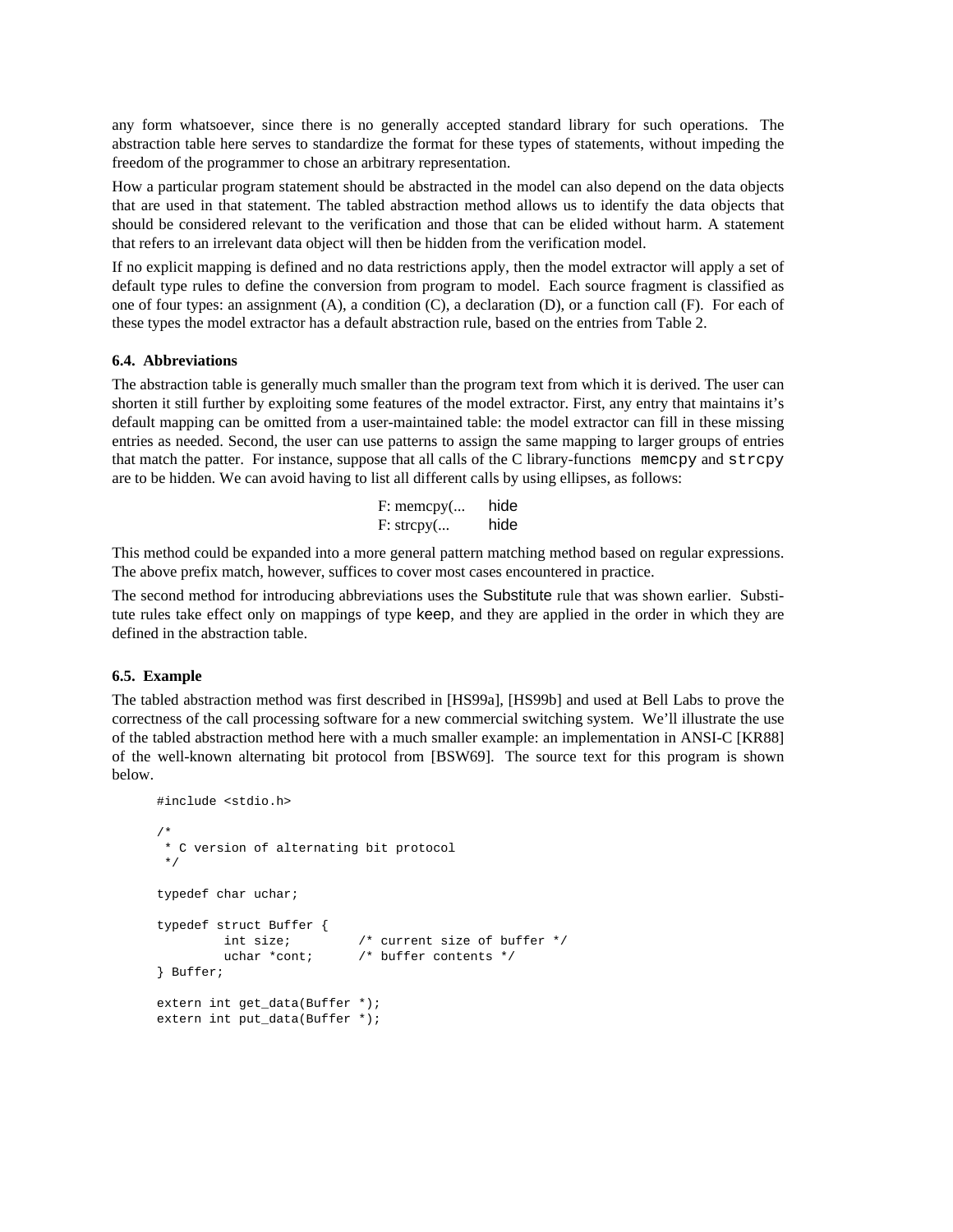```
int
abp_sender(int N)
{ Buffer Bufinp, Bufout;
        short s, S=0, ent=0;Bufout.size = 1;
        Bufout.cont = "M";
        while (get_data(&Bufout))
         \{\text{cnt++;}}send(&Bufout, S);
                  if (!recv(&Bufinp, &s))
                          break;
                  if (s == S)S = 1 - Si}
         return cnt;
}
int
abp_receiver(void)
{ Buffer Bufinp, Bufout;
        short s, E=0, cnt=0;
        Bufout.size = 1;
        Bufout.cont = "A";
        while (recv(&Bufinp, &s))
         \{\qquad \text{cnt++};\qquadsend(&Bufout, s);
                  if (s == E)\begin{cases} E = 1 - E; \end{cases}if (!put_data(&Bufinp))
                                    break;
         } }
         return cnt;
}
```
The program defines the behavior of the sender and the receiver in the protocol. To run it, one can instantiate two independent processes (asynchronous threads of execution): one process to execute the sender's code and one process to execute the receiver's code. Two external routines are assumed to be available in the execution environment. The function get\_data() is used at the sender side to obtain data to be transmitted, and the function put\_data() is used to deliver data to its ultimate destination at the receiver. The details of the code are of less interest here than the process of converting it into an abstract model, guided by a user defined abstraction table.

Using the program as input, we can extract a verification model in **Spin**'s input language (Promela) with a model extraction tool. The tool we use is the Bell Labs Automata Extractor for C code called AX. The tool can generate a default abstraction table, that can be based on slicing and predicate abstraction techniques. The abstraction is conservative in the sense that language constructs that cannot be handled are generalized. For instance conditional tests on data objects that cannot be represented in the specification language of the model checker (e.g., pointers) are non-deterministically mapped to the values *true* and *false*. The table can be adjusted manually for more targeted model extraction.

The two parts of the model of the alternating bit protocol, one part for the sender and one part for the receiver, are extracted separately as follows.

\$ ax -a abp\_receiver abp.c \$ ax -a abp\_sender abp.c

The two parts of the model are extracted into the files abp\_receiver.spn and abp\_sender.spn, and the two default abstraction tables are written into the files abp\_receiver.lut and abp\_sender.lut. The tables we will use are shown in Figures 18 and 19.

The model extractor classifies statements as a declaration (prefix "D:"), a condition (prefix "C:"), an assignment (prefix "A:"), a function call (prefix "F:"), a return statement (prefix "R:"), or an expression (prefix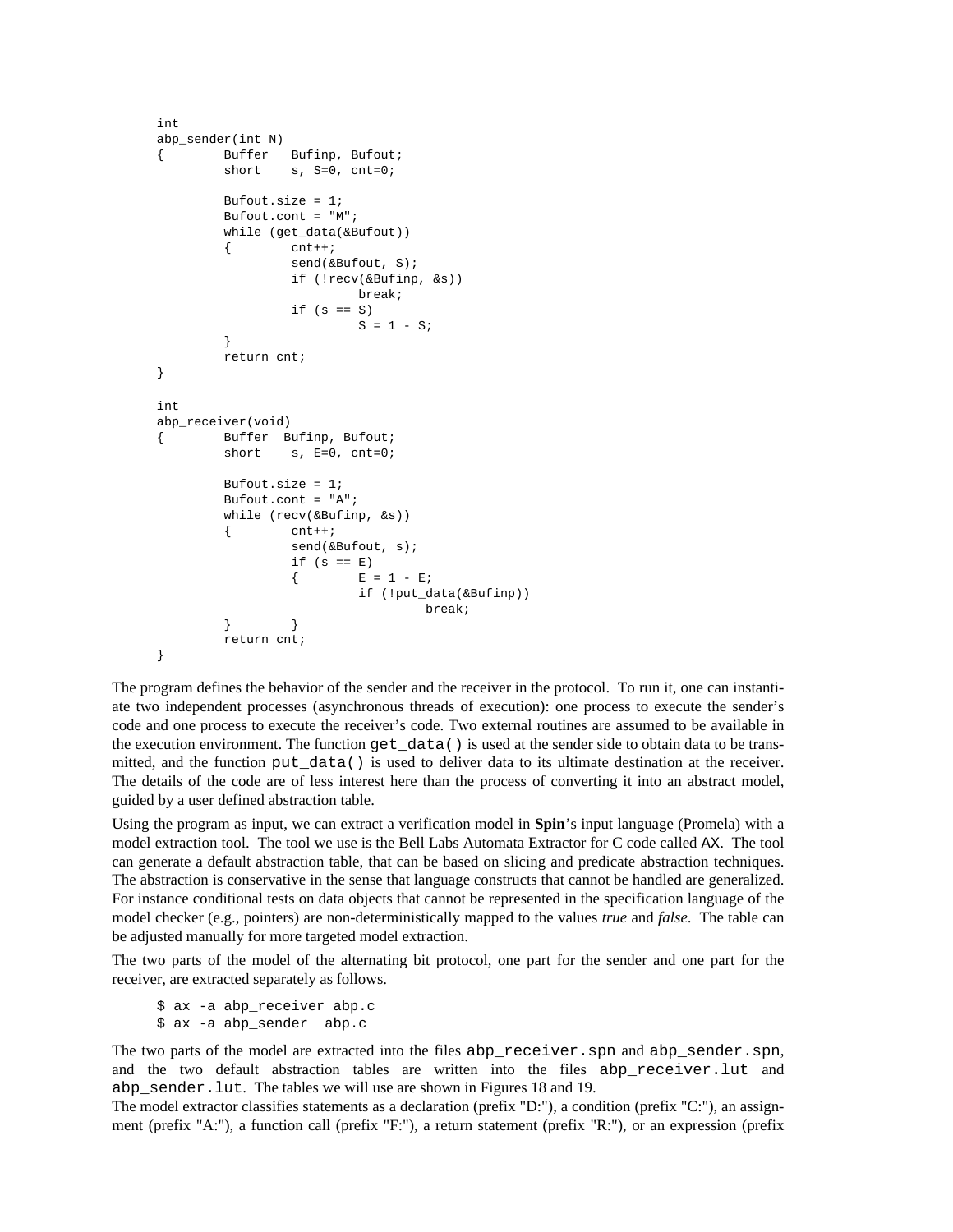```
D: Buffer Bufinp,Bufout; keep /* literal */
D: short s, E=0, cnt=0; keep
A: Bufout.size=1 keep
A: Bufout.cont="A" keep
C: (s == E) keep
C: \{ (s == F) keep
A: E=(1-E) keep
E: cnt++ keep
F: send(k(Bufout), s) sq!Bufout,s /* syntax conversion */
C: recv(\&(Bufinp),\&(s)) rq?Bufinp,s /* syntax conversion */
C: lrecv(\&(lBuffer),\&(s)) timeout /* restriction */
C: (!put_data(\&(Bufinp))) false /* restriction */<br>C: (put_data(\&(Bufinp))) print /* slicing */
C: (put\_data(& (Buffer))) print
R: return cnt hide /* slicing */
```
**Fig. 18** — *Abstraction Rules for Receiver.*

```
D: Buffer Bufinp, Bufout; keep /* literal */
D: short s, S=0, cnt=0; keep
C: (s==S) keep
C: !(s==S) keep
A: S=(1-S) keep
E: cnt++ keep
F: send(\&(Bufout),S) rq!Bufout,S /* syntax conversion */
F: recv(\&(Bufinp), \&(s)) sq?Bufinp,s /* syntax conversion */
F: lrecv(\&(Buffer), \&(s)) timeout /* restriction */
C: (!get data(\&(Butfout))) false /* restriction */
C: (get_data(&(Bufout)))    print /* slicing */
R: return cnt hide /* slicing */
```
**Fig. 19** — *Abstraction Rules for Sender.*

# "E:").

The main restriction we have defined for this verification attempt is the assumption that the put\_data and get\_data functions do not fail. We can abstract from the effect of these functions for almost all properties of interest of this protocol (the working of the protocol depends only on the sequence numbers, but not on the actual data that is being transferred). Because the get\_data is assumed to always succeed, we restrict to the case where there is an infinite stream of messages from sender to receiver, tempered only by the flow of acknowledgements in the opposite direction. The recv() statements, therefore, also cannot fail. We have mapped these to timeout, but under the given assumptions they could of course also have been mapped to *false*.

The model extraction based on these tables produces the following result. The two parts of the abstract **Spin** model shown in Figure 20 and 21 are generated by the model extractor. Once a property is added to this model, slicing techniques could eliminate still more statements, e.g., the manipulation of the cnt variables in sender and receiver, and the access to the Bufout data structure in the receiver. The model is fairly close to the one that one would construct manually based on the description in [BSW69].

If the source program is revised for any reason, we can reuse the abstraction tables from above to re-extract a model from the modified code. If new statements were introduced, the model extractor will add default entries for them in the abstraction table and warn the user about their presence, so that they can be adjusted to conform to the abstraction focus that was chosen. If statements were omitted, the model extractor will comment them out of the abstraction table. For even significant revisions of the source, taking days for a programmer to make, an update of the abstraction table to match it to the new version of the code typically takes no more than a few minutes. The alternative of rebuilding a complete verification model for each new version of the source program by hand would more likely approach the investment of time that the programmer made.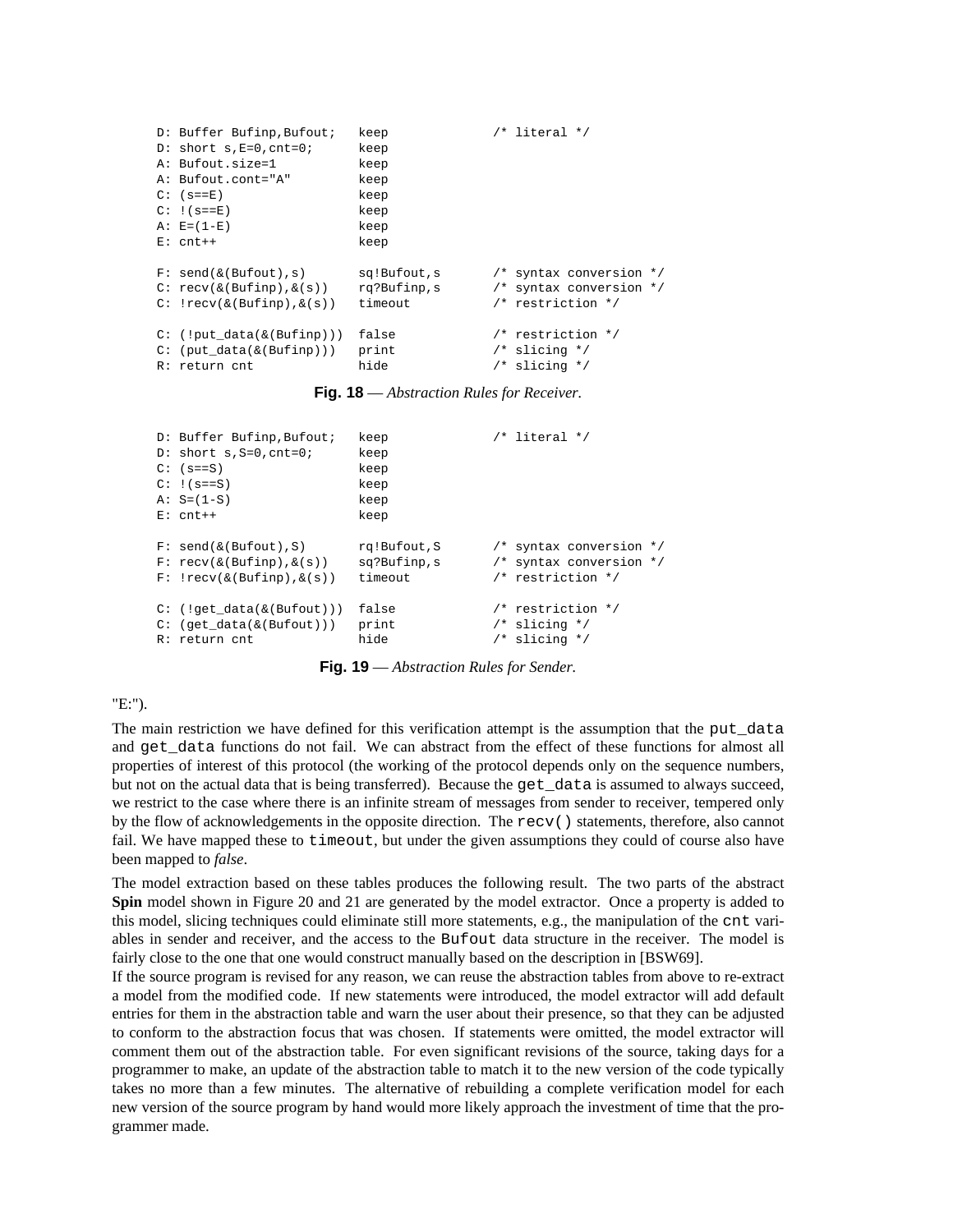```
active proctype abp_receiver()
{ Buffer Bufinp,Bufout;
        short s, E=0, cnt=0;
        Bufout.size = 1
        Bufout.cont = Aido
         :: rq?Bufinp,s ->
                 cnt++;sq!Bufout,s;
                 if
                 :: (s == E) ->
                         E = (1-E);printf("C: !(!put_data(&(Bufinp)))0)
                 :: |(s == E)|fi
         :: timeout -> break
        od
}
```
**Fig. 20** — *Abstract Model for the Receiver.*

```
active proctype abp_sender()
{ Buffer Bufinp, Bufout;
        short s, S=0, cnt=0;
        do
         :: printf("C: !(!get_data(&(Bufout)))0);
                 cnt++;
                 rq!Bufout,S;
                 if
                 :: sq?Bufinp,s
                 :: timeout -> break
                 fi;
                 if
                 :: s == S -> S = (1-S):: else
                 f_iod
}
```
**Fig. 21** — *Abstract Model for the Sender.*

We can inspect the behavior of the abstracted implementation with **Spin**. First we join the two parts of the model in a simple Promela wrapper that defines minimal context for the two processes. The wrapper below defines two abstract channels via which the processes can exchange their messages, and includes the text of the two processes. The text of this wrapper, stored in a file called abp, is shown in Figure 22.

```
mtype = \{ A, M \}; /* acknowledgements and data messages */
typedef Buffer {
        int size; /* size of buffer */
         mtype data; \frac{1}{2} /* abstracted buffer contents */
};
chan rq = [2] of { Buffer, bit }; /* data and sequence number */
chan sq = [2] of \{ Buffer, bit \};
#include "abp_receiver.spn"
#include "abp_sender.spn"
```
**Fig. 22** — *Context Definition for Alternating Bit Protocol.*

Now we can run **Spin** on this model. First, we can look at the first 20 steps in a simulation run, looking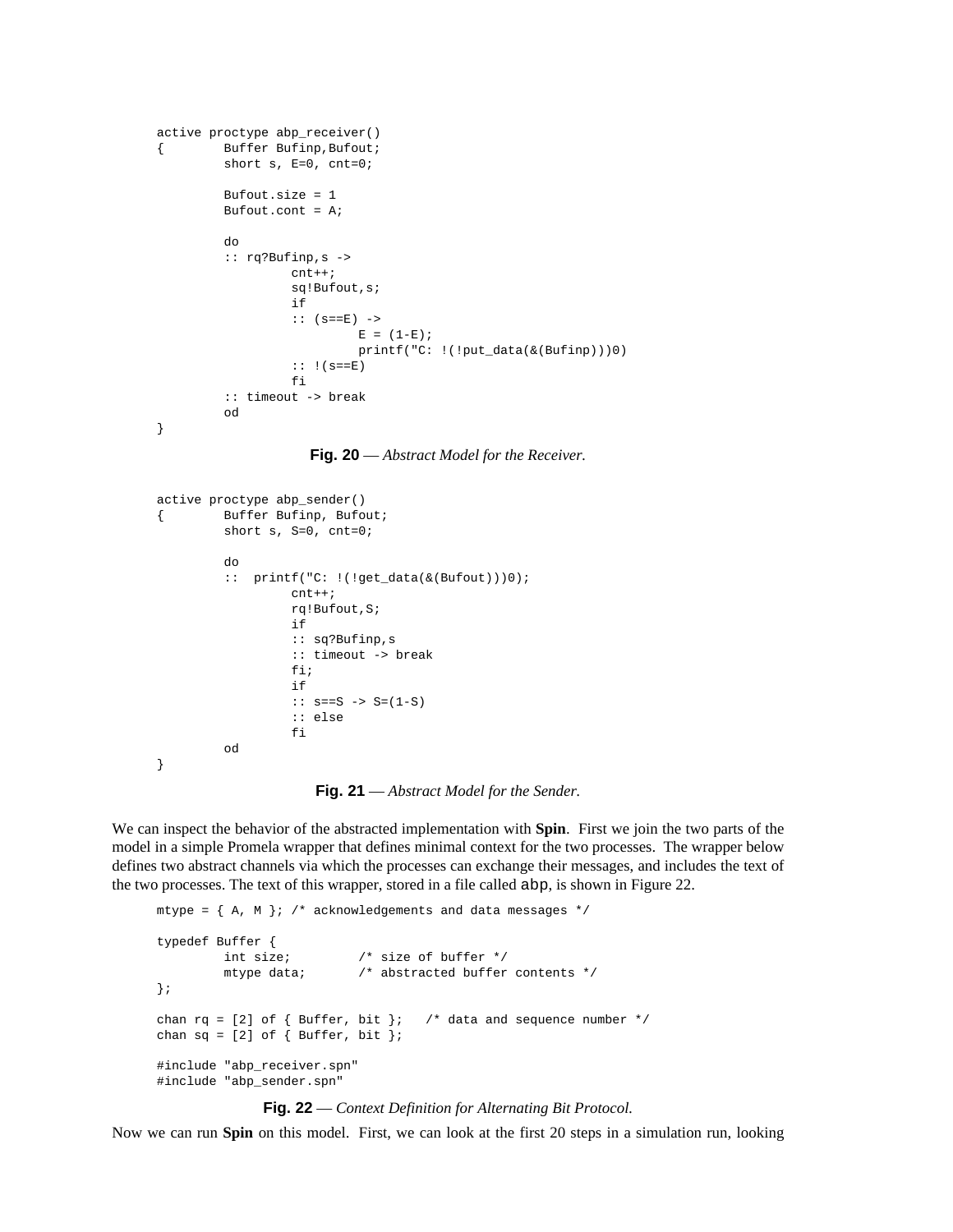only at message exchanges:

```
$ spin -c abp | sed 20q
proc 0 = abp_receiver
proc 1 = abp_sender
                                    C: \left( ! (!get data(&(Bufout)))
q\p \qquad \qquad 0 \qquad 11 . rq!0
  \frac{1}{1} rq?0
  2 sq!0
  2 . sq?0
                                    C: !(!put_data(&(Bufinp)))
                                    C: !(!get_data(&(Bufout)))
  1 . rq!1
  1 rq?1
  2 sq!1
  2 . sq?1
                                    C: !(!put_data(&(Bufinp)))
                                    C: !(!get_data(&(Bufout)))
  1 . rq!0
  1 rq?0
  2 sq!0
                                    C: !(!put_data(&(Bufinp)))
```
This shows the two processes exchanging the sequence numbers and correctly retrieving and depositing data during the run. A verification run can be more illuminating, checking the system for possible deadlocks, and answering any other logical query that the user can formulate about the operation of the system.

```
$ spin -a abp
$ cc -o pan pan.c
$ pan
(Spin Version 3.4.0 -- 15 August 2000)
        + Partial Order Reduction
Full statespace search for:
       never-claim - (none specified)
        assertion violations
        acceptance cycles - (not selected)
        invalid endstates +
State-vector 36 byte, depth reached 13, errors: 0
     14 states, stored
      2 states, matched
     16 transitions (= stored+matched)
      0 atomic steps
hash conflicts: 0 (resolved)
(max size 2^18 states)
1.493 memory usage (Mbyte)
unreached in proctype abp_receiver
      (0 of 12 states)
unreached in proctype abp_sender
        (0 of 12 states)
```
The verification run confirms two simple default properties of this *implementation* of the alternating bit protocol, under the stated restrictions: absence of deadlock and absence of unreachable code. Does this prove the protocol correct? No it does not. To prove that the implemented version transfers messages without loss and without reordering requires us to state and prove these more specific properties. Suffice it to note here that the implemented version of the protocol discussed her deviates in a subtle way from the original proposed in [BSW69], and does not have any of these desirable properties.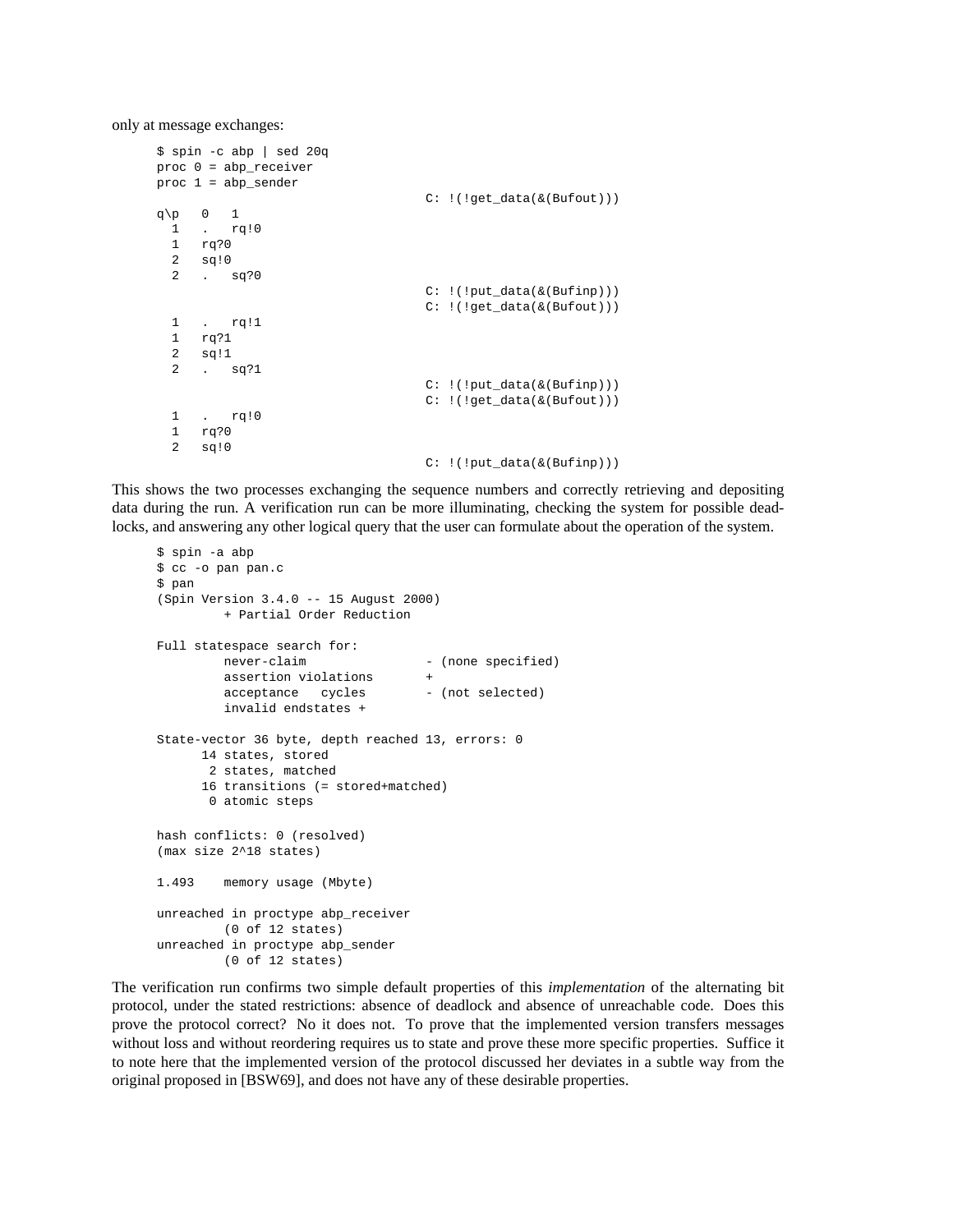# **6.6. Industrial application**

Automated model extraction from source code based on slicing, predicate abstraction, and the tabled abstraction method were applied successfully in at least one significant industrial project to date: the design of the call processing software for a new telephone switching system at Lucent Technologies. A detailed description of this project can be found in [HS00].

# **7. In conclusion**

The techniques that are used in practice today to secure the quality of software were developed in the late sixties and early seventies and have changed little since then. This is a rather remarkable phenomenon. Within the same period software applications have changed significantly in size and complexity. The largest applications of the early seventies would be considered relatively small if produced today. For example, an early version of Unix® from 1973 counted just 6,600 lines of C. Today even a wordprocessing application is orders of magnitude larger, and, for that matter, the source code for the model checker **Spin** is about three times larger too. Similarly, in the early seventies most applications executed standalone and sequentially, while most applications today execute in a distributed environment. To test them fully one would need to consider sets of related and possibly interacting threads of execution.

Despite all these changes, and despite valid critique about the fundamental flaws of the traditional approach to testing, these methods are relatively effective. The best testament of this is that even though almost all computer controlled devices and services of today were checked with only these techniques, overall they do work as advertised. The phone system, for instance, is designed with these techniques to meet exceptionally stringent reliability requirements (less than 3 minutes downtime per year per switch).

On the other hand, there is also a slowly growing number of examples of spectacular failures of software controlled systems. The examples are known well enough that we need not to repeat them here. (And the odds are that better examples will occur between the writing of these notes and the time that you read them.)

The reality of industrial software development is that today it is not economically feasible to develop faultfree products. Software testing continues only until the *rate of discovery* for new software defects drops below a preset level. At this point, continuing testing becomes increasingly ineffective. The effect is illustrated in Figure 23.



**Fig. 23** — *The S-Curve of Test Effectiveness*.

After an initial startup period, where relatively few bugs are found, the testing process starts uncovering errors at a rate that is proportional to the number of tests performed. At some point the rate at which new problems are discovered drops. The most likely bugs that are within the range of the tests have now been found. Even if the amount of time spent on testing would be doubled, the number of problems found would increase only marginally. Hence, it is no longer cost-effective to continue this process. The bugs with a lower probability of occurrence, in the given test suite at least, will remain either dormant or they will be repaired only when a customer steps on one and reports the problem. We can express *risk* as the product of the probability of occurrence of an error and the damage that can be caused by that occurrence. Clearly, not all undiscovered software defects carry the same level of risk. Figure 24 illustrates this.

Traditional testing techniques cover areas 1 and 3 in Figure 24 well: they find the most likely errors in a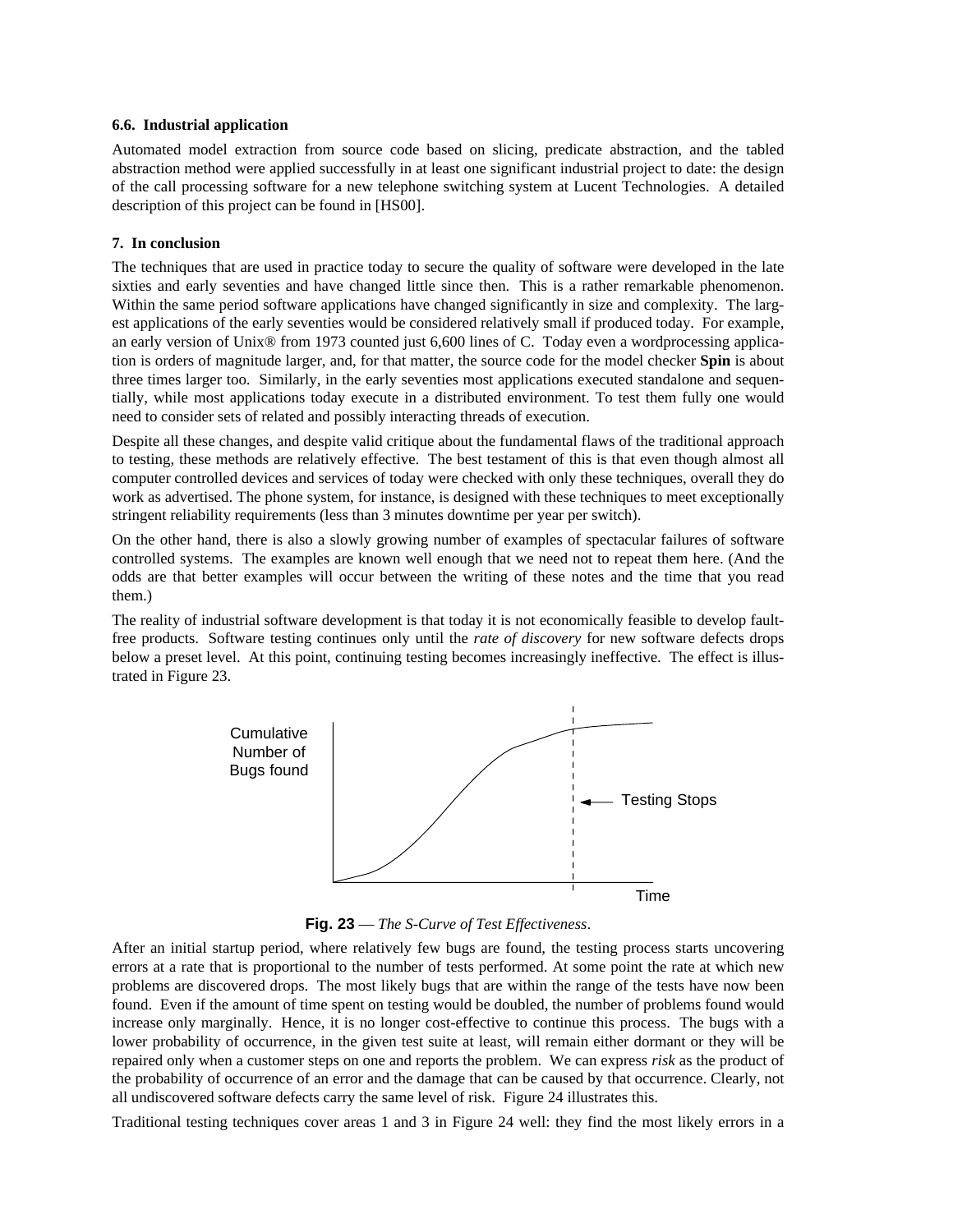software application. Discovering the errors in areas 3 and 4 is critically important to software quality, while errors in areas 1 and 2 are of little practical interest. Areas 1 and 3 are important for the first impression of quality by the users of a software product. The errors in area 4, however, contribute to the infrequent and sometimes spectacular failures. When software is used infrequently, by a small group of users, the likelihood of these types of errors occurring remains small. The probability goes up, though, for successful products that are used frequently by large numbers of users, which is a relatively recent phenomenon. Traditional testing techniques cannot hope to reach these types of error. But they can reliably be found with formal software verification techniques of the type we have described in Part IV of these notes. Model checkers such as **Spin** do not distinguish between likely and unlikely scenarios, they consider all *possible* scenarios. Thus, they perhaps are still over-qualified for the job. This could be addressed by developing a new class of reduction techniques that can focus the attention of the model checker exclusively on area 4 in Figure 24, considering that the other areas are either uninteresting or are already sufficiently covered by traditional techniques.



**Fig. 24** — *Risk and Damage.*

# **Changing paradigms**

It is perhaps interesting to note that the method we have outlined in these notes, based on the mechanical extraction of automata models from software implementations, is the reverse of the theoretically more attractive method of top-down stepwise refinement of code, proceeding from an abstract model towards a concrete implementation. The latter technique, based on prevention rather than detection, is easier to justify, but has clearly resisted practical adoption so far. The method outlined here proposes a more distant approach that imposes no new constraints on the software development process, but merely enables the designer to detect efficiently when design objectives are jeopardized.

## **References**

- [AL91] Abadi, M., Lamport, L., The existence of refinement mappings. *Theoretical Computer Science*, Vol. 82, No. 2, May 1991, pp. 253-284.
- [AHU74] A.V. Aho, J.E. Hopcroft, and J.D. Ullman, *The design and analysis of computer algorithms*, Addison-Wesley, 1974.
- [ASU86] A.V. Aho, R. Sethi, & J.D. Ullman, *Compilers principles, techniques, and tools*, Addison-Wesley, 1986, p.671.
- [BSW69] K.A. Bartlett, R.A. Scantlebury, and P.T. Wilkinson, A note on reliable full-duplex transmission over half-duplex lines, *Comm. of the ACM*, Vol. 12, No. 5, 260-265, 1969.
- [B70] B.H. Bloom, Spacetime trade-offs in hash coding with allowable errors. *Communications of the*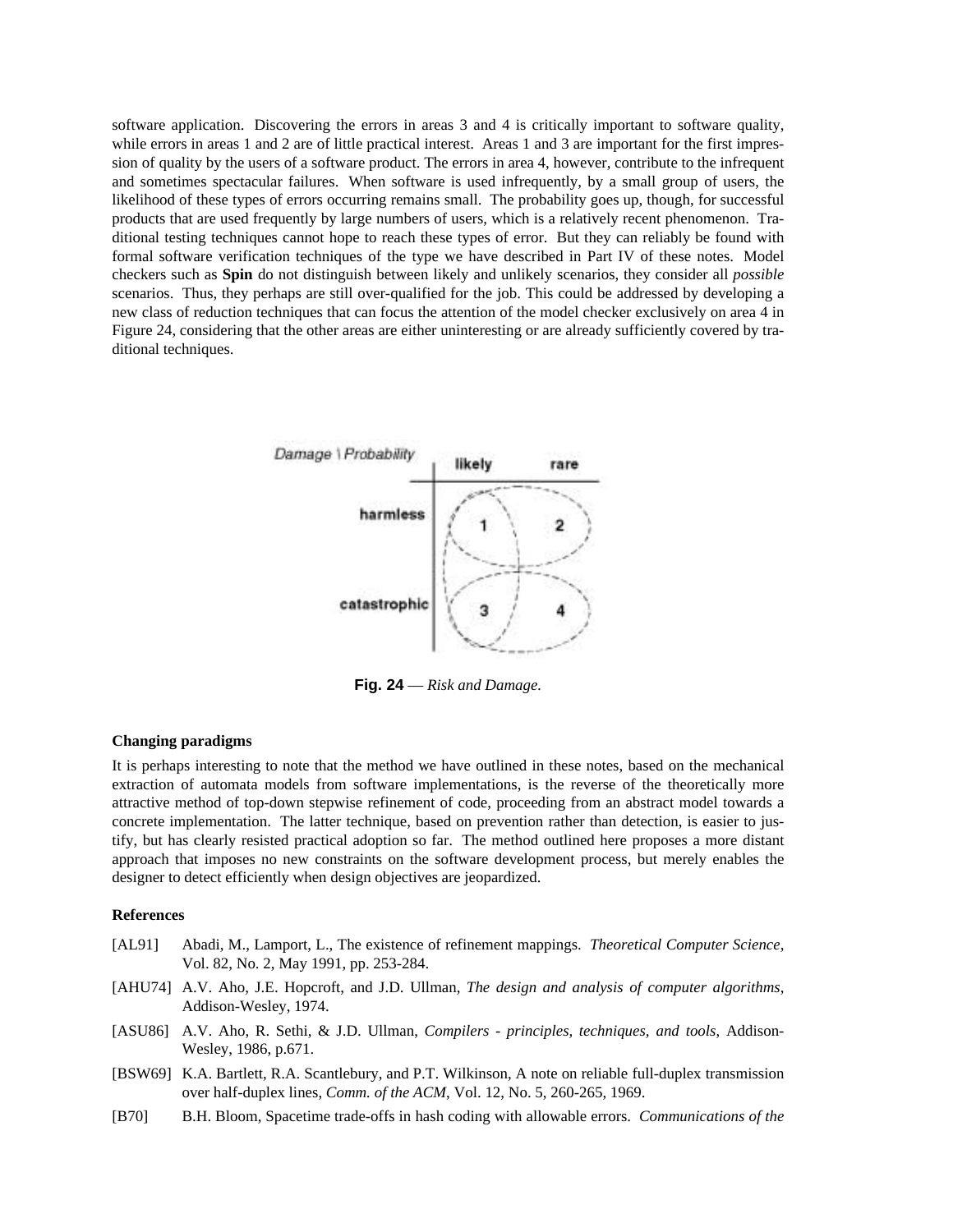*ACM*, 13(7), July 1970, pp. 422--426.

- [BZ83] D. Brand, and P. Zafiropulo, On communicating finite state machines, *Journal of the ACM*, Vol. 30, No. 2, pp. 323-342.
- [CW00] M. Chechik and W. Ding, Lightweight reasoning about program correctness, CSRG Technical Report 396, University of Toronto, March 2000.
- [CP99] Chint-Tsun Chou and D. Peled, Formal verification of a partial order reduction technique for model checking, *Automated Reasoning*, Vol. 23, No. 3, Nov. 1999, pp. 265-298.
- [C74] Y. Choueka, Theories of automata on \$omega#-tapes: a simplified approach, *Journal of Computer and System Science*, Vol. 8, 1974, pp. 117-141.
- [CGL94] E.M. Clarke, O. Grumberg, and D.E. Long, Model checking and abstraction. *ACM-TOPLAS*, Vol. 16, No. 5, Sept. 1994, pp. 1512-1542.
- [CD00] J. Corbett, M. Dwyer, J. Hatcliff, C. Pasareanu, et al., Bandera: Extracting finite-state models from Java source code, *Proc. Int. Conf. on Software Engineering*, Limerick, Ireland, June 2000, to appear.
- [CVWY92]C. Courcoubetis, M.Y. Vardi, P. Wolper, and M. Yannakakis, Memory efficient algorithms for the verification of temporal properties, *Formal Methods in Systems Design*, Vol. I, 1992, pp. 275-288. First published in June 1990 in *Proc. 2nd Conference on Computer Aided Verification*, Rutgers University, New Jersey.
- [CC76] P. Cousot and R. Cousot, Static determination of dynamic properties of programs, *Proc. Colloque sur la Programmation*, April 1976.
- [CM81] P.R.F. Cunha, and T.S.E. Maibaum, A synchronization calculus for message oriented programming, *Proc. Int. Conf. on Distributed Systems*, IEEE, 1981, pp. 433-445.
- [DGG97] D. Dams, R. Gerth, and O. Grumberg, Abstract interpretation of reactive systems, *ACM Trans. on Programming Languages and Systems*, Vol. 2, No. 19, pp. 253-291, March 1997.
- [DGV99] M. Daniele, F. Giunchiglia, and M.Y. Vardi, Improved automata generation for linear temporal logic. *Proc. 11th Int. Conf. on Computer Aided Verification*, LNCS 1633, pp. 249-260, 1999.
- [DDP99] S. Das and D.L. Dill, and S. Park, Experience with Predicate Abstraction, *Conf. on Computer-Aided Verification*, Trento, Italy, 1999, Springer Verlag.
- [EH00] K. Etessami, and G.J. Holzmann, Optimizing B\$roman u dotdot#chi Automata, *Proc. CONCUR 2000*, to appear.
- [E90] E.A. Emerson, Temporal and modal logic, *Handbook on Theoretical Computer Science*, Volume B, Elsevier Science, 1990, pp. 995-1072.
- [GPVW95]R. Gerth, D. Peled, M.Y. Vardi, and P. Wolper, Simple on-the-fly automatic verification of linear temporal logic. Proc. Symposium on Protocol Specification, Testing, and Verification, Warsaw, Poland, pp. 3-18, 1995.
- [GH93] P. Godefroid and G.J. Holzmann, On the verification of temporal properties, *Proc. Int. Conf on Protocol Specification, Testing, and Verification*, Liege, Belgium, May, 1993, pp. 109-124.
- [GS97] S. Graf, H. Saidi, Construction of abstract state graphs with PVS. In: O. Grumberg, Ed., *Conf. on Computer Aided Verification*, Haifa, Israel, Springer Verlag, LNCS 1254, pp. 72-83. 1997.
- [H81] G.J. Holzmann, Pan A protocol specification analyzer, AT&T Bell Laboratories Technical Memorandum, TM81-11271-5, 1981.
- [H88] G.J. Holzmann, An improved reachability analysis technique, *Software Practice and Experience*, Vol. 18, No. 2, pp. 137-161, Feb. 1988. An early version appeared in *Proc. Int. Symposium on Protocol Specification, Testing, and Verification*, Zurich, Switzerland, North-Holland Publ., Amsterdam, 1987, pp. 339-344.
- [H90] G.J. Holzmann, **Spin** A protocol analyzer, *Unix Research System*, Tenth Edition, Volume II, Papers, Saunders College Publ., pp. 423-429. January 1990.
- [H91] G.J. Holzmann, *Design and validation of computer protocols*, Prentice Hall, Englewood Cliffs,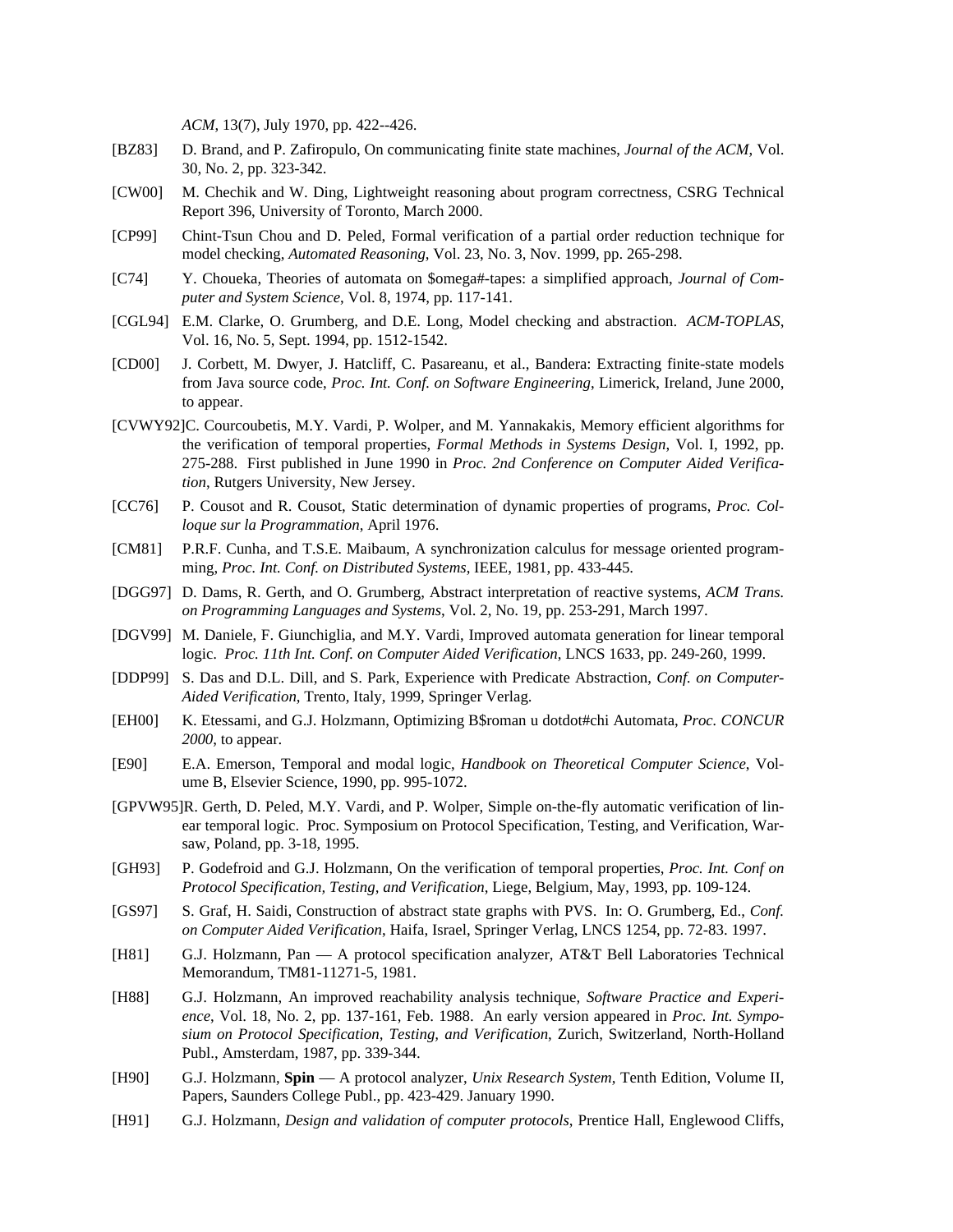NJ, 1991.

- [HP94] G.J. Holzmann and D. Peled, An improvement in formal verification, *Proc. 7th Int. Conf. on Formal Description Techniques*, FORTE94, Berne, Switzerland. October 1994.
- [HPY96] G.J. Holzmann, D. Peled, and M. Yannakakis, On nested depth-first search, *Proc. 2nd Spin Workshop*, Rutgers Univ., New Brunswick, New Jersey, August 1996, American Mathematical Society, DIMACS/32, 1996.
- [H97] G.J. Holzmann, The model checker **Spin**. *IEEE Trans. on Software Engineering*, Vol 23, No. 5, pp. 279-295, May 1997.
- [H98] G.J. Holzmann, An analysis of bitstate hashing, *Formal methods in system design*, Vol. 13, No. 3, Nov. 1998, pp. 287-307.
- [H98b] G.J. Holzmann, Designing executable abstractions, *Proc. Formal Methods in Software Practice*, Clearwater Beach, Fl., ACM Press, 1998.
- [H99] G.J. Holzmann The engineering of a model checker. *Proc. 6th Spin Workshop*, Toulouse, France, Sept. 1999, Springer Verlag, LNCS 1680.
- [HS99a] G.J. Holzmann, and M.H. Smith, A practical method for the verification of event driven systems. *Proc. Int. Conf. on Software Engineering*, Los Angeles, May 1999, pp. 597-608.
- [HS99b] G.J. Holzmann, and M.H. Smith, Software model checking: extracting verification models from source code. *Formal Methods for Protocol Engineering and Distributed Systems*, Kluwer Publ., London, Oct. 1999, pp. 481-497.
- [HS00] G.J. Holzmann, and M.H. Smith, Automating software feature verification. *Bell Labs Technical Journal*, Vol. 5, No. 2, April-June 2000, pp. 72-87.
- [K68] J.A.W. Kamp, *Tense Logic and the Theory of Linear Order*, Ph.D. thesis, University of California at Los Angeles, 1968.
- [KR88] B.W. Kernighan, and D.M. Ritchie, *The C Programming Language, 2nd Edition*, Prentice Hall, Englewood Cliffs, N.J., 1988.
- [Kw89] M. Kwiatkowska, ''Event fairness and non-interleaving concurrency,'' *Formal Aspects of Computing*, 1989, Vol. 1, pp. 213--228.
- [L83] L. Lamport, What good is temporal logic, in: R.E.A. Mason, ed., Information Processing 1983: *Proc. of the IFIP 9th World Computer Congress*, Paris, France, North-Holland Pub., Amsterdam, 1983, pp. 657-668.
- [L98] J.R. Levitt, *Formal verification techniques for digital systems*, PhD Thesis, Stanford University, Stanford, CA., Dec. 1998.
- [MP91] Z. Manna, and A. Pnueli, *The temporal logic of reactive and concurrent systems: Specification*, Springer-Verlag, 1991.
- [Ma87] A. Mazurkiewicz, Trace Theory, In: *Advances in Petri Nets*, 1986, LNCS, Vol. 255, Springer Verlag 1987, pp. 279-324.
- [M68] R. Morris, Scatter storage techniques, *Comm. of the ACM*, Vol 11, No. 1, Jan. 1968, pp. 38-44.
- [P94] D. Peled, Combining partial order reductions with on-the-fly model checking, *Proc. 6th Int. Conf. on Computer Aided Verification*, Stanford, Ca., June 1994.
- [P96] D. Peled, Combining Partial Order Reductions with On-the-fly Model-Checking, *Journal of Formal Methods in Systems Design*, Vol. 8, No. 1, 1996, pp. 39-64.
- [P97] D. Peled, and T. Wilke, Stutter-invariant temporal properties are expressible without the nexttime operator. *Information Processing Letters*, 1997, 63:5, pp. 243-246.
- [P77] A. Pnueli, The temporal logic of programs. *Proc. 18th IEEE Symposium on Foundations of Computer Science*, 1977, Providence, R.I., pp. 46-57.
- [P57] A.N. Prior, *Time and Modality*, Oxford: Clarendon Press, 1957.
- [P67] A.N. Prior, *Past, Present, and Future*, Oxford: Clarendon Press, 1967.